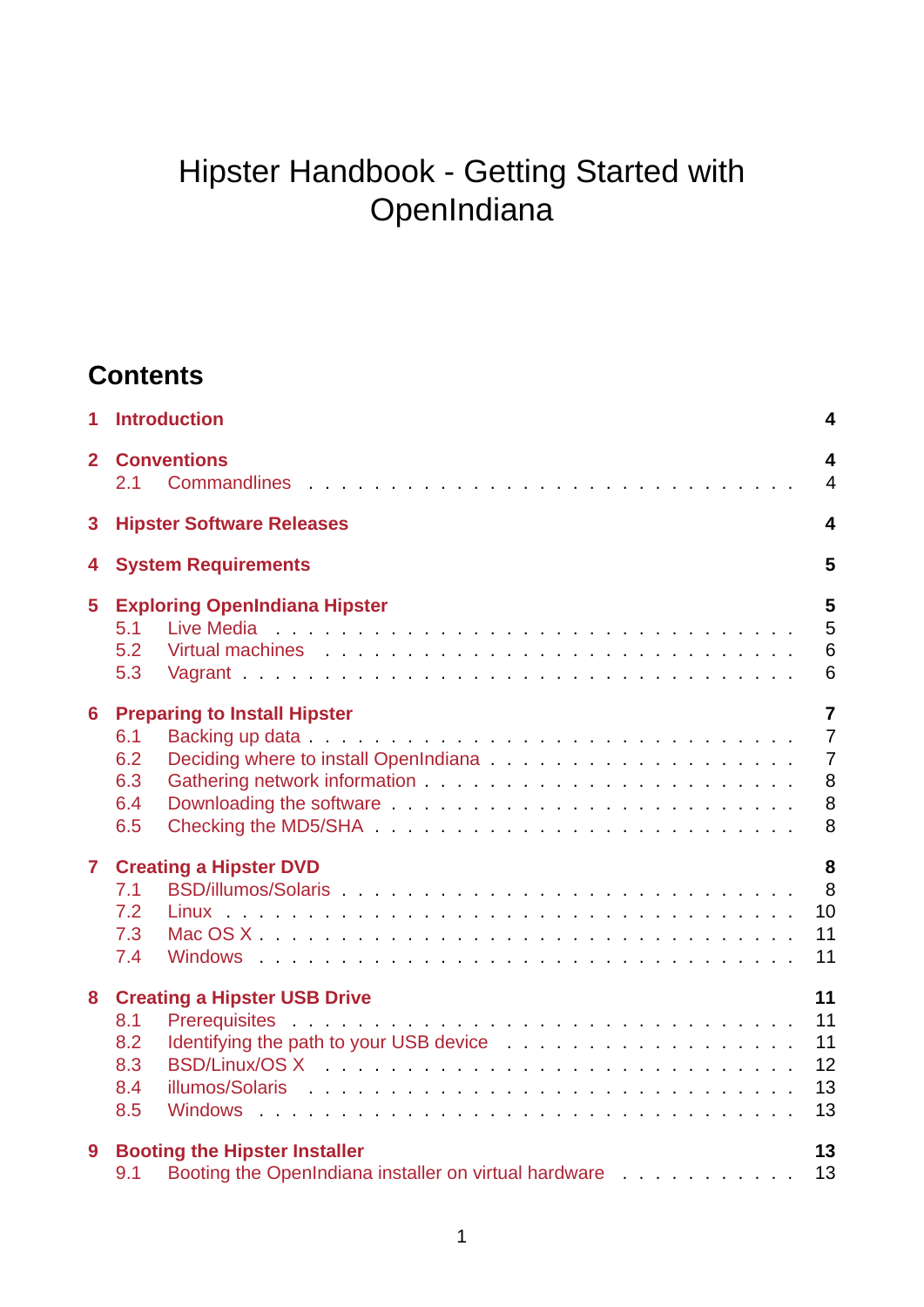| 9.2  |                                                                                                                                                                                                                                      | 14 |
|------|--------------------------------------------------------------------------------------------------------------------------------------------------------------------------------------------------------------------------------------|----|
| 9.3  | Selecting keyboard layout and display language                                                                                                                                                                                       | 15 |
| 9.4  | The live media desktop research and the set of the set of the set of the set of the set of the set of the set of the set of the set of the set of the set of the set of the set of the set of the set of the set of the set of       | 18 |
| 9.5  | Using the device driver utility with a subset of the subset of the subset of the subset of the subset of the s                                                                                                                       | 18 |
| 9.6  | Using the Gparted Partition Editor <b>Constanting Constanting Constanting Constanting Constanting Constanting Constanting Constanting Constanting Constanting Constanting Constanting Constanting Constanting Constanting Consta</b> | 19 |
| 9.7  |                                                                                                                                                                                                                                      | 19 |
|      | <b>10 Installing OpenIndiana</b>                                                                                                                                                                                                     | 19 |
|      |                                                                                                                                                                                                                                      | 19 |
| 10.2 |                                                                                                                                                                                                                                      | 20 |
| 10.3 |                                                                                                                                                                                                                                      | 32 |
| 10.4 | Installing OpenIndiana using the text installer (DVD ISO or USB)                                                                                                                                                                     | 45 |
| 10.5 |                                                                                                                                                                                                                                      | 45 |
|      | <b>11 Troubleshooting Installations</b>                                                                                                                                                                                              | 47 |
|      |                                                                                                                                                                                                                                      |    |
|      | <b>12 Post Installation Steps</b>                                                                                                                                                                                                    | 47 |
|      |                                                                                                                                                                                                                                      | 47 |
|      |                                                                                                                                                                                                                                      | 47 |
|      | 13 Image Package System (IPS)                                                                                                                                                                                                        | 49 |
|      |                                                                                                                                                                                                                                      | 49 |
| 13.2 |                                                                                                                                                                                                                                      | 49 |
| 13.3 | IPS commands in the contract of the contract of the contract of the contract of the contract of the contract of the contract of the contract of the contract of the contract of the contract of the contract of the contract o       | 50 |
| 13.4 |                                                                                                                                                                                                                                      | 50 |
| 13.5 | Finding help with pkg research and research and research and research and research and research and research and research and research and response to the set of the set of the set of the set of the set of the set of the s       | 51 |
| 13.6 |                                                                                                                                                                                                                                      | 51 |
| 13.7 |                                                                                                                                                                                                                                      | 52 |
| 13.8 | Listing information about packages entitled and according information about packages and according to the control of the control of the control of the control of the control of the control of the control of the control of        | 53 |
| 13.9 |                                                                                                                                                                                                                                      | 53 |
|      |                                                                                                                                                                                                                                      | 53 |
|      |                                                                                                                                                                                                                                      | 54 |
|      | 13.12 Updating packages entertainment and the set of the set of the set of the set of the set of the set of the                                                                                                                      | 55 |
|      |                                                                                                                                                                                                                                      | 56 |
|      |                                                                                                                                                                                                                                      | 56 |
|      |                                                                                                                                                                                                                                      | 56 |
|      | 13.16 Listing information about repositories                                                                                                                                                                                         | 57 |
|      |                                                                                                                                                                                                                                      | 57 |
|      |                                                                                                                                                                                                                                      | 58 |
|      |                                                                                                                                                                                                                                      | 59 |
|      | 13.19.1 Creating the p5p package entitled and a set of the set of the problem.                                                                                                                                                       | 59 |
|      | 13.19.2 Listing the contents of a p5p package                                                                                                                                                                                        | 60 |
|      | 13.19.3 Adding the package as a local repository entertainment of the package as a local repository                                                                                                                                  | 60 |
|      | 13.19.4 Installing software from the local repository entering and service in the set of the local repository                                                                                                                        | 60 |
|      |                                                                                                                                                                                                                                      | 60 |
|      | 13.21 3rd party package management tools [11] Allen Land and Daniel And Daniel Allen Books and Daniel Allen Books and Daniel Allen Books and Daniel Allen Books and Daniel Allen Books and Daniel Allen Books and Daniel Allen       | 61 |
|      | <b>14 Managing Boot Environments</b>                                                                                                                                                                                                 | 61 |
|      |                                                                                                                                                                                                                                      | 62 |
|      |                                                                                                                                                                                                                                      | 63 |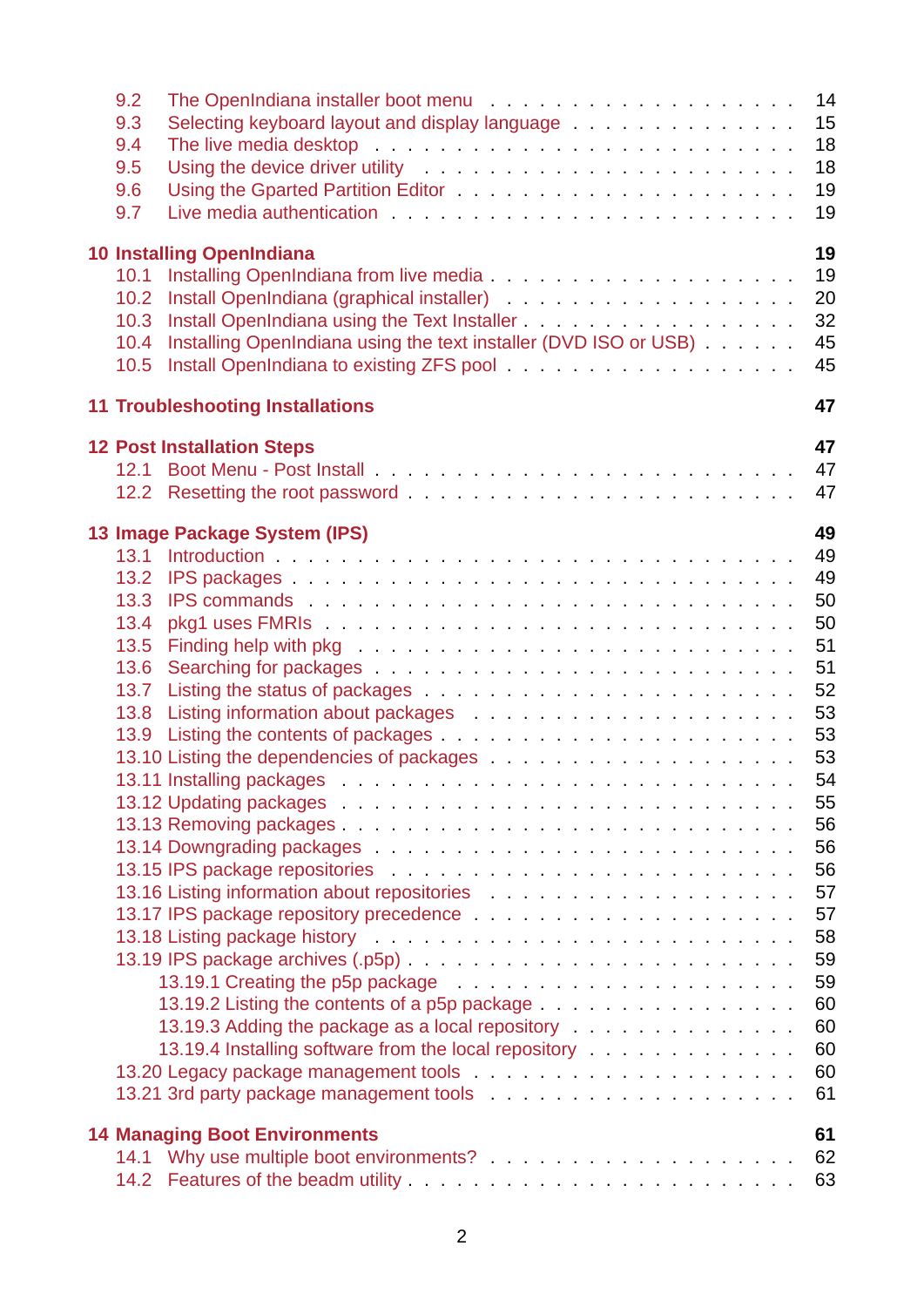|  | 14.3 beadm command reference enterprise under the contract of the contract of the contract of the contract of the contract of the contract of the contract of the contract of the contract of the contract of the contract of<br>14.4 beadm zones support enterprised by the contract of the contract of the contract of the contract of the contract of the contract of the contract of the contract of the contract of the contract of the contract of the co<br>14.6 Zones support specifications entertainment of the state of the state of the state of the state of the state of the state of the state of the state of the state of the state of the state of the state of the state of th |  |  |  |  |  |  |  |  |  |  |  |  |    |
|--|---------------------------------------------------------------------------------------------------------------------------------------------------------------------------------------------------------------------------------------------------------------------------------------------------------------------------------------------------------------------------------------------------------------------------------------------------------------------------------------------------------------------------------------------------------------------------------------------------------------------------------------------------------------------------------------------------|--|--|--|--|--|--|--|--|--|--|--|--|----|
|  | <b>15 The X-Window System</b>                                                                                                                                                                                                                                                                                                                                                                                                                                                                                                                                                                                                                                                                     |  |  |  |  |  |  |  |  |  |  |  |  | 65 |
|  | <b>16 Device Drivers</b>                                                                                                                                                                                                                                                                                                                                                                                                                                                                                                                                                                                                                                                                          |  |  |  |  |  |  |  |  |  |  |  |  | 66 |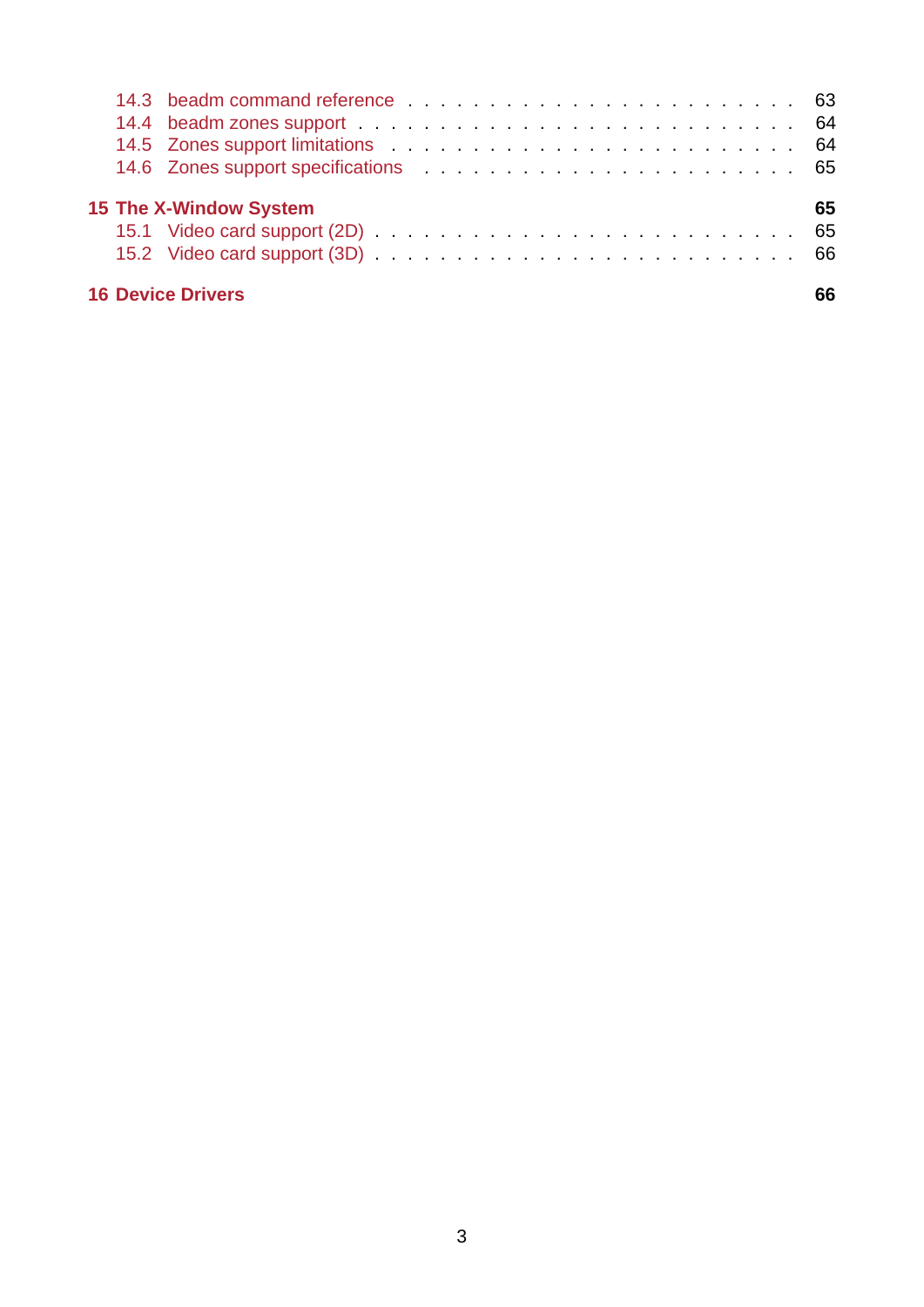**NOTE:** This is a **DRAFT** document which may contain errors! Help us improve and expand this site. Please see the **Contrib** section for more details about joining the OpenIndiana Documentation Team.

# **1 Introduction**

<span id="page-3-0"></span>Welcome to the OpenIndiana Handbook!

This collection of documents is aimed at providing a comprehensive source of guidance for both new and seasoned Unix administrators. While our aim is to address as many facets of OpenIndiana use and administration as possible, some topics are simply too complex and beyond the scope of an introductory end user handbook. In such cases external sources of information will be provided in the form of references to other web sites, man pages, or printed books.

# **2 Conventions**

# <span id="page-3-1"></span>**2.1 Commandlines**

<span id="page-3-2"></span>Commandlines starting with a  $#$  character means that they should be run as root. Most of these examples can also be invoked with  $p$  fexec(1) or sudo(1m) instead.

You can login as root using su(1m).

An example of a commandline intended t[o be invok](https://illumos.org/man/1/pfexec)ed as root:

# dd if=image.usb of=/dev[/sdb](https://illumos.org/man/1m/su)

Commandlines starting with a \$ character means that they should be run as a regular user.

An example of a commandline intended to be invoked as a regular user:

\$ prstat

# **3 Hipster Software Releases**

<span id="page-3-3"></span>Approximately every six months, the OpenIndiana project releases a snapshot of the Hipster rolling release branch. Ideally suited for both workstations and servers, simply choose the installer type which best serves your needs.

| Workstation                                                         | Server | Minimal |
|---------------------------------------------------------------------|--------|---------|
| Live installer (Mate desktop) Text Only (No GUI) Text Only (No GUI) |        |         |

For a full list of links to the various installer images, visit the OpenIndiana Downloads page.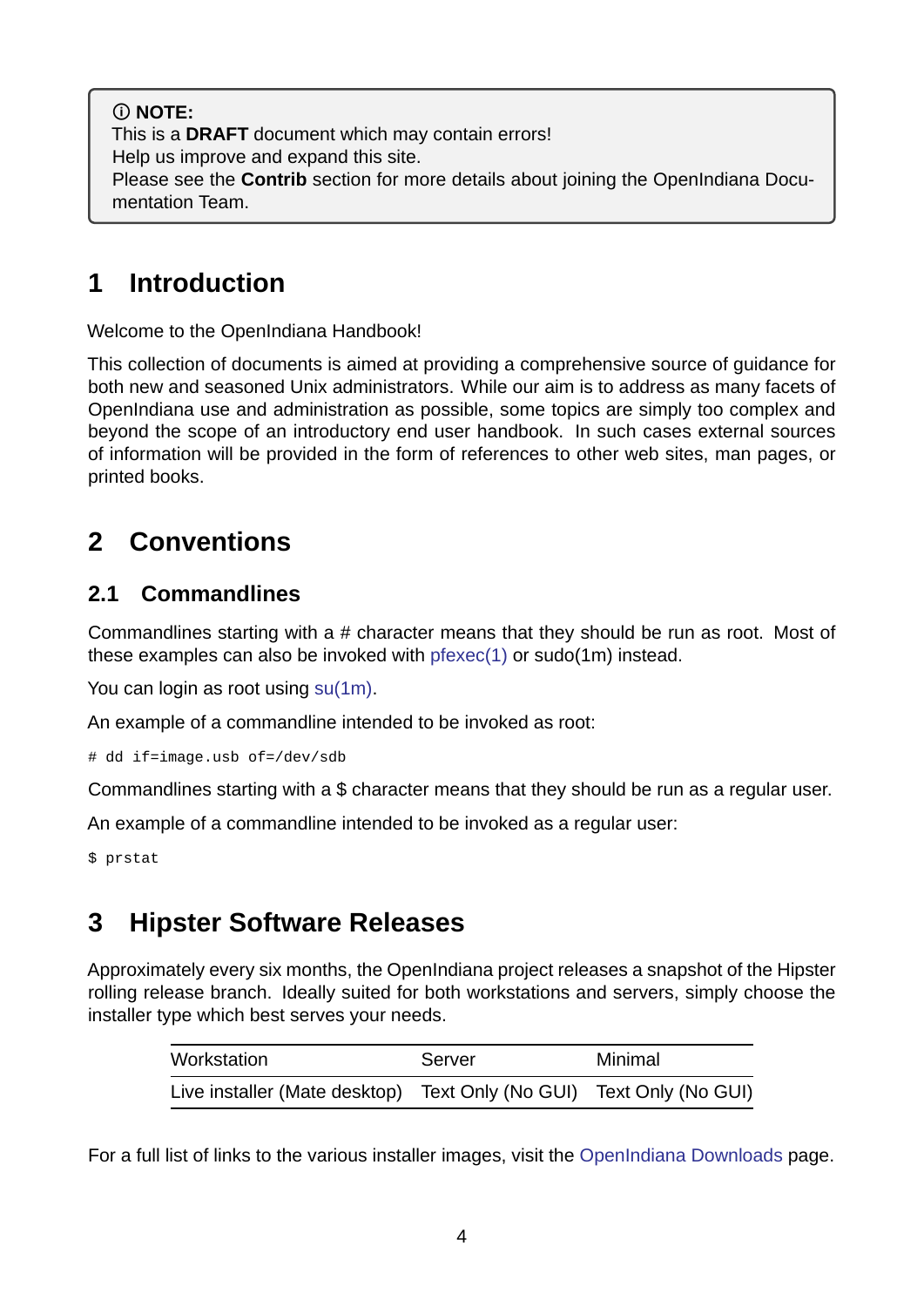### **NOTE:**

- The legacy oi-dev-151x branch is no longer maintained.
- For details on installing/upgrading legacy OpenIndiana dev, see this page

### **CAUTION:**

Hipster is a rapid development branch where software versions ar[e frequently up](./legacy-branch.md)dated. While every package is tested to ensure stability, caution is nevertheless warranted when deploying Hipster into mission critical production environments.

# <span id="page-4-0"></span>**4 System Requirements**

| Installation type CPU Disk Space |                                     | Memory (RAM) |  |  |  |  |
|----------------------------------|-------------------------------------|--------------|--|--|--|--|
| Server                           | 64 Bit 16GB (or more) 2GB (or more) |              |  |  |  |  |
| Desktop                          | 64 Bit 20GB (or more) 4GB (or more) |              |  |  |  |  |

## **NOTE:**

- For the best performance (and to reduce the possibility of disk swapping), allocate 4GB RAM or more.
- For desktops, ensure total system memory (RAM + swap) are at least 4GB or greater.
- The default size of the OpenIndiana swap file is 50% of installed memory.
- Minimum and maximum default swap allocations are 512MB and 32GB respectively.

# **5 Exploring OpenIndiana Hipster**

<span id="page-4-1"></span>There are several ways in which you can explore OpenIndiana without having to perform a bare metal install.

- Live media (USB/DVD)
- Virtual machines (PC emulation via software)
- Vagrant (virtual machine image automation)

## **NOTE:**

While the Live Media environment provides an opportunity to use and explore many of the features of OpenIndiana, it is not possible to install additional software into the Live Media environment.

## **5.1 Live Media**

<span id="page-4-2"></span>Available in both DVD and USB formats, the OpenIndiana GUI installer also functions as live media. This allows you try OpenIndiana without the need to install it. Exploring OpenIndi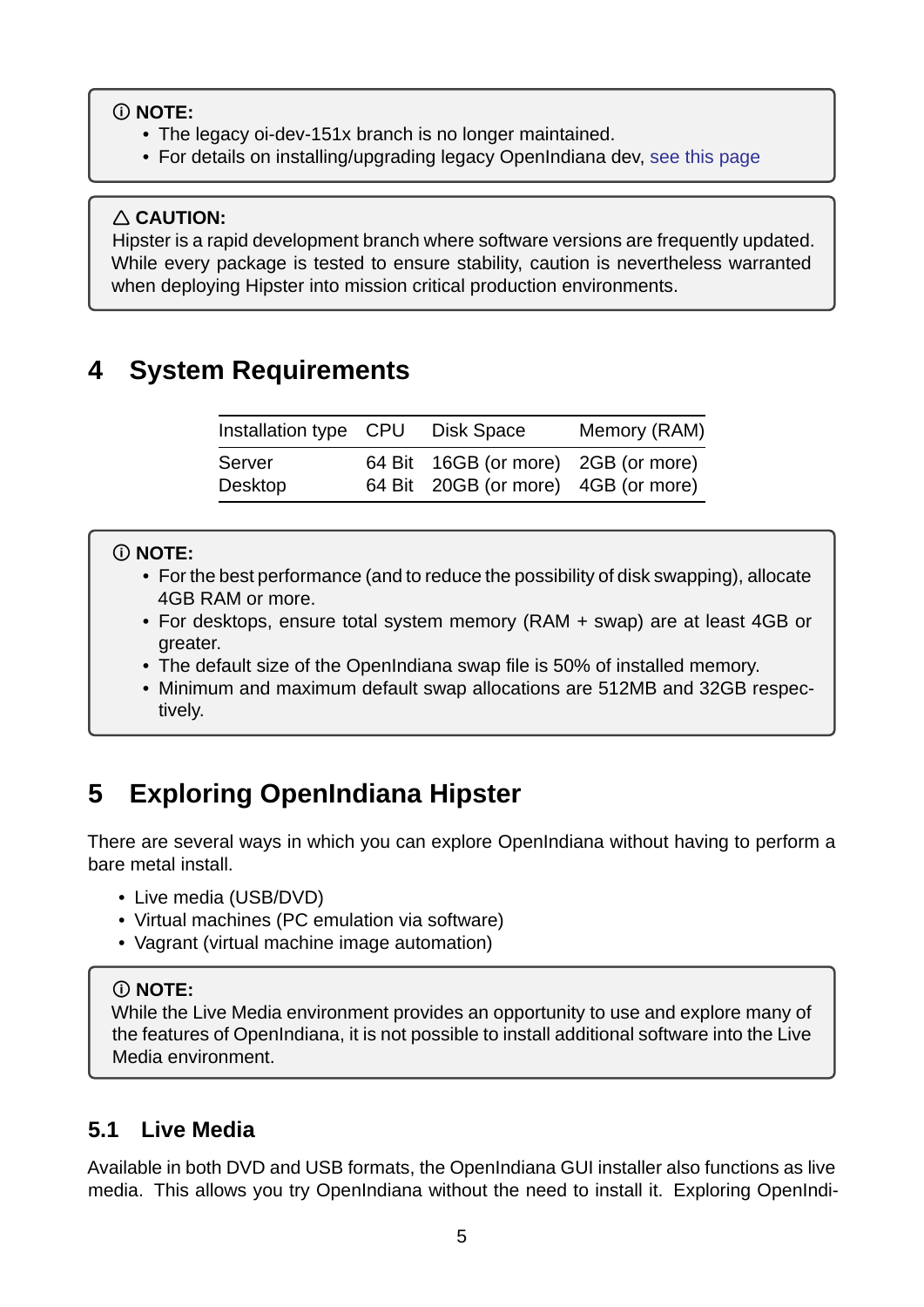ana via the live media is an especially good way to test your hardware compatibility prior to installing the operating system.

# **5.2 Virtual machines**

<span id="page-5-0"></span>OpenIndiana is known to work with the following virtualization software:

- VirtualBox
- VMWare Fusion
- VMWare Workstation Pro
- [VMWare W](https://www.virtualbox.org)orkstation Player
- [VMWare VSpher](https://www.vmware.com/products/fusion.html)e
- Linux KVM
- illumos KVM (The illumos port of Linux KVM)
- [bhyve](http://www.vmware.com/products/vsphere.html)

Virtu[al machines](http://www.linux-kvm.org/page/Main_Page) provide a PC emulation layer in which you install OpenIndiana just as you would on physical 'bare metal' hardware.

# **5.3 Vagrant**

<span id="page-5-1"></span>Vagrant provides an excellent way to explore OpenIndiana as it fully automates the process of bringing a virtual machine online. OpenIndiana comes with an official Vagrant box, which can be used for exploring OpenIndiana before installing it.

## **NOTE:**

At this time, the OpenIndiana Vagrant box is only available in the for[m of a tex](https://www.vagrantup.com)t based console. But because Vagrant supports X11 forwarding over ssh, graphical user interface applications can still be ran on this vagrant box over ssh. Additionally, Virtualbox is the only currently supported Vagrant provider. In the future the OpenIndiana project hopes to provide additional Vagrant box options.

## **NOTE:**

Vagrant is officially available for Mac OS X, Windows and Linux. Vagrant is currently not packaged for OpenIndiana itself, but it can be compiled from source, and it works on OpenIndiana itself as well.

- Download and install the latest version of Vagrant for your platform from the official download page.
- Download and install the latest version of Virtualbox for your platform from the official download page.

## **[CAUTION:](https://www.vagrantup.com/downloads.html)**

Ol[der versions of](https://www.virtualbox.org/wiki/Downloads) Vagrant (as packaged by many LTS Linux distributions), may [not](https://www.virtualbox.org/wiki/Downloads) support downloading the Vagrant box instance. To work around this limitation, be sure to remove any previously installed instances of Vagrant and obtain the latest Vagrant software directly from the Vagrant website.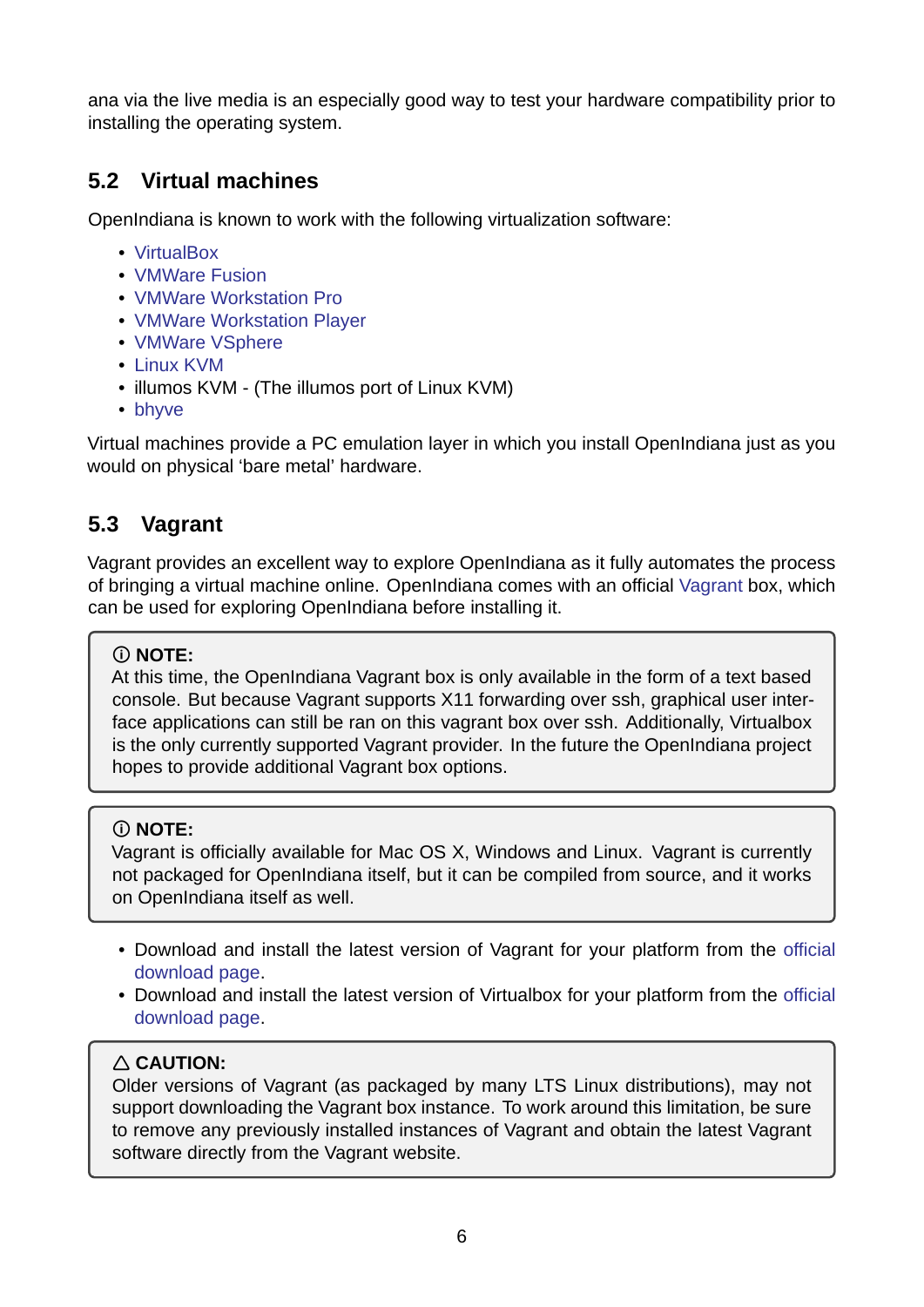- Run the following command to download and boot the OpenIndiana vagrant box:
- \$ mkdir ~/openindiana\_test
- \$ cd ~/openindiana\_test
- \$ vagrant init openindiana/hipster
- \$ vagrant up --provider virtualbox

This will create a file titled *Vagrantfile* under the ~/openindiana\_test directory. The Vagrant box will also be booted.

• Once, the Vagrant box virtual machine is online, connect to it using the following command:

\$ vagrant ssh

- To destroy the OpenIndiana Vagrant instance, issue the following command:
- \$ vagrant destroy

# **6 Preparing to Install Hipster**

<span id="page-6-0"></span>Prior to installing OpenIndiana:

- Ensure your system meets the recommended hardware requirements.
- Ensure to consult the HCL.

#### **CAUTION:**

Installing OpenIndiana on unsupported hardware may cause excessive CPU usage, instability, or other problems.

Please be sure to consult the hardware compatibility list (HCL):

- Illumos HLC
- OpenIndiana HCL components
- OpenIndiana HCL systems

## **6.1 B[acking up data](https://wiki.openindiana.org/oi/Systems)**

#### <span id="page-6-1"></span>**CAUTION:**

Before attempting to install OpenIndiana, first ensure you backup any important data. Do not save the data on another partition or on another disk within the same system. Instead save the data to an external device such as a USB hard drive, or external system (network backup service, or a networked system). Always verify your backed up data.

## **6.2 Deciding where to install OpenIndiana**

<span id="page-6-2"></span>By default the OpenIndiana installer creates an EFI partition using a GPT partition table. Using this option, OpenIndiana will use the entire disk. No other operating system can share the same disk.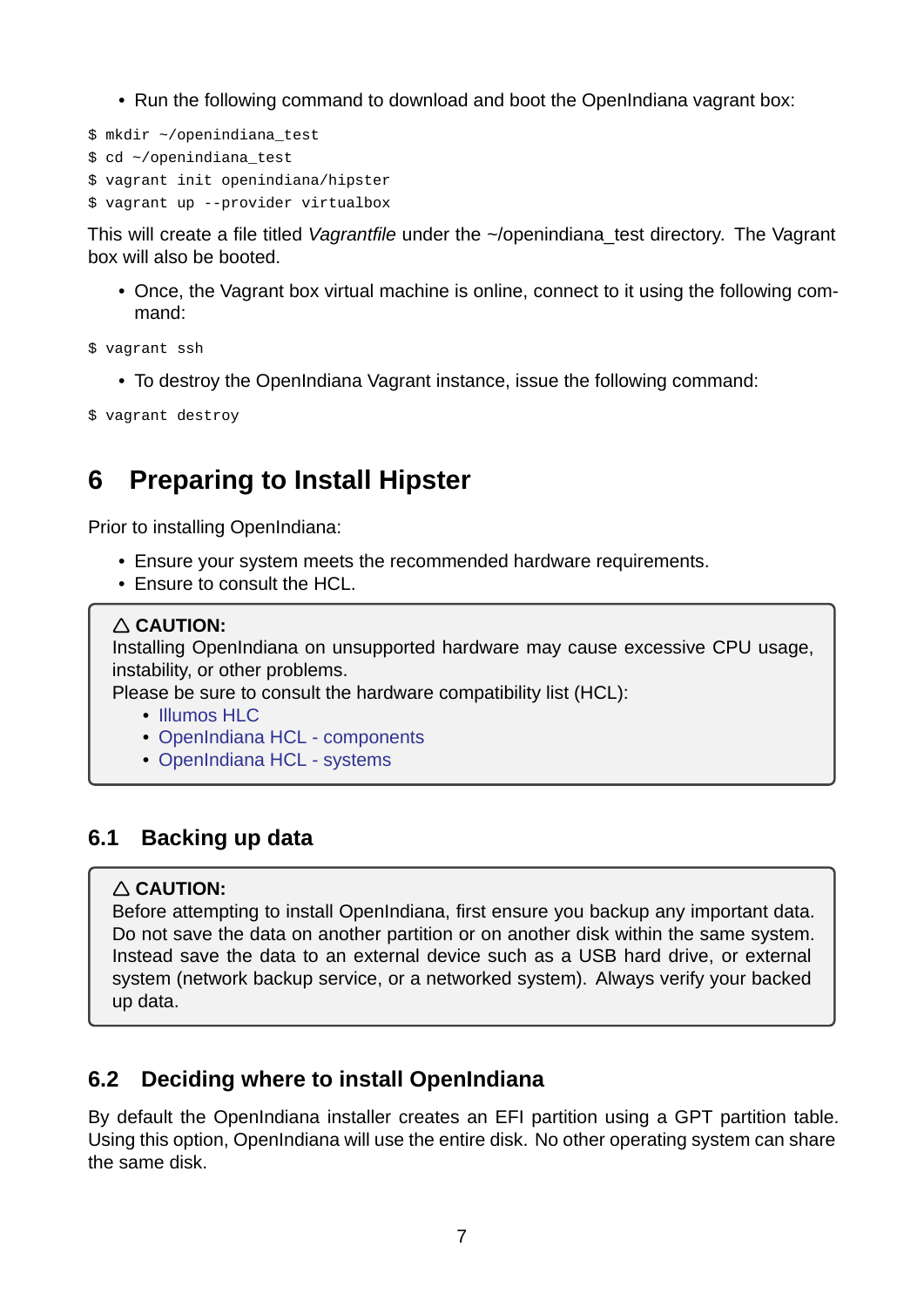Optionally you may use an existing zpool.

Another option is to use a legacy MBR partition. MBR partitions will allow you to create multiple partitions. MBR will also support dual booting another operating system.

Another option is to install to a virtual machine.

## **6.3 Gathering network information**

<span id="page-7-0"></span>If your network uses a DHCP server, OpenIndiana can be configured to automatically obtain it's network information. If a DHCP server is not available, then you will need to manually configure your network settings.

Obtain the following information:

- IP address
- Subnet mask
- Gateway
- Network domain name
- Network DNS servers

## **6.4 Downloading the software**

<span id="page-7-1"></span>For a full list of links to the various installer images, visit the following page:

• OpenIndiana Downloads

For a complete list of alternate mirrors (Asia, Europe, North America, etc.)

• [OpenIndiana Download M](https://www.openindiana.org/download/)irrors

Download example:

\$ wget

```
\rightarrowhttp://dlc.openindiana.org/isos/hipster/20170502/OI-hipster-gui-20170502.iso"
\texttt{\$} wget "http://dlc.openindiana.org/isos/hipster/20170502/OI-hipster-gui-20170502.is _\text{||}\leftrightarrow 0. sha256sum"
```
# **6.5 Checking the MD5/SHA**

Checksum verification example:

```
$ sha256sum -- check OI-hipster-gui-20170502.iso.sha256sum
OI-hipster-gui-20170502.iso: OK
$
```
# **7 Creating a Hipster DVD**

## <span id="page-7-3"></span>**7.1 BSD/illumos/Solaris**

<span id="page-7-4"></span>**UNIX Console**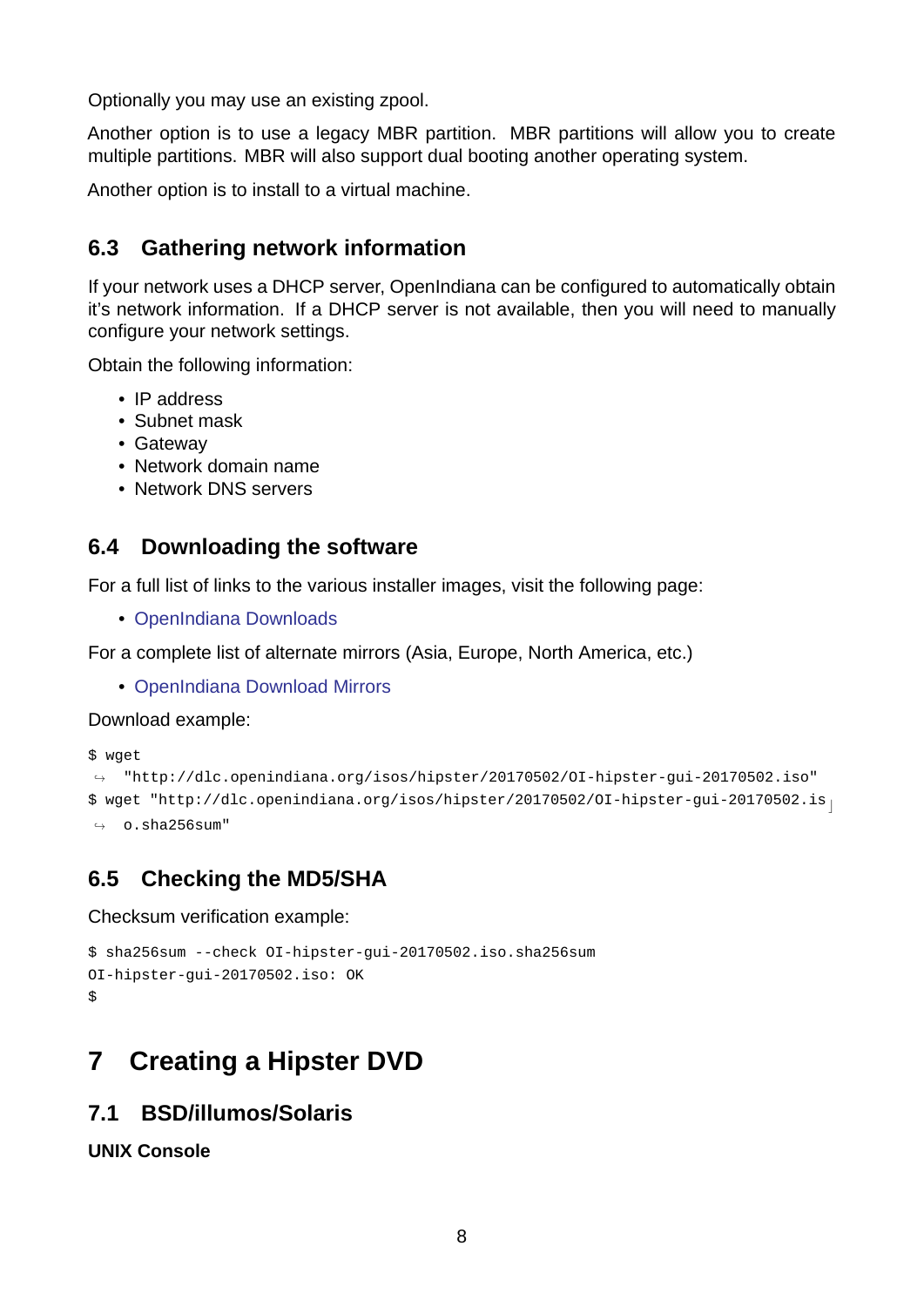The command to use for writing a CD or DVD is cdrecord. The syntax of the command is: cdrecord dev=device imagefile.iso

Examples:

```
# cdrecord dev=/dev/rdsk/c4t1d0p0 imagefile.iso
```

```
# cdrecord dev=4,1,0 imagefile.iso
```
#### **NOTE:**

If you are re-using a DVD-RW, be sure to blank it first. For example: cdrecord dev=/dev/rdsk/c4t1d0p0 blank=fast Warning: Blanking the disk will destroy all data on the disk.

Locating your DVD or CD writing device:

• For BSD, use cdrecord -scanbus to locate your device.

For example:

```
$ cdrecord -scanbus
Cdrecord-ProDVD-ProBD-Clone 3.00 (i386-pc-solaris2.11) Copyright (C) 1995-2010 Jörg
ightharpoonup Schilling
Warning: Using USCSI interface.
Using libscg version 'schily-0.9'.
scsibus4:
       4,0,0 400) 'ATA ' 'HITACHI HTS72321' 'C50B' Disk
       4,1,0 401) 'HL-DT-ST' 'DVDRAM GSA-U20N ' 'HX12' Removable CD-ROM
       4, 2, 0 402) *
       4,3,0 403) *
       4,4,0 404) *
       4,5,0 405) *
       4,6,0 406) *
       4,7,0 407) *
```
\$

#### **NOTE:**

When using cdrecord -scanbus to determine the device name, specify the device using the SCSI bus ID. For example: cdrecord dev=4,1,0 imagefile.iso

- 
- For illumos/Solaris, you may use either cdrecord -scanbus or rmformat -1 to locate your device.

For example:

```
$ rmformat -1
Looking for devices...
     1. Logical Node: /dev/rdsk/c4t1d0p0
        Physical Node: /pci@0,0/pci17aa,20f8@1f,2/cdrom@1,0
        Connected Device: HL-DT-ST DVDRAM GSA-U20N HX12
        Device Type: CD Reader
```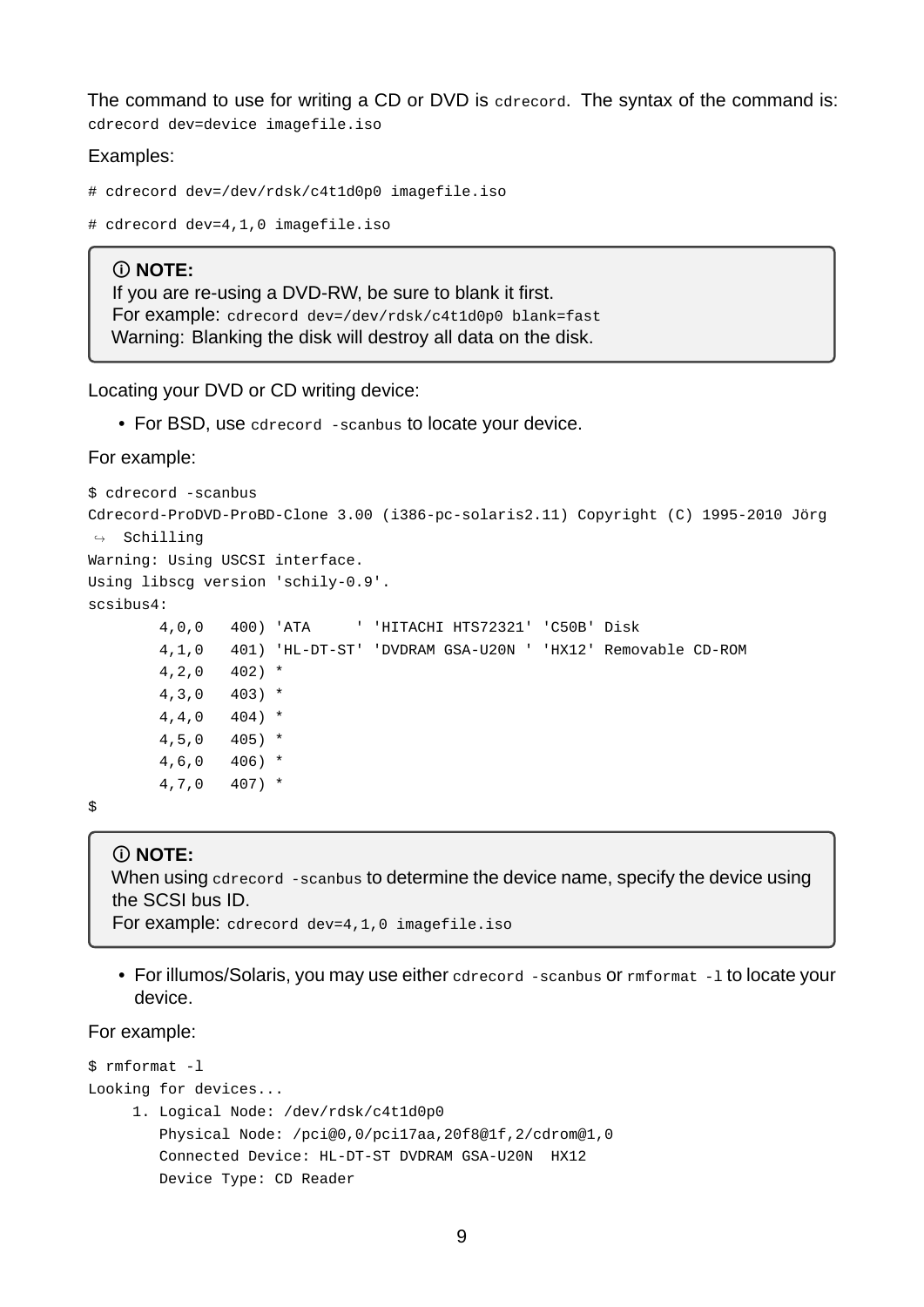```
Bus: <Unknown>
Size: 810.2 MB
Label: <None>
Access permissions: Medium is not write protected.
```
\$

#### **NOTE:**

When using  $rm_{1}$  -1 to determine the device name, specify the device using the *Logical Node*. For example: # cdrecord dev=/dev/rdsk/c4t1d0p0 imagefile.iso

#### **UNIX GUI**

Use the application specific to your desktop (Brasero, K3B, etc.)

### <span id="page-9-0"></span>**7.2 Linux**

#### **Linux Console**

The command to use to write a CD or DVD on Linux is wodim.

The syntax of the command is: wodim  $-v$  dev=device -dao imagefile.iso

For example:

# wodim -v dev=/dev/sr0 -dao imagefile.iso

Locating your DVD or CD writing device:

• On Linux use the lsblk command to locate your device.

For example:

```
$ lshlk
NAME MAJ:MIN RM SIZE RO TYPE MOUNTPOINT
sda 8:0 0 232.9G 0 disk
├─sda1 8:1 0 227.8G 0 part /
├─sda2 8:2 0 1K 0 part
└─sda5 8:5 0 4G 0 part
sr0 11:0 1 1024M 0 rom
$
```
#### **Linux GUI**

There are several different CD/DVD writer applications available for Linux.

| Desktop      | Application |
|--------------|-------------|
| <b>GNOME</b> | Brasero     |
| KDE          | K3B         |

Other desktops may offer additional choices. For further information, please consult the help documentation for your Linux distribution.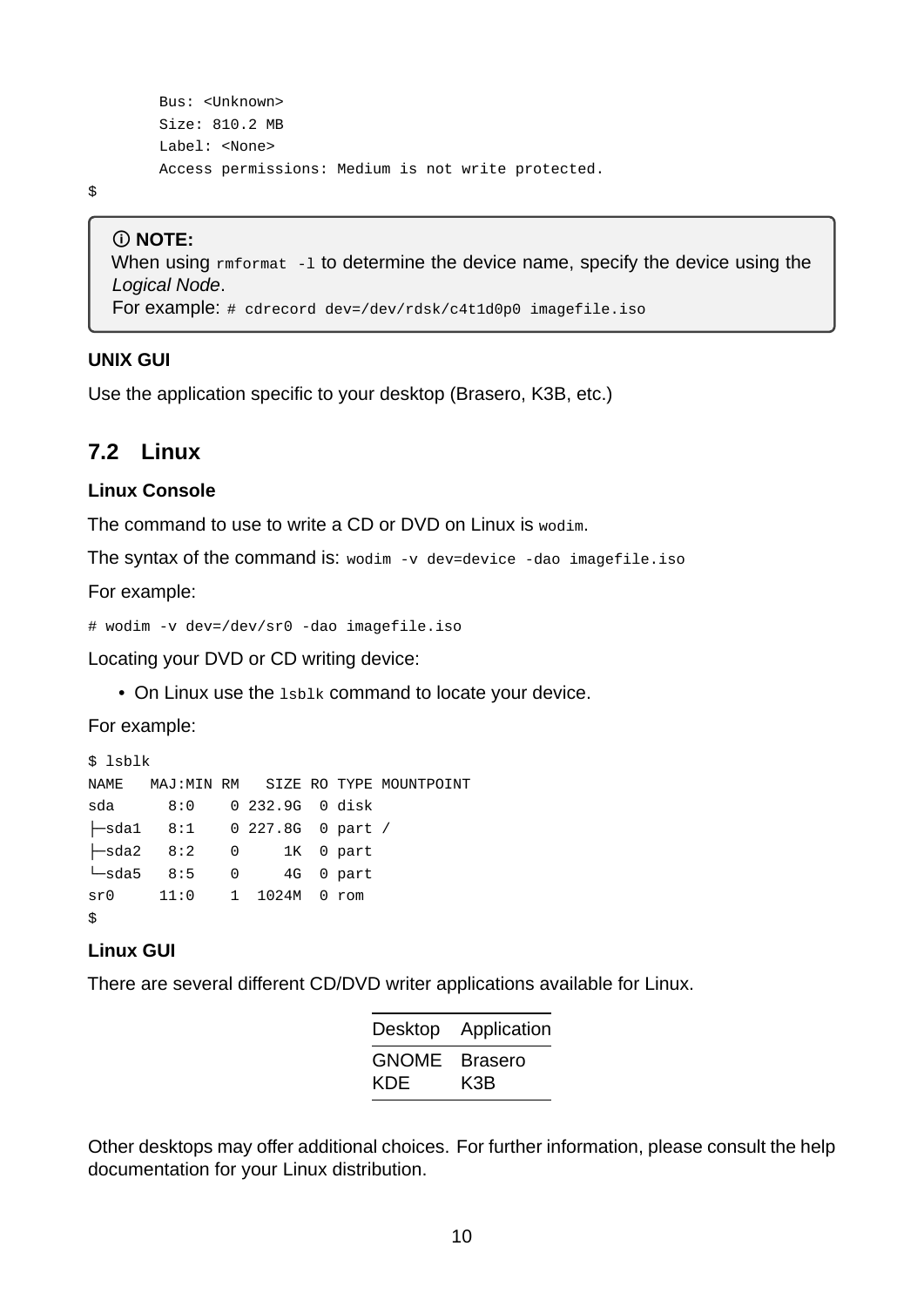## **7.3 Mac OS X**

### **MAC Console**

<span id="page-10-0"></span># growisofs -Z /dev/dvdrw=image.iso

### **MAC GUI**

Applications > Utilities > Disk Utility

## **7.4 Windows**

#### **Windows Console**

<span id="page-10-1"></span>Isoburn is a Windows GUI utility which can be launched via the command prompt as follows:

ISOBURN.EXE [/Q] [<drive letter>:] <disk image file name>

#### **Windows GUI**

From within Windows Explorer:

- Browse to and select the ISO image file
- Right click the ISO image file
- From the right click menu, select "Burn Disk Image"

# **8 Creating a Hipster USB Drive**

#### <span id="page-10-2"></span>**NOTE:**

Old versions of OpenIndiana Hipster prior to the 2016.10 release (including legacy oidev-151x) require a different procedure for for creating bootable USB flash drives, see this page for details

## **CAUTION:**

[Although that the cu](./legacy-branch.md)rrent OpenIndiana Hipster releases support UEFI without secure boot, old versions of OpenIndiana Hipster did not support UEFI.

• If you intend to install an old version of OpenIndiana Hipster on a system which supports UEFI boot, please boot the system in legacy (CSM) mode.

## **8.1 Prerequisites**

- USB flash drive (2GB or larger).
- <span id="page-10-3"></span>• Download the OpenIndiana USB installer image.

## <span id="page-10-4"></span>**8.2 Identifying the path to your USB device**

| Operating system Command |                             | Device |
|--------------------------|-----------------------------|--------|
| <b>BSD</b>               | camcontrol devlist /dev/da* |        |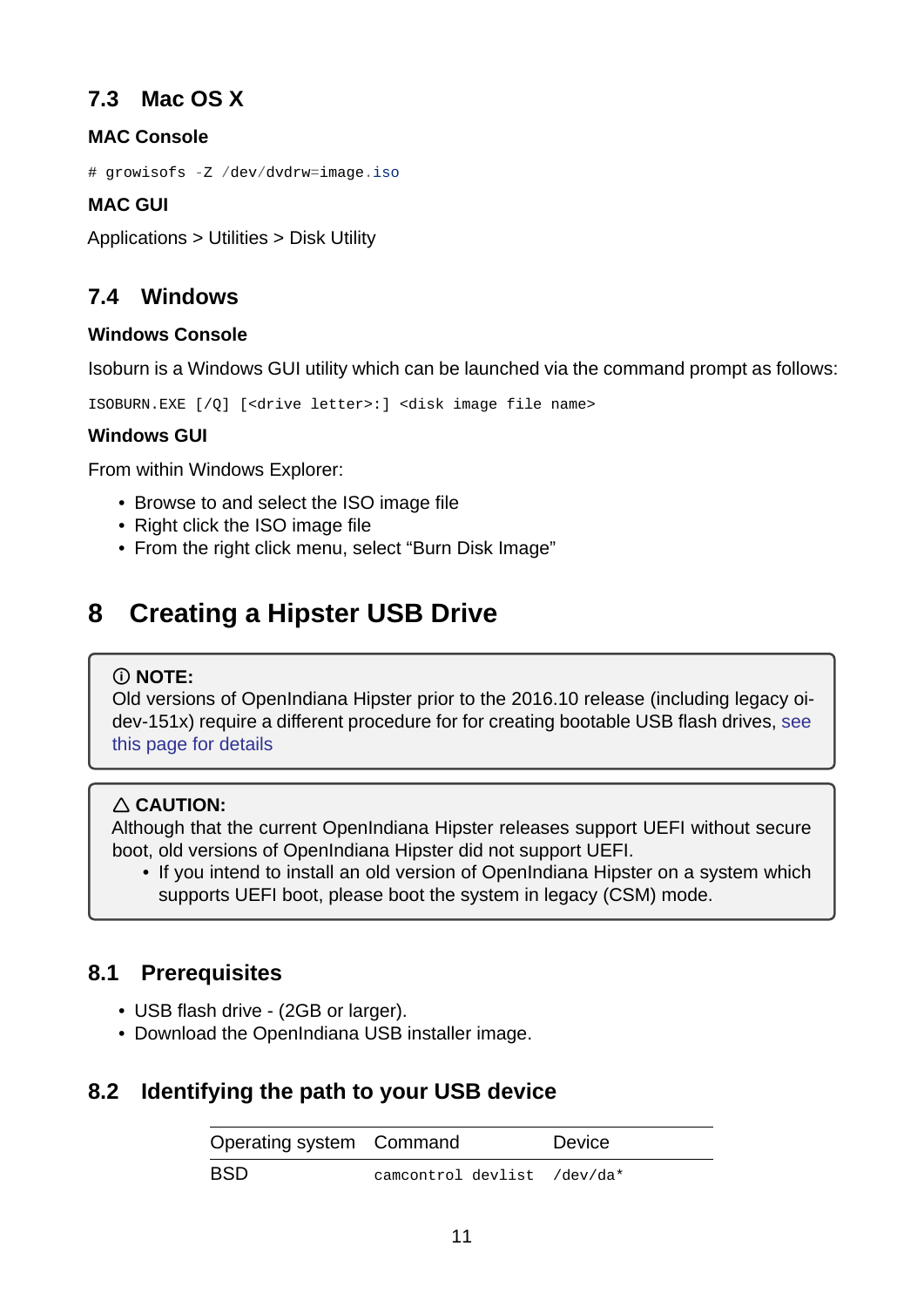| Operating system Command |               | <b>Device</b>      |  |  |  |  |  |
|--------------------------|---------------|--------------------|--|--|--|--|--|
| illumos/Solaris          | rmformat -1   | /dev/rdsk/c*t*d*p0 |  |  |  |  |  |
| Linux                    | lsblk         | $/\text{dev/sd*}$  |  |  |  |  |  |
| MAC OS X                 | diskutil list | /dev/disk*         |  |  |  |  |  |

### **CAUTION:**

When issuing the USB copy command:

- Make sure you identify the correct storage device as all data on the device will be erased.
- Be sure to specify the entire USB device without appending any partition or slice number.

For example:

| Example Device   |                    |
|------------------|--------------------|
| Correct          | /dev/sda           |
| Incorrect        | /dev/sda1          |
| Correct          | /dev/rdsk/c0t0d0p0 |
| <b>Incorrect</b> | /dev/rdsk/c0t0d0p1 |

- In illumos, the whole disk device name is depending on partition type.
	- **–** On x86, the whole disk name ends with p0
	- **–** In the case of a GPT (EFI) partition, the whole disk device name ends with dX.
	- **–** on sparc, the disk has usually VTOC partition and whole disk device name usually ends with s2.
	- **–** Note, if on x86 and an MBR+VTOC is used, then the s2 device is addressing the Solaris2 MBR partition, not the whole disk.
- If any file systems are located on the USB storage device, they must first be unmounted.
	- **–** Desktops may automatically mount removable devices.
	- **–** As necessary, select any desktop icons for the USB device and issue an 'Eject' or 'Unmount' command.
	- **–** For Linux, use umount <path>.
	- **–** For illumos/Solaris use rmumount <path>.
	- **–** for MAC OS X use diskutil unmountDisk <path>.
	- **–** Verify using the mount command.

## <span id="page-11-0"></span>**8.3 BSD/Linux/OS X**

In the command below, replace x with the appropriate letter for your USB device. At least on Linux and FreeBSD you can add status=progress operand to print basic transfer statistics, refer to  $dd(1)$  man page of your platform for more information.

```
# dd bs=4M if=./image.usb of=/dev/sdX && sync
```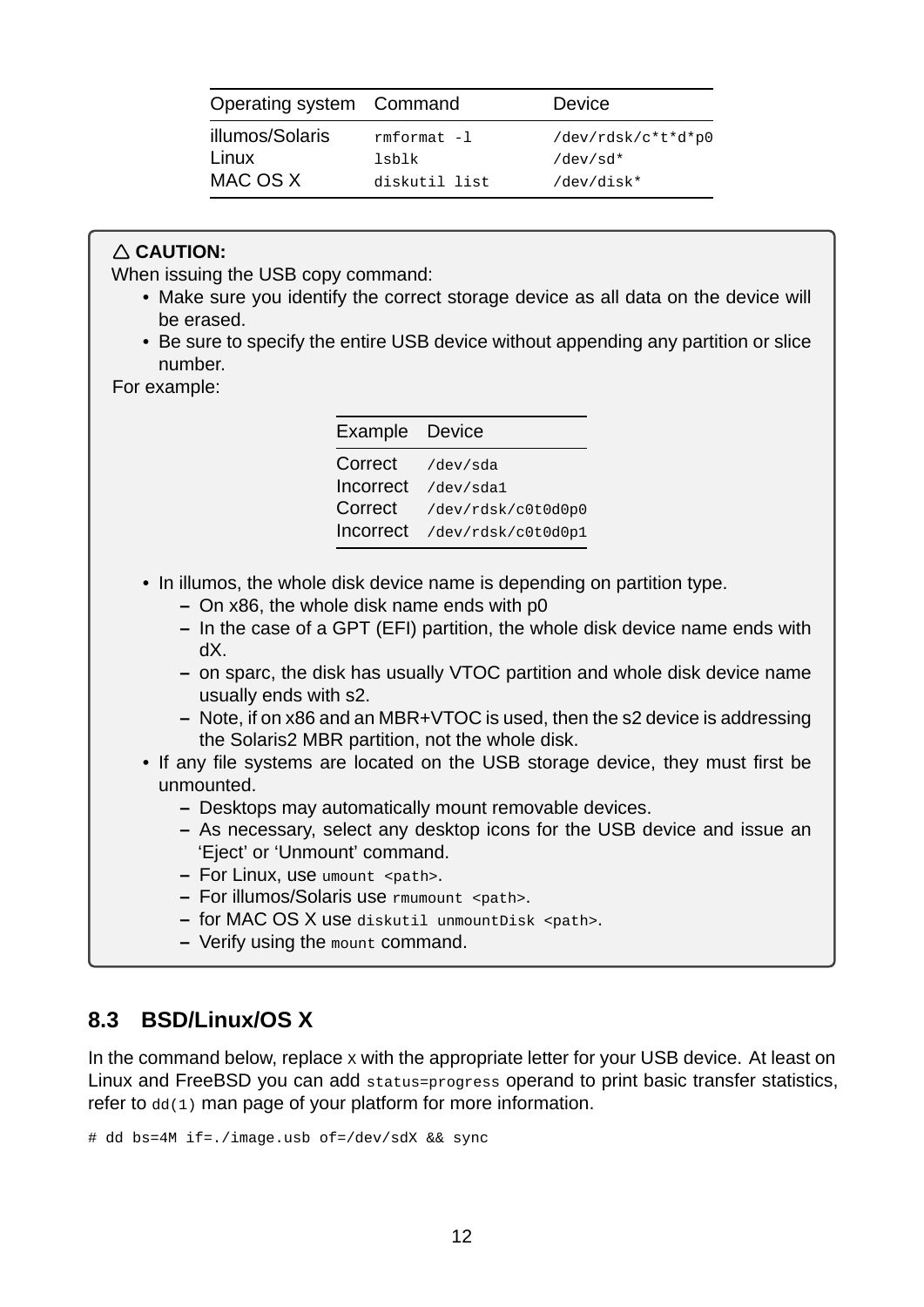## **8.4 illumos/Solaris**

In the command below, replace each x with appropriate number for your USB device.

<span id="page-12-0"></span># /usr/bin/dd if=./image.usb of=/dev/rdsk/cXtXdXpX bs=4194304

## **8.5 Windows**

<span id="page-12-1"></span>Newer releases can be written using Win32 Disk Imager.

### **NOTE:**

By default the Win32 Disk Imager [utility is looking for](https://sourceforge.net/projects/win32diskimager/) . img files and won't see files with a .usb extension. To resolve this issue, be sure to select the \*.\* (all files) option from the file extension drop down menu.

# **9 Booting the Hipster Installer**

Insert the bootable media (DVD or USB flash drive) and boot (start/restart) your computer. When you see the OpenIndiana boot menu, select a boot entry, and press the enter key to start OpenIndiana on your computer. As it runs, you will be prompted with a few questions.

## **NOTE:**

For the computer to successfully boot from the media, you may be required to perform one of the following tasks:

- Specify the appropriate boot device by pressing the boot order hotkey.
- Change the boot device order found in your computer's system BIOS configuration.

## **CAUTION:**

OpenIndiana supports UEFI (Unified Extensible Firmware Interface) without secure boot:

Secure boot (UEFI boot path validation) must be disabled (if it is enabled by default) because UEFI secure boot is currently not yet supported.

For further information, consult the manufacturers documentation for your computer hardware.

# **9.1 Booting the OpenIndiana installer on virtual hardware**

<span id="page-12-2"></span>The most efficient way to boot a virtual machine is to boot directly from the DVD ISO file. Alternately, you may use host to guest DVD/USB passthrough to boot from physical media. See the notes below for optimizing OpenIndiana for several popular hypervisors.

| <b>Hypervisor</b> | <b>Configuration Notes</b>  |
|-------------------|-----------------------------|
| Virtualbox        | OS type = Solaris 11 64-bit |
| Vmware player     | OS type = Solaris 11 64-bit |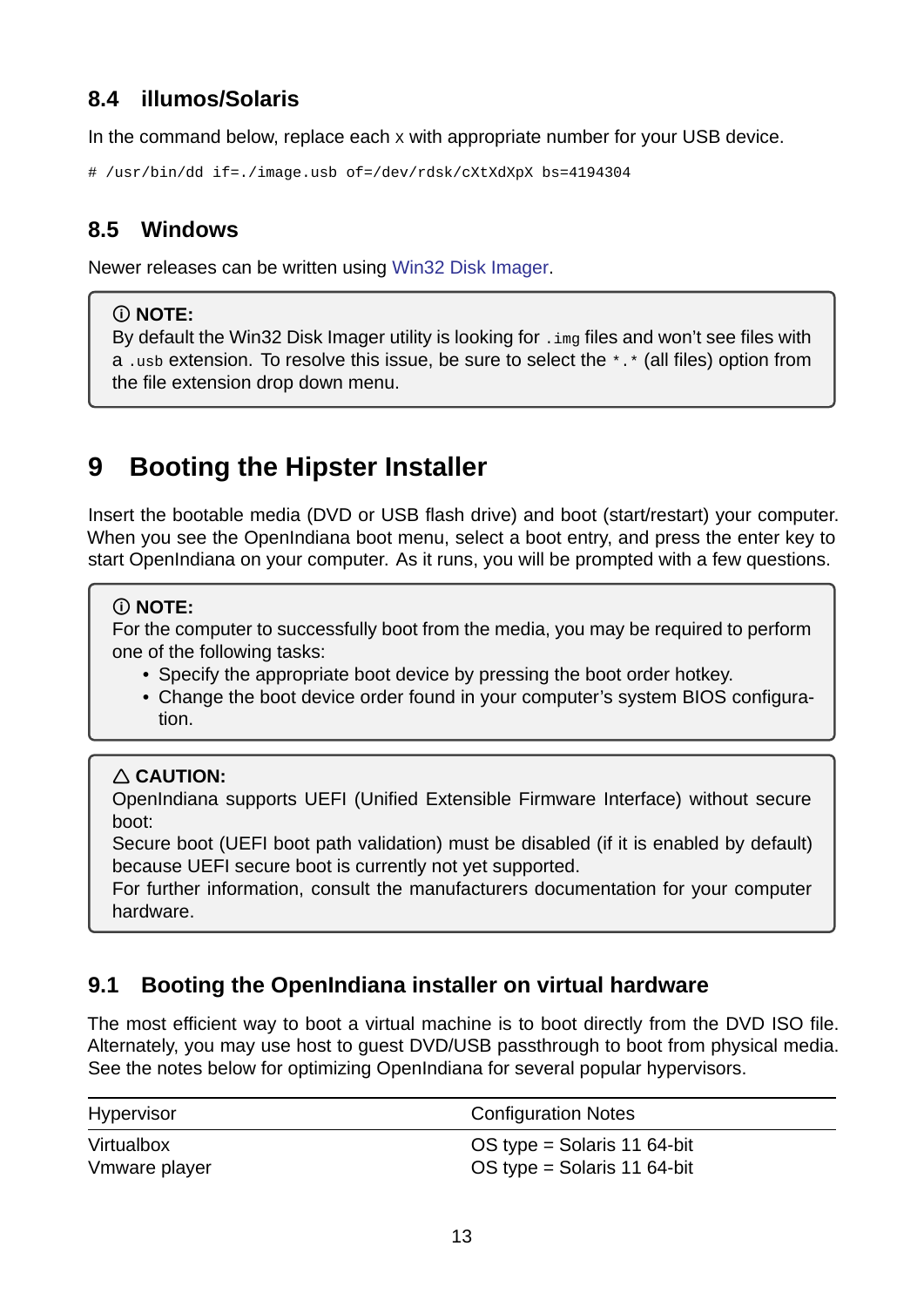| Hypervisor | <b>Configuration Notes</b>                                                                                                                                                                                                                                                            |
|------------|---------------------------------------------------------------------------------------------------------------------------------------------------------------------------------------------------------------------------------------------------------------------------------------|
| <b>KVM</b> | OS type = Sun OpenSolaris Disk = SATA<br>Remove USB Tablet NIC = e1000 sound =<br>$AC97$ Processor = Copy host CPU<br>configuration Disable CPU feature 'xsave'<br>Video = QXL (QXL driver not supported, but<br>the extra video memory helps) Display =<br>VNC (Spice not supported) |
| Hyper-V    | Select single CPU, generation 1 VM, and<br>legacy NIC.                                                                                                                                                                                                                                |

### **NOTE:**

The OpenIndiana Project recommends the Oracle Virtualbox hypervisor as it provides the best support for illumos based distributions such as OpenIndiana. If you experience difficulties booting OpenIndiana on virtual hardware, or find virtual hardware devices which are either not properly recognized, or fail to function as expected, please report the problem to the upstream illumos Project. You may do so by submitting an issue using the illumos project bug tracker.

# **9.2 The OpenIndiana in[staller boot menu](https://www.illumos.org/issues)**

<span id="page-13-0"></span>Introduced with the Hipster 2016.10 release, the FreeBSD boot loader has been ported to OpenIndiana.

The new boot loader provides many new capabilities:

- Booting to the first disk
- Single user mode
- Debugger options

#### **NOTE:**

The OpenIndiana installer will automatically boot option # **1. Boot Multi User** within 10 seconds.

• To pause the Autoboot timer, press the Space key.

The OpenIndiana installer boot menu offers multiple choices.

| Main Menu Option           | Description                    |
|----------------------------|--------------------------------|
| 1. Boot Multi User         | Normal boot (desktop or shell) |
| 2. Boot Single user        | Boots to rescue mode           |
| 3. Escape to loader prompt | Boots to forth shell           |
| 4. Reboot                  | Restarts the computer          |
| 5. Configure Boot Options  | Enters into boot options menu  |
| 6. ChainLoad disk0         | Boots the OS found on 1st disk |
| 7. Select OI Extras        | Enters into extras menu        |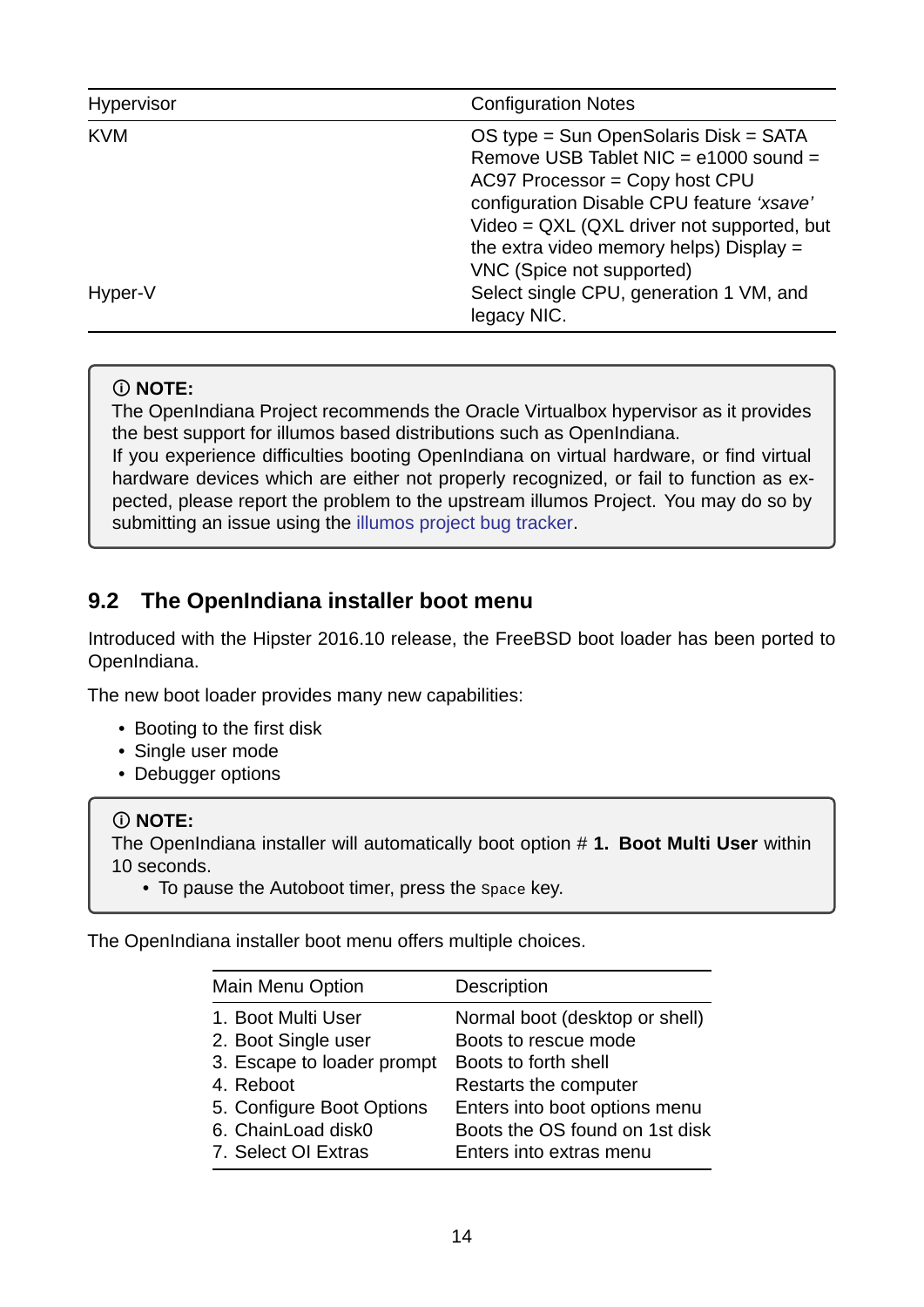

Figure 1: forth\_menu

Select your boot option by pressing the associated number key.

- Options 1, 2, 3, 4, and 6, result in the immediate execution of the selected option.
- Options 5 and 7 provide interactive menus as shown below.

| <b>Boot Option Menu</b> | <b>Description</b>                       |
|-------------------------|------------------------------------------|
| 1. Back to Main Menu    | Returns to main menu                     |
| 2. OsConsole            | Provides several tty options             |
| 3. ACPI                 | Toggles ACPI to ON, OFF, MADT, or Legacy |
| 4. Single User          | Toggles single user mode                 |
| 5. Verbose              | Toggles verbose boot messages            |
| 6. Reconfigure          | Reconfigures hardware                    |
| 7. kmdb                 | Toggles Kernel Mode Debugger             |
| 8. Debug                | Toggles debug                            |

Toggle (enable/disable) these options by selecting the associated number key.

For example:

- Pressing 5 enables verbose mode.
- Pressing 5 again, disables the verbose option.

| OI Extras Menu       | Description                         |
|----------------------|-------------------------------------|
| 1. Back to Main Menu | Returns to main menu                |
| 2. Vesa driver       | Forces the yesa driver              |
| 3. Text console      | Enables the text console            |
| 4. Enable ssh        | Enables ssh server for live desktop |

Toggle (enable/disable) these options by selecting the associated number key.

For example:

<span id="page-14-0"></span>• Pressing 2 forces the VESA driver.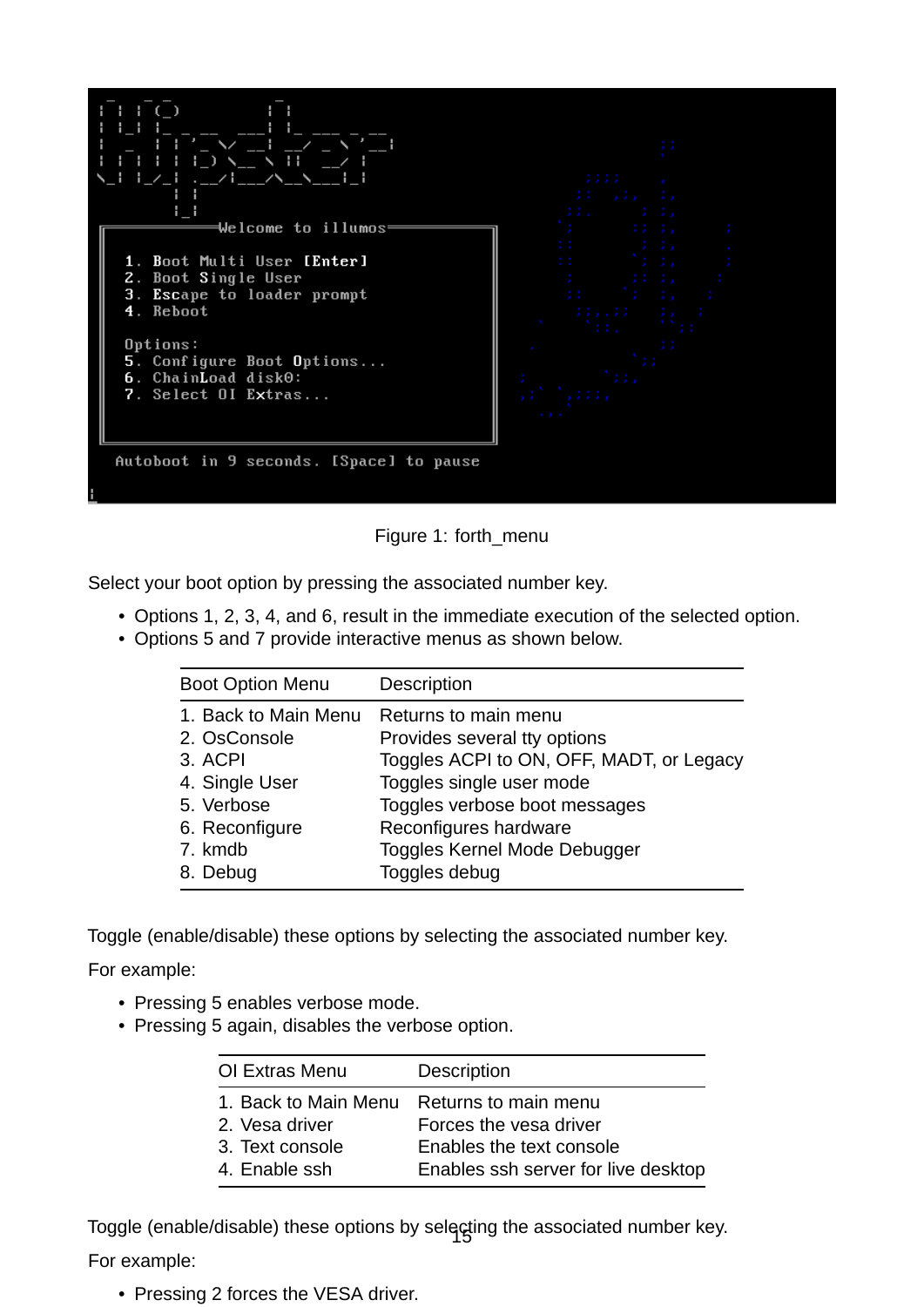

Figure 2: forth\_boot\_menu\_options



Figure 3: forth\_boot\_menu\_extras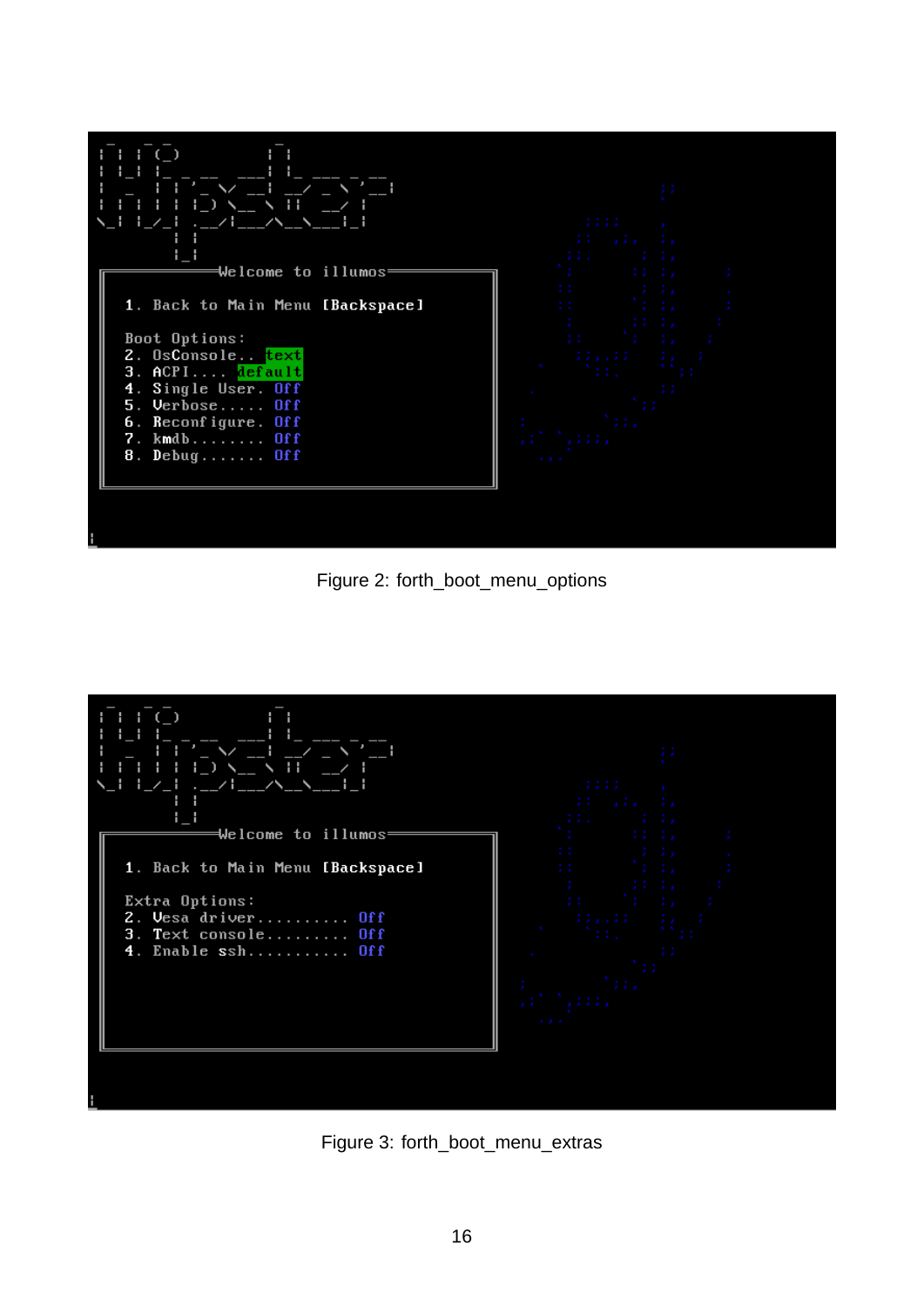| 1. Albanian                                                 | 25. Latin-American        |
|-------------------------------------------------------------|---------------------------|
| 2. Arabic                                                   | 26. Lithuanian            |
| 3. Belarusian                                               | 27. Latvian               |
| 4. Belgian                                                  | 28. Macedonian            |
| 5. Brazilian                                                | 29. Malta_UK              |
| 6. Bulgarian                                                | 30. Malta_US              |
| 7. Canadian-Bilingual                                       | 31. Norwegian             |
| 8. Croatian                                                 | 32. Polish                |
| 9. Czech                                                    | 33. Portuguese            |
| 10. Danish                                                  | 34. Romanian              |
| 11. Dutch                                                   | 35. Russian               |
| 12. Dvorak                                                  | 36. Serbia-And-Montenegro |
| 13. Estonian                                                | 37. Slovak                |
| 14. Finnish                                                 | 38. Slovenian             |
| 15. French                                                  | 39. Spanish               |
| 16. French-Canadian                                         | 40. Swedish               |
| 17. Hungarian                                               | 41. Swiss-French          |
| 18. German                                                  | 42. Swiss-German          |
| 19. Greek                                                   | 43. Traditional-Chinese   |
| 20. Icelandic                                               | 44. TurkishF              |
| 21. Italian                                                 | 45. TurkishQ              |
| 22. Japanese-type6                                          | 46. UK-English            |
| 23. Japanese                                                | 47. US-English            |
| 24. Korean                                                  |                           |
| To select the keyboard layout, enter a number Idefault 471: |                           |

Figure 4: Select keyboard layout

Once you have selected a keyboard layout, press the Enter key to continue.

| 1. Arabic                             | 12. Hungarian                                                          |
|---------------------------------------|------------------------------------------------------------------------|
| 2. Catalan                            | 13. Indonesian                                                         |
| 3. Chinese - Simplified               | 14. Italian                                                            |
| 4. Chinese - Traditional 15. Japanese |                                                                        |
| 5. Czech                              | 16. Korean                                                             |
| 6. Dutch                              | 17. Polish                                                             |
| 7. English                            | 18. Portuguese $-$ Brazil                                              |
| 8. French                             | 19. Russian                                                            |
| 9. German                             | 20. Slovak                                                             |
| 10. Greek                             | 21. Spanish                                                            |
| 11. Hebrew                            | 22. Swedish                                                            |
|                                       | To select the language you wish to use, enter a number Idefault is 71: |

Figure 5: Select display language

OpenIndiana offers 22 different language options.

- Select a language by entering the number corresponding to your desired language.
- For example, select 3 for Chinese Simplified, or 18 for Portuguese Brazil, etc.
- The default language selection is 7for English.

Once you have selected a language, press the Enter key to continue.

#### **NOTE:**

After selecting the keyboard layout and language, OpenIndiana will begin to search for hardware and configure devices. When the configuration process is complete, the system will load to either the Mate desktop, or a logon console.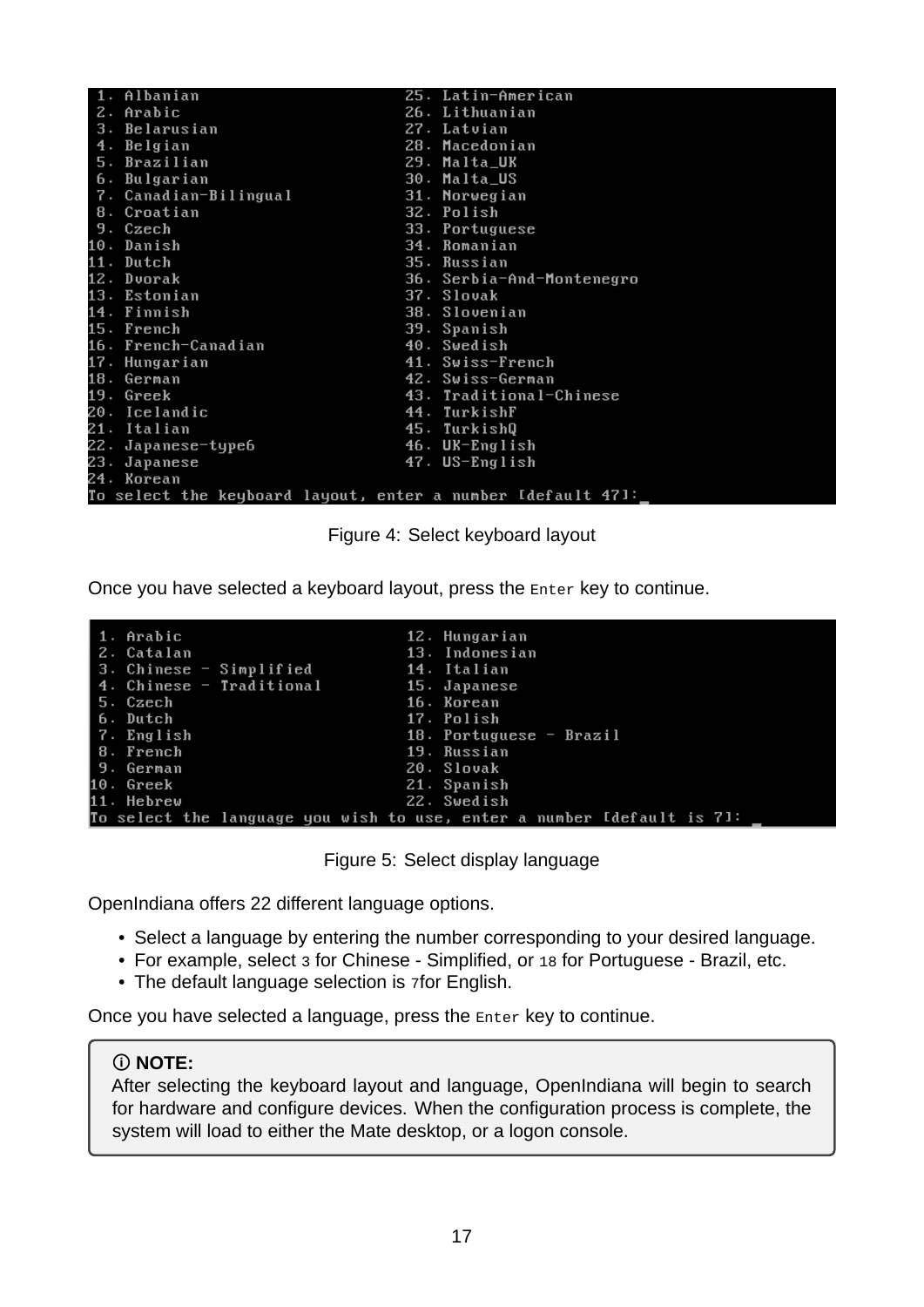# <span id="page-17-0"></span>**9.4 The live media desktop**



Figure 6: live desktop

The Live Media DVD and USB installers provide a graphical live environment where you can explore OpenIndiana and test the compatibility of your hardware. When using Live Media, no changes are made to your system unless you explicitly choose to install OpenIndiana or alter the configuration of your disk using the Gparted Partition Editor.

The following options are available to you from the Live Media Desktop:

- Install OpenIndiana using the Text Installer
- Install OpenIndiana (graphical installer)
- Device Driver Utility
- Gparted Partition Editor

## <span id="page-17-1"></span>**9.5 Using the device driver utility**

Available from the Live Media desktop, the *Device Driver Utility* may be used to scan your hardware for compatibility. The utility generates a list of hardware devices along with the corresponding driver in use for each device. The utility will also show you devices for which there is no driver loaded. The device driver utility allows you to check whether your hardware requires additional drivers.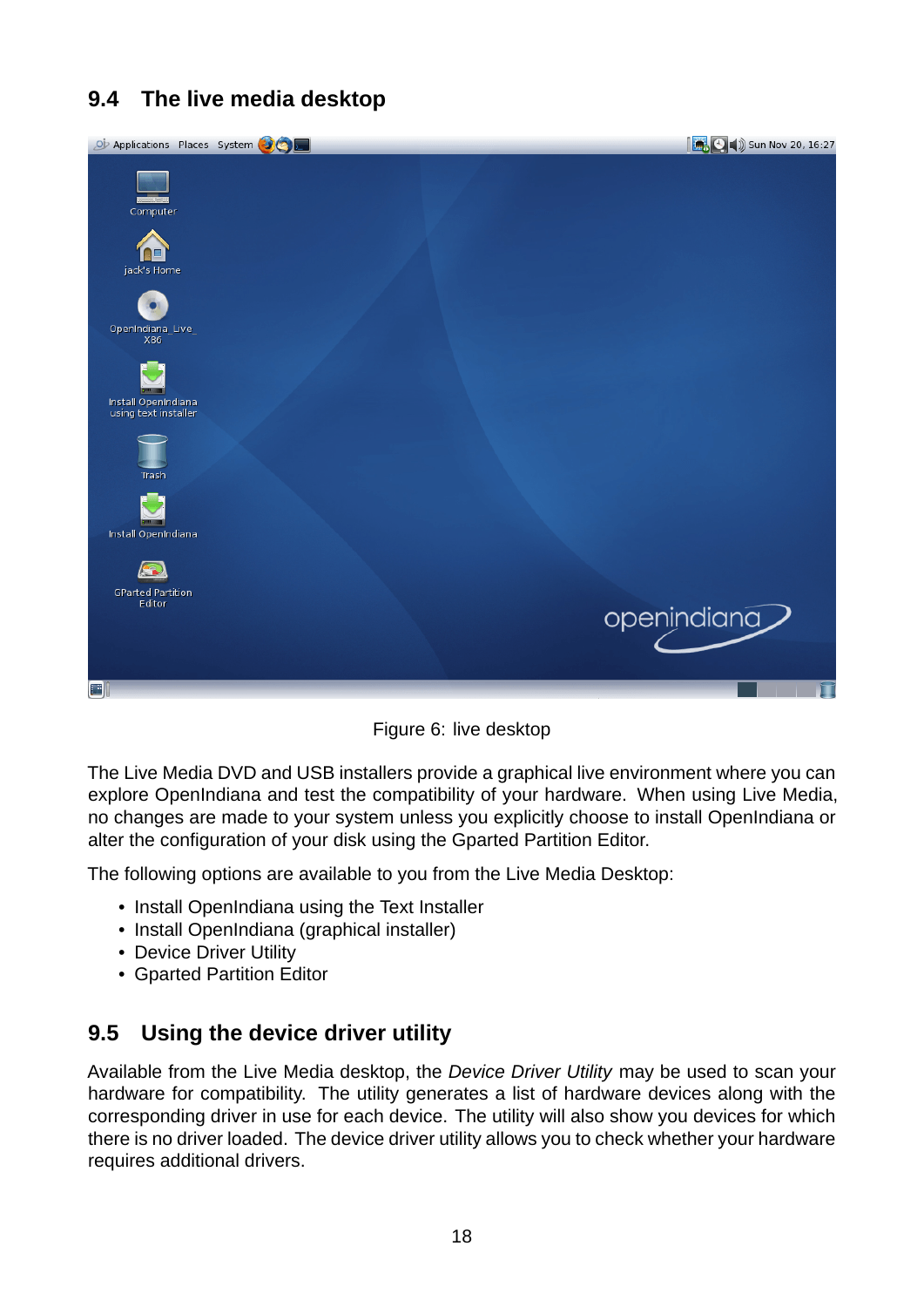# **9.6 Using the Gparted Partition Editor**

The Gparted partition editor allows you to add, remove, or resize partitions in preparation for installing OpenIndiana.

## <span id="page-18-0"></span>**CAUTION:**

Editing partition tables is a potentially destructive process. While you are unlikely to physically damage the disk, there is a risk of losing data. Before using the partition editor, please be sure to back up your data to a remote system or device.

# **9.7 Live media authentication**

- The user login for the live media session is jack along with the password jack.
- <span id="page-18-1"></span>• For administrative or elevated access, prepend your commands with sudo.
- You may obtain root using the su command along with the password openindiana.

# **10 Installing OpenIndiana**

## <span id="page-18-2"></span>**DOC TEAM NOTE:**

For some guidance writing this section:

- Installation walkthrough: web link
- Installation videos: web link

## **CAUTION:**

Please be advised of the fo[llowing im](http://technodrone.blogspot.com/2012/05/openindiana-installation-walkthrough.html)portant considerations:

- The installation [overwrite](https://www.youtube.com/watch?v#VVWP_5oAy3w)s the whole disk layout if one of the following is true:
	- **–** The disk table cannot be read.
	- **–** The disk was not previously partitioned.
- If an existing Solaris fdisk partition is on a multiboot system, and the user makes no modifications to the existing partitions, the installation overwrites the Solaris fdisk partition only. Other existing partitions are not changed.

# **10.1 Installing OpenIndiana from live media**

<span id="page-18-3"></span>To install OpenIndiana from Live Media, you have two options.

- Install OpenIndiana using the Text Installer
- Install OpenIndiana (graphical installer)

Each of these options is represented by a desktop icon. Select the appropriate installer option by clicking the corresponding desktop installer icon.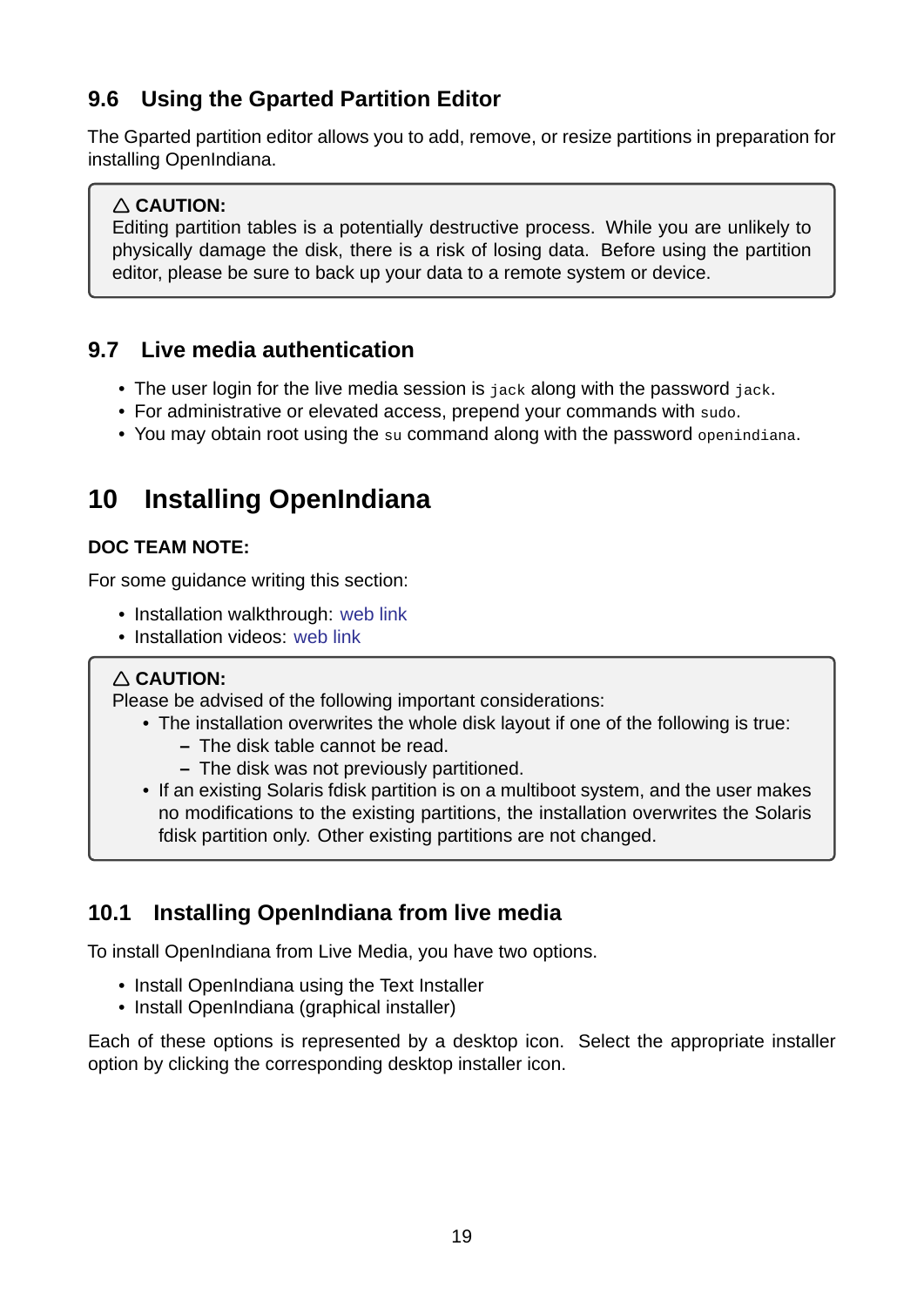## **NOTE:**

### **From Hipster 2016.10 release onwards**

Selecting the *Install OpenIndiana using the Text Installer* desktop installer option provides new installation capabilities.

In addition to installing OpenIndiana to single disks, the following are now also supported:

- Mirrors
- RAIDZ

Yes, that's right, you can now install the rpool to logical disk arrays, created during the installation process.

However, please keep in mind the following:

- This capability applies only to the python based installer which runs within a console window.
- The graphical installer does not yet have this capability.

# **10.2 Install OpenIndiana (graphical installer)**

<span id="page-19-0"></span>To launch the OpenIndiana graphical installer, locate and double click the desktop icon labeled: *Install OpenIndiana*.

As shown below, and in the subsequent screens, the installer starts a new process, running within it's own window.

When the installer starts, the first screen you will see is the welcome page. Please take some time to read the additional guidance provided below. When ready to begin, click the *Next* button to continue on with the installation process.

## **NOTE:**

Please disregard the reference to the getting started guide. This guide no longer exists on the Live Media installer.

*A bug has been opened for this issue and a new getting started guide is being created*.

Also, when clicking the link for the release notes, please click it only once and wait until Firefox finishes loading. The Firefox web browser will open to the 'OpenIndiana Releases' page of the OpenIndiana Wiki. This however, is not where you will find the release notes. *A bug has been opened to correct this issue*.

The release notes may be accessed in one of the following ways:

- Perform a search within the Wiki site for the release notes.
- Browse to the following Wiki page: https://wiki.openindiana.org/oi/Release+No tes.

The top portion of the disk selection and part[itioning screen shows all the disks found on t](https://wiki.openindiana.org/oi/Release+Notes)he system, [incl](https://wiki.openindiana.org/oi/Release+Notes)uding removable disks. Each disk is represented with a disk icon. Below each disk icon the installer displays the size of each disk in Gigabytes (GB) and the disk type (IDE, ATA, etc.). Within this upper panel, select the disk where you wish to install OpenIndiana. The lower portion of this screen displays partitioning options.

Within the lower panel, select one of the following options: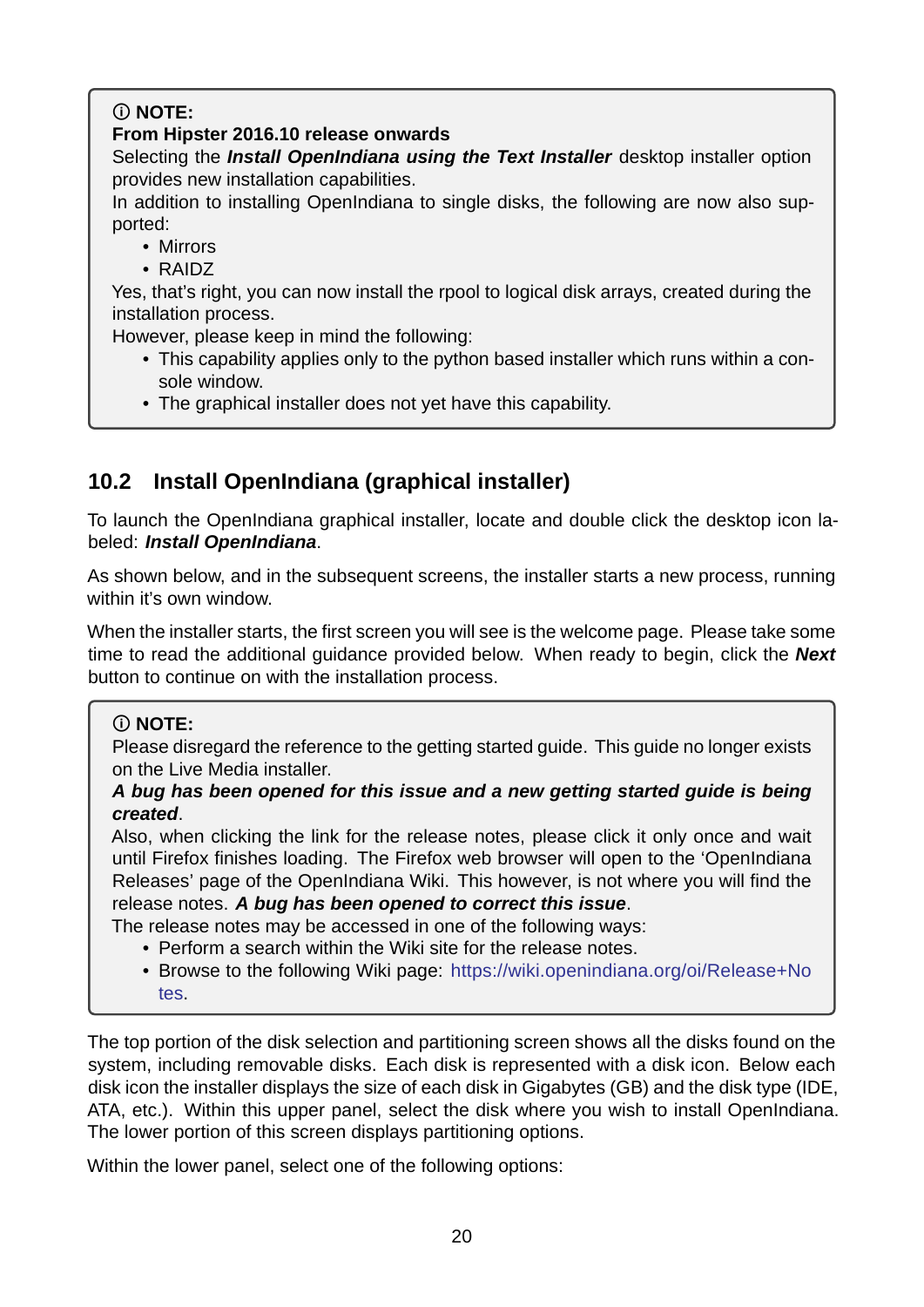| $\Box$       | OpenIndiana Installer (as superuser)                                                                                                                         | $\square$ $\boxtimes$       |
|--------------|--------------------------------------------------------------------------------------------------------------------------------------------------------------|-----------------------------|
| openindiana  |                                                                                                                                                              |                             |
|              |                                                                                                                                                              |                             |
| Welcome      | Welcome<br>OpenIndiana                                                                                                                                       |                             |
| <b>Disk</b>  | Thanks for choosing to install the OpenIndiana OS! Before you start,                                                                                         |                             |
| Time Zone    | review the Release Notes for this release for a list of known problems. For<br>detailed step-by-step procedures for completing this installation, select the |                             |
| Locale       | Getting Started With OpenIndiana icon on the Live CD desktop.                                                                                                |                             |
| <b>Users</b> | This installer will not upgrade existing installations of OpenIndiana. If you would                                                                          |                             |
| Installation | like to upgrade an existing installation, select the Getting Started With<br>OpenIndiana icon on the Live CD desktop, and review the upgrade instructions in |                             |
| Finish       | that document.                                                                                                                                               |                             |
|              | <b>Release Notes</b>                                                                                                                                         |                             |
|              |                                                                                                                                                              |                             |
|              |                                                                                                                                                              |                             |
|              |                                                                                                                                                              |                             |
|              | k                                                                                                                                                            |                             |
|              |                                                                                                                                                              |                             |
|              |                                                                                                                                                              |                             |
|              |                                                                                                                                                              |                             |
|              |                                                                                                                                                              |                             |
|              |                                                                                                                                                              |                             |
|              |                                                                                                                                                              |                             |
|              |                                                                                                                                                              |                             |
|              |                                                                                                                                                              |                             |
|              | Quit<br>Help                                                                                                                                                 | <b>&amp;</b> Back<br>→ Next |

Figure 7: First install screen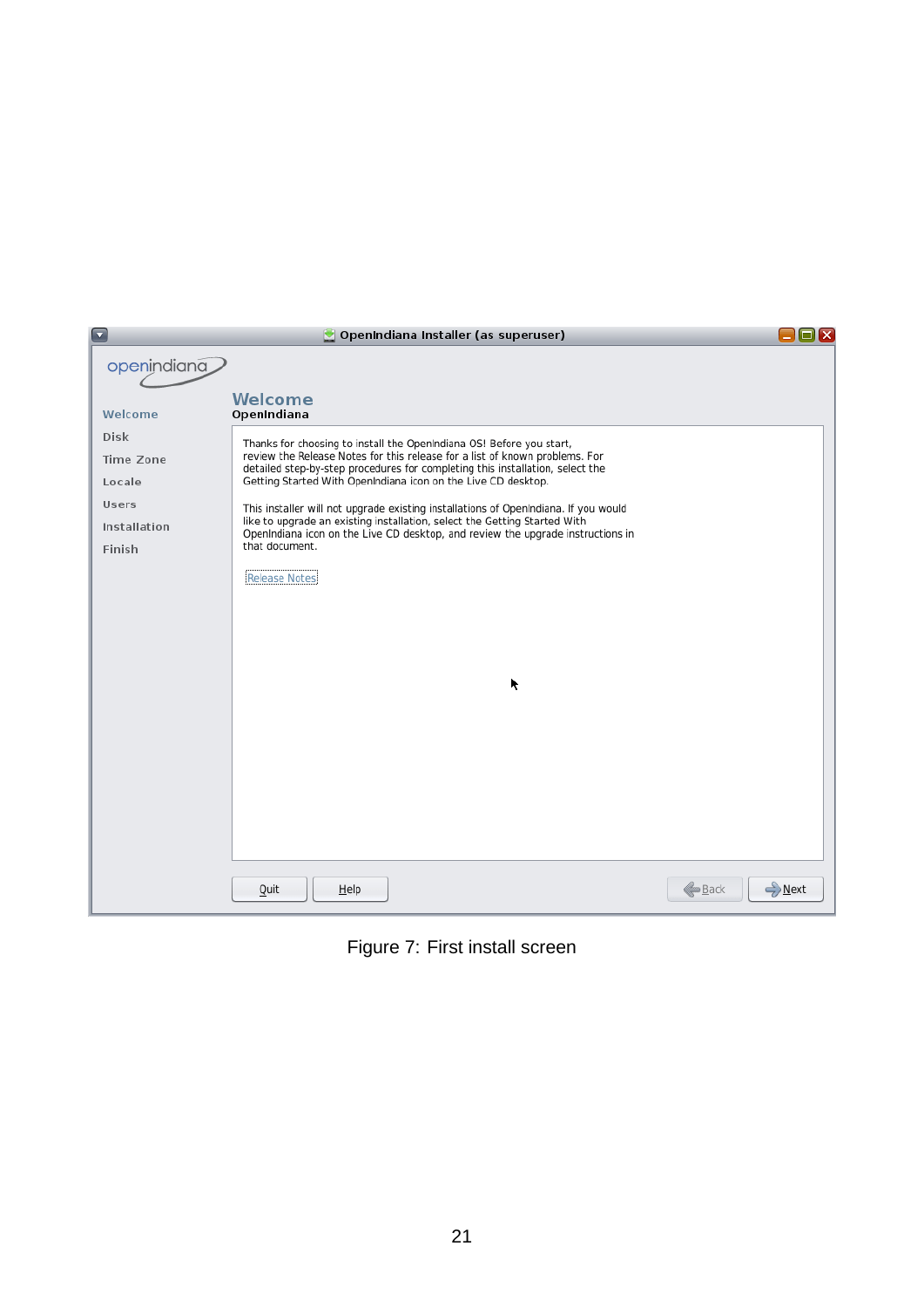

Figure 8: Disk selection and partitioning menu -1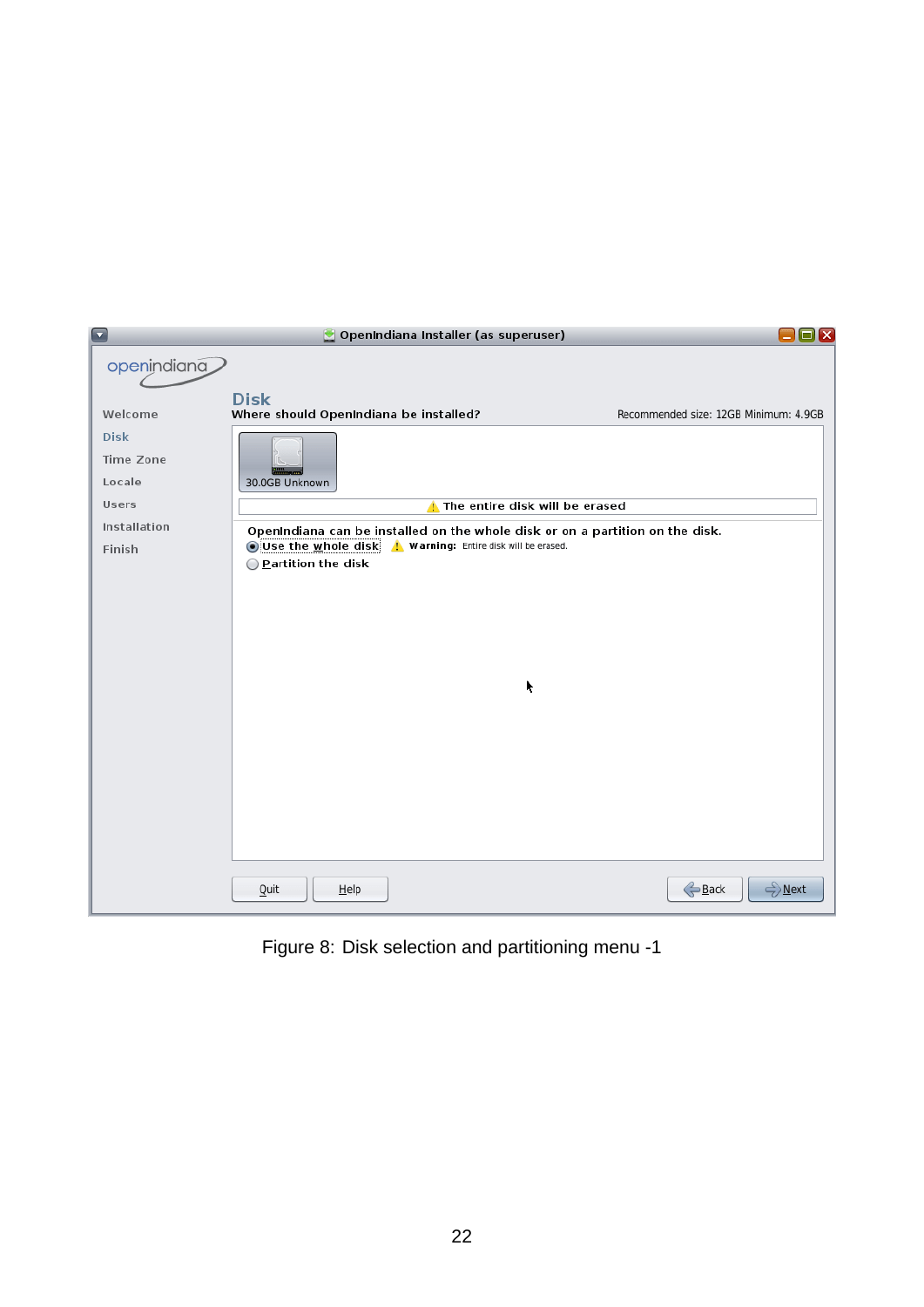| Option             | <b>Description</b>                                                                                                                                                                                                                                                                                |
|--------------------|---------------------------------------------------------------------------------------------------------------------------------------------------------------------------------------------------------------------------------------------------------------------------------------------------|
| Use the whole disk | When the Use the whole disk option is<br>selected, the entire disk is used for the<br>installation. For the selected disk, all<br>existing partitions and any data which they<br>may contain, will be overwritten with the<br>OpenIndiana operating system.                                       |
| Partition the disk | When the <i>Partition the disk</i> option is<br>selected, the bottom portion of this panel<br>displays the disk partitioning layout. Prior to<br>selecting this option, please be sure to<br>review all the informational notes and<br>warnings concerning the use of the<br>partitioning option. |

| $\color{red}\Box$ | OpenIndiana Installer (as superuser)                                                                                          | ⊡lx                                   |
|-------------------|-------------------------------------------------------------------------------------------------------------------------------|---------------------------------------|
| openindiana       |                                                                                                                               |                                       |
|                   | <b>Disk</b>                                                                                                                   |                                       |
| Welcome           | Where should OpenIndiana be installed?                                                                                        | Recommended size: 12GB Minimum: 4.9GB |
| <b>Disk</b>       |                                                                                                                               |                                       |
| <b>Time Zone</b>  |                                                                                                                               |                                       |
| Locale            | 30.0GB Unknown                                                                                                                |                                       |
| <b>Users</b>      | The entire disk will be erased                                                                                                |                                       |
| Installation      | OpenIndiana can be installed on the whole disk or on a partition on the disk.                                                 |                                       |
| Finish            | $\bigcirc$ Use the whole disk<br><b>O</b> Partition the disk                                                                  |                                       |
|                   | The following partition is proposed. The existing partition table cannot be read.                                             |                                       |
|                   | There must be one Solaris partition. It will be the target for this installation.<br><b>Partition Type</b><br>Size (GB) Avail |                                       |
|                   | ÷<br>Solaris2<br>÷<br>30.0<br>30.0                                                                                            |                                       |
|                   | $\frac{\Delta}{T}$<br>0.0<br>0.0<br>Unused                                                                                    |                                       |
|                   |                                                                                                                               |                                       |
|                   | $\frac{\Delta}{\tau}$<br>0.0<br>0.0<br>Unused                                                                                 |                                       |
|                   | $\frac{1}{\tau}$<br>Unused<br>0.0<br>0.0                                                                                      |                                       |
|                   | <b>Sil</b> Reset                                                                                                              |                                       |
|                   |                                                                                                                               |                                       |
|                   |                                                                                                                               |                                       |
|                   |                                                                                                                               |                                       |
|                   | k                                                                                                                             |                                       |
|                   |                                                                                                                               |                                       |
|                   | Quit<br>$He$ lp                                                                                                               | → Next<br>Back                        |

If you choose to partition the disk, you have additional options as shown above. Please take some time to read the additional guidance provided below. When you have revised the partitioning as needed, click the *Next* button to continue.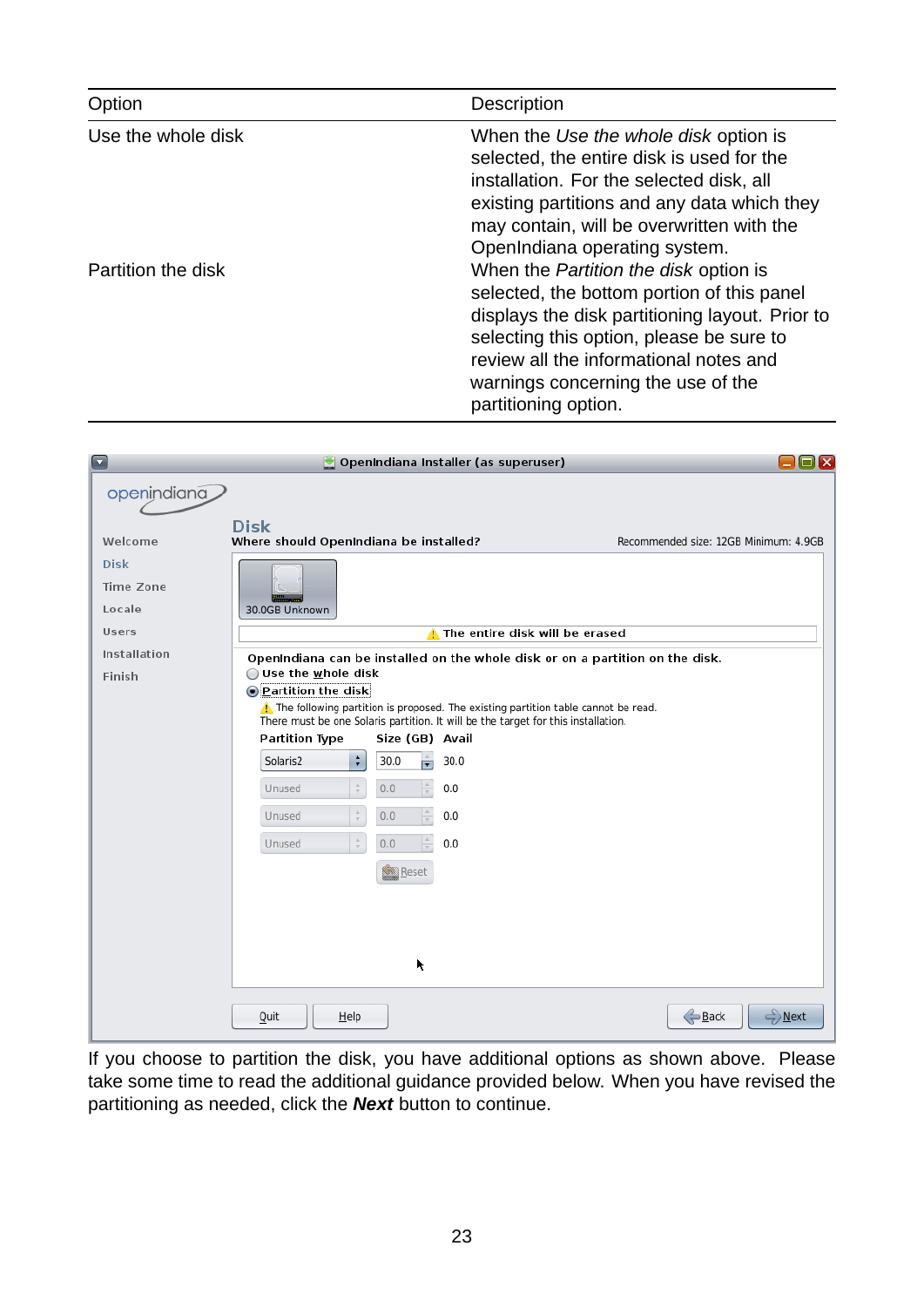## **NOTE:**

Regardless of the partitioning option chosen for the installation, manual control of the OpenIndiana file system layout is not supported. During the installation, the Solaris fdisk partition is reformatted with a default ZFS file system layout. All existing file systems on the Solaris partition are destroyed. The installation uses a Solaris fdisk partition to create a ZFS storage pool.

## **NOTE:**

If you choose to partition the disk, review the following partitioning guidelines, then revise the partitioning panel settings as needed.

- Only one Solaris partition is allowed. If an existing Solaris partition is available, that Solaris partition will be the target for the installation. Or, if you do not have an existing Solaris partition, you can change any existing partition to a Solaris partition.
- You can resize existing partitions, delete partitions, and create new partitions in this panel. For this option, one existing Solaris partition must be available as the target for the installation.
- If you used a third-party partitioning tool such as GParted, then the Disk panel displays a partition named Linux-swap on which you can install OpenIndiana.
	- In this panel, use the drop-down list for the Linux-swap partition name to change the partition name to Solaris.

## **CAUTION:**

If the existing partition table cannot be read, a warning is displayed, and the panel displays proposed partitioning. In this case, all data on the selected disk is destroyed. If the table can be read, then the following information applies:

- The partitions are displayed in physically sequential order as they are laid out on the disk.
- Resizing a Solaris partition destroys the data on that partition and all physically subsequent partitions.
	- **–** Existing data is not moved to conform to a new partition layout.
	- **–** However, resizing the last partition or appending a new partition does not affect the data that already exists in other partitions.
- Non-Solaris partitions cannot be resized.
- To make additional space available, you can change an existing partition to Unused.
	- **–** However, if you change an existing partition to Unused, all subsequent non-Solaris partitions are also changed to Unused.
- New partitions can only use the available space that follows the last defined partition.
- The installer cannot utilize unallocated chunks of space between existing defined partitions.
- Use the fdisk(1M) command to create new partitions that use the free space between exiting partitions.

This screen enables you to type the correct time zone, date, and time for the system to be installed. The top half of the panel displays a world map with major cities marked. The bottom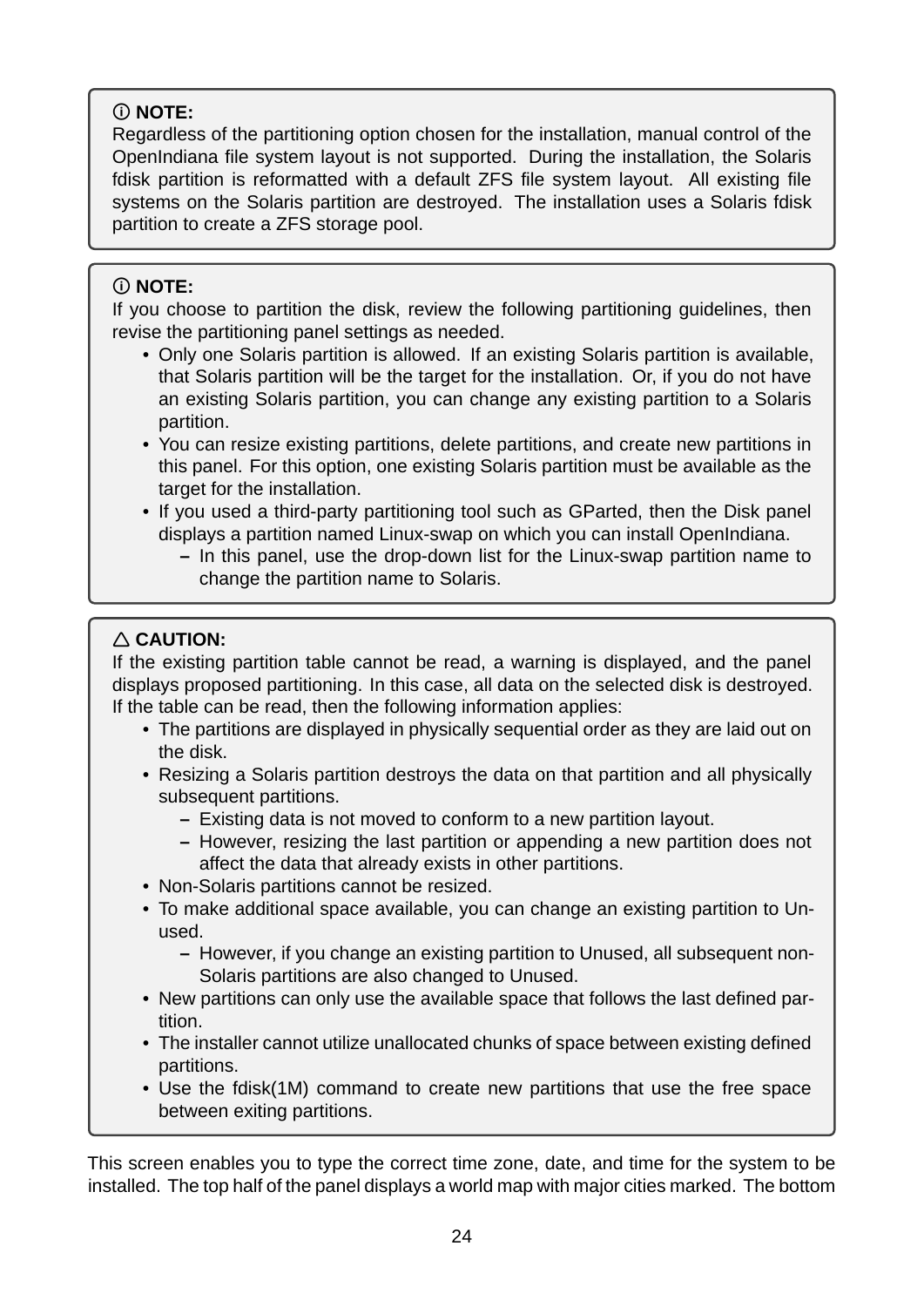| $\blacktriangledown$                                          |                                                              | OpenIndiana Installer (as superuser)                                                                                                                               | $\Box$ $\Box$ $\Box$          |
|---------------------------------------------------------------|--------------------------------------------------------------|--------------------------------------------------------------------------------------------------------------------------------------------------------------------|-------------------------------|
| openindiana<br>Welcome<br><b>Disk</b>                         |                                                              | <b>Time Zone, Date and Time</b><br>Select a city near you on the map or set your time zone below, then set the date and time.                                      |                               |
| <b>Time Zone</b><br>Locale<br>Users<br>Installation<br>Finish |                                                              |                                                                                                                                                                    |                               |
|                                                               | Region:<br>Location:<br>Time Zone:<br>Date:<br>Time:<br>Quit | Americas<br><b>United States</b><br>Eastern (most areas)<br>$08 -$<br>$07 \div$<br>YYYY - MM - DD<br>$2016 \div$<br>$44 \div$<br>AM<br>$11 \frac{1}{2}$<br>$He$ lp | ÷<br>÷<br>÷<br>Back<br>→ Next |

Figure 9: Time zone, date and time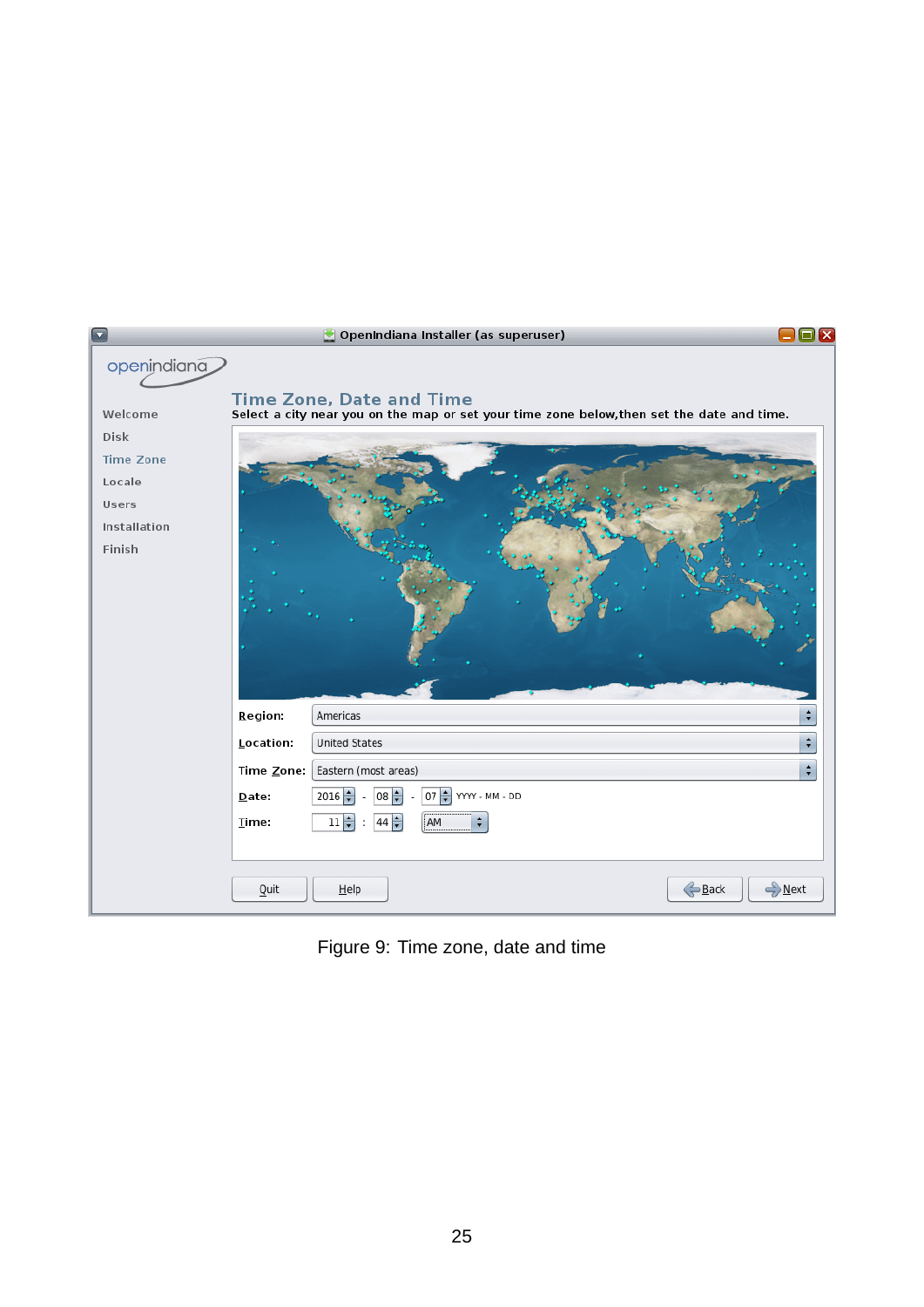half of the panel provides drop-down selections. You can choose the time zone either from the map or from the drop-down list.

• If you select the time zone from the map, click on a city or click anywhere on the map.

If you click on the map, but not on a city, the map automatically magnifies that area. You can click on a location within that magnified area. You can drag the cursor to move the magnified area to a different location on the map. When you select a site on the map, the drop-down selections automatically populate with the time zone, date, and current time for that map selection. You can right-click to undo magnification.

• Instead of using the map, you can make your selections in the drop-down fields.

Select your region, then select Location. Finally, select time zone. The options for each drop-down field are determined by the selection made in the prior drop-down field.

**NOTE:**

After making your selections, you may also edit the default date and time that is provided.

When the settings are correct, click Next to continue.

| $\blacksquare$   |            | OpenIndiana Installer (as superuser)                               | $\square$ $\overline{\mathbf{x}}$ |
|------------------|------------|--------------------------------------------------------------------|-----------------------------------|
| openindiana      |            |                                                                    |                                   |
|                  |            |                                                                    |                                   |
| Welcome          | Locale     | Set the default language support and locale specific data formats. |                                   |
| <b>Disk</b>      | Language:  | No default language support                                        |                                   |
| <b>Time Zone</b> |            | <b>Afrikaans</b>                                                   |                                   |
| Locale           |            | Albanian                                                           |                                   |
| Users            |            | Arabic                                                             |                                   |
| Installation     |            | Armenian                                                           |                                   |
| Finish           |            | <b>Assamese</b>                                                    |                                   |
|                  |            | Azerbaijani                                                        |                                   |
|                  |            | <b>Belarusian</b>                                                  |                                   |
|                  |            | Bengali                                                            |                                   |
|                  |            | <b>Bulgarian</b>                                                   |                                   |
|                  |            | Cambodian                                                          |                                   |
|                  |            | Catalan                                                            |                                   |
|                  |            | <b>Chinese-Simplified</b>                                          |                                   |
|                  |            | <b>Chinese-Traditional</b><br>Croatian                             |                                   |
|                  |            | Czech                                                              |                                   |
|                  |            | Danish                                                             |                                   |
|                  |            | Dutch                                                              |                                   |
|                  |            | <b>English</b>                                                     |                                   |
|                  |            | Estonian<br>$\overline{\mathbf v}$                                 |                                   |
|                  | Territory: | $\overset{\bullet}{\mathbf{v}}$<br><b>United States</b>            |                                   |
|                  |            |                                                                    |                                   |
|                  | Quit       | $He$ lp                                                            | Back<br>→ Next                    |
|                  |            |                                                                    |                                   |

Figure 10: Locale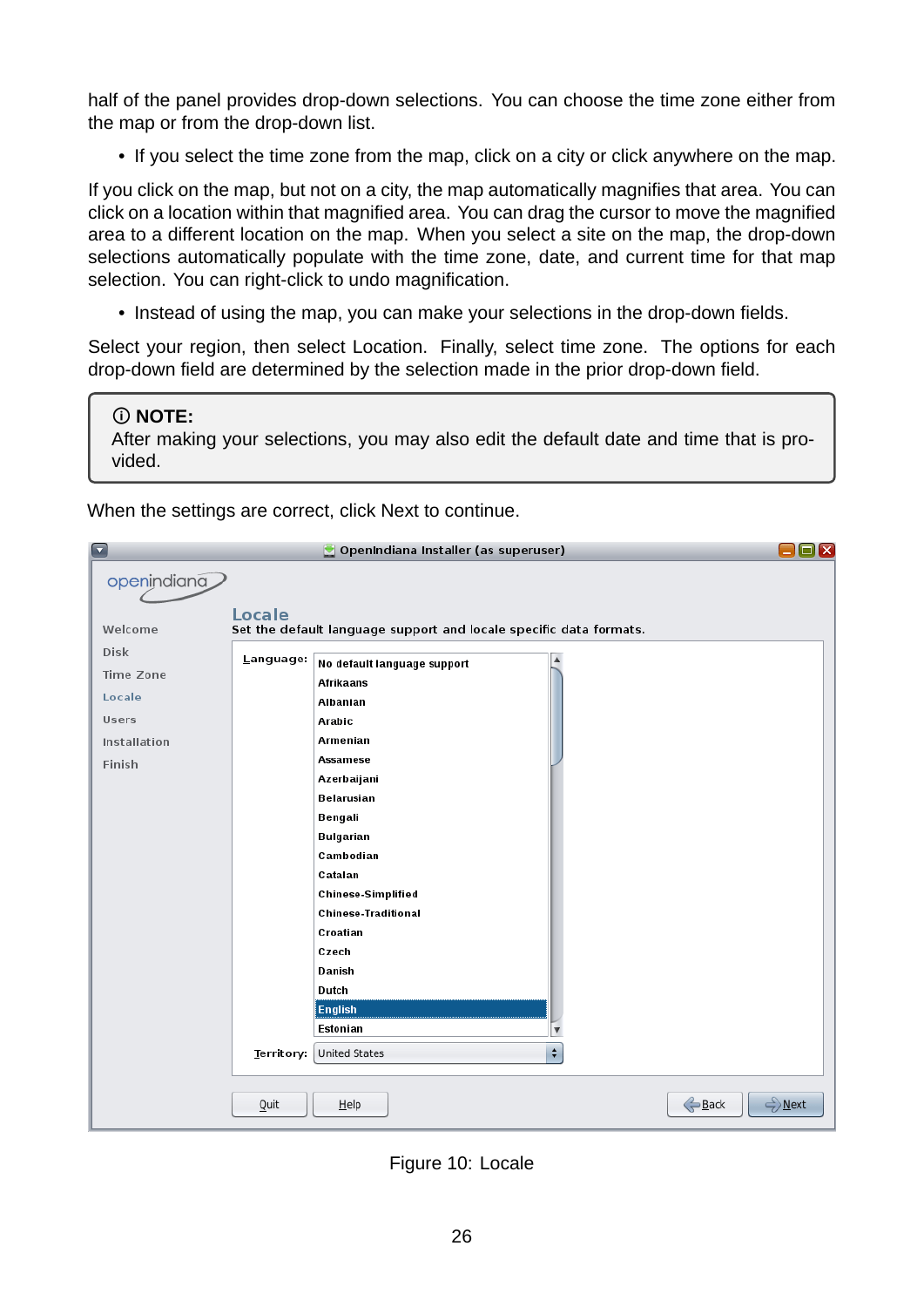This screen enables you to select a language and locale. These selections determine the language support, the default date and time, and other data formats for the installed system.

- You can accept the default language selection or change the selection.
- A language selection is required. You can select "no default language support."
- The language chosen automatically determines the available locales in the drop-down list. Only one locale can be selected.

#### **NOTE:**

Any time that you log in to the installed system, you can change either the locale for that particular session or the default locale by using the Options button in the Login dialog box.

| $\overline{\textbf{v}}$ |                                        |             | OpenIndiana Installer (as superuser)   | $\Box$ x       |
|-------------------------|----------------------------------------|-------------|----------------------------------------|----------------|
| openindiana             |                                        |             |                                        |                |
|                         | <b>Users</b>                           |             |                                        |                |
| Welcome                 |                                        |             |                                        |                |
| <b>Disk</b>             | Enter a root password for this system. |             |                                        |                |
| Time Zone               | Root password:                         |             |                                        |                |
| Locale<br><b>Users</b>  | Confirm password:                      |             | Re-enter to check for typing errors.   |                |
| Installation            |                                        |             |                                        |                |
| Finish                  | Create a user account for yourself.    |             |                                        |                |
|                         | Your real name:                        | jackie      |                                        |                |
|                         | Log-in name:                           | jackie      | Required when creating a user account. |                |
|                         | User password:                         |             |                                        |                |
|                         | Confirm password:                      |             | Re-enter to check for typing errors.   |                |
|                         | Enter a computer name for this system. |             |                                        |                |
|                         | Computer name:                         | openindiana |                                        |                |
|                         |                                        |             |                                        |                |
|                         |                                        |             |                                        |                |
|                         |                                        |             |                                        |                |
|                         |                                        |             |                                        |                |
|                         |                                        |             |                                        |                |
|                         |                                        |             |                                        |                |
|                         | Quit<br>$He$ lp                        |             |                                        | Back<br>→ Next |

Figure 11: Users

Review the following guidelines:

• Root login is not enabled either on the Live CD or on the installed system. You must log in as the user that you create in this panel. After you log in, you can then become root to configure the system.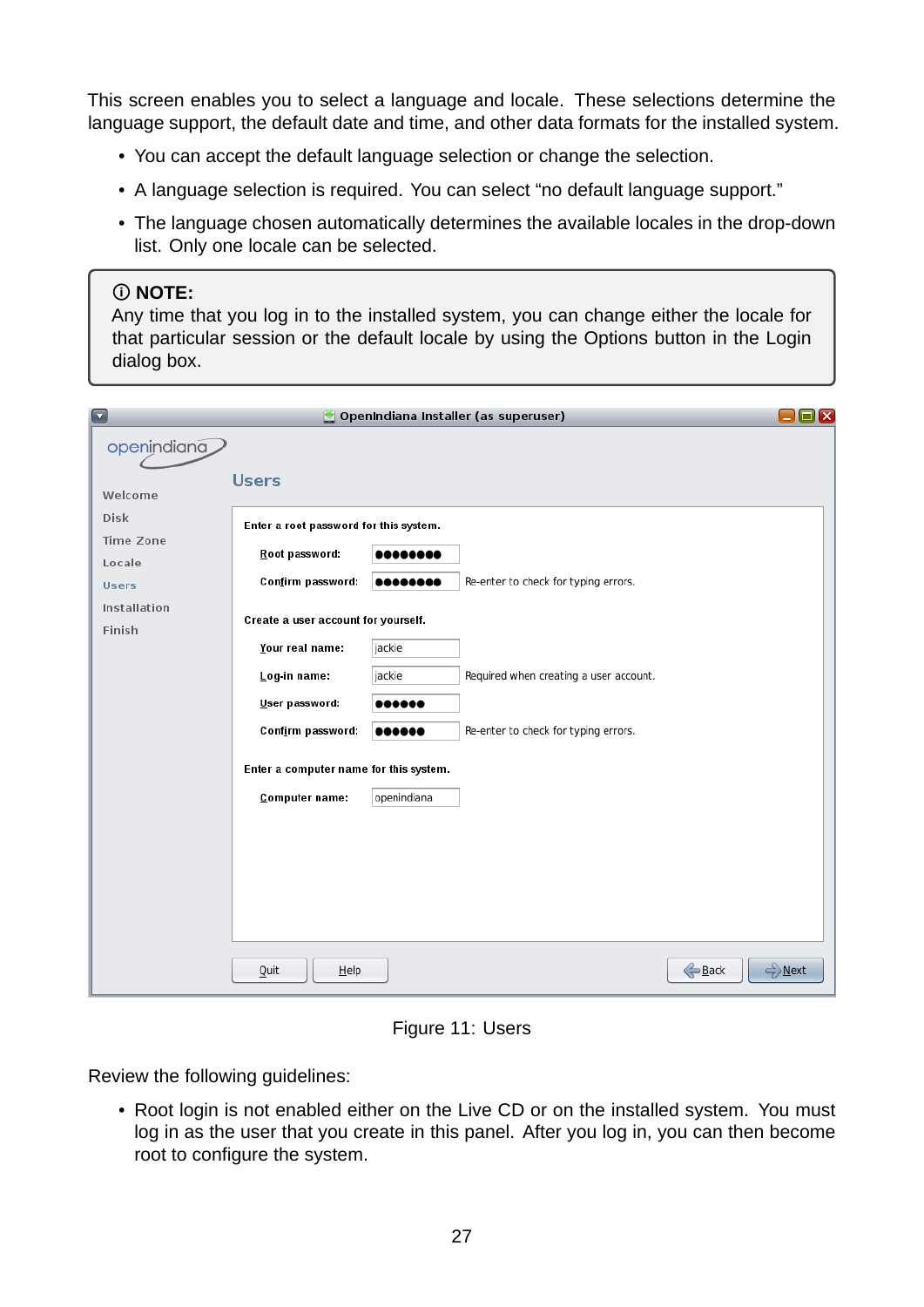## **NOTE:**

If you do not create a user account in this panel, root is set up as a normal account on the installed system, instead of as a role. This is the only situation where you can log in to the installed system as root.

- Both the root password and user account are optional. However, for better security, do complete these fields. If the root password is not defined, a reminder is displayed when you click Next. If you do not want to define a root password, you can proceed.
- A user account requires only a Login name for the account to be valid. For better security, however, do complete all fields. If the user account information is not valid, a reminder is displayed when you click Next. If you do not want to define a user account, you can proceed.
- Type a computer name or accept the default. The computer name field cannot be blank.

| $\Box$           | OpenIndiana Installer (as superuser)                                                                                                                                                         | $\blacksquare$ $\blacksquare$ |
|------------------|----------------------------------------------------------------------------------------------------------------------------------------------------------------------------------------------|-------------------------------|
| openindiana      |                                                                                                                                                                                              |                               |
| Welcome          | <b>Installation</b><br>Review the settings below before installing. Click the back button to make changes.                                                                                   |                               |
| <b>Disk</b>      | Disk                                                                                                                                                                                         |                               |
| <b>Time Zone</b> | • 30.0 GB disk (c2t0d0) <b>A</b> This disk will be erased                                                                                                                                    |                               |
| Locale           | . The whole installation will take up 4.9GB hard disk space.                                                                                                                                 |                               |
| Users            | <b>Software</b>                                                                                                                                                                              |                               |
| Installation     | • OpenIndiana                                                                                                                                                                                |                               |
| Finish           | <b>Timezone</b><br>• America/New_York<br>Locale<br>• Default Language: English (United States)<br>• Language Support: English<br>Users<br>· User Account: jackie<br>· Host name: openindiana |                               |
|                  | Back<br>Quit<br>$He$ lp                                                                                                                                                                      | <b>Profit</b> Install         |

Figure 12: Installation summary

This screen summarizes the configuration options which will be used to perform the installation. Be sure to take the time to review this summary. If a configuration option needs to be changed, you may do so by clicking the *Back* button. If the installation options are acceptable, click the *Install* button to begin the installation.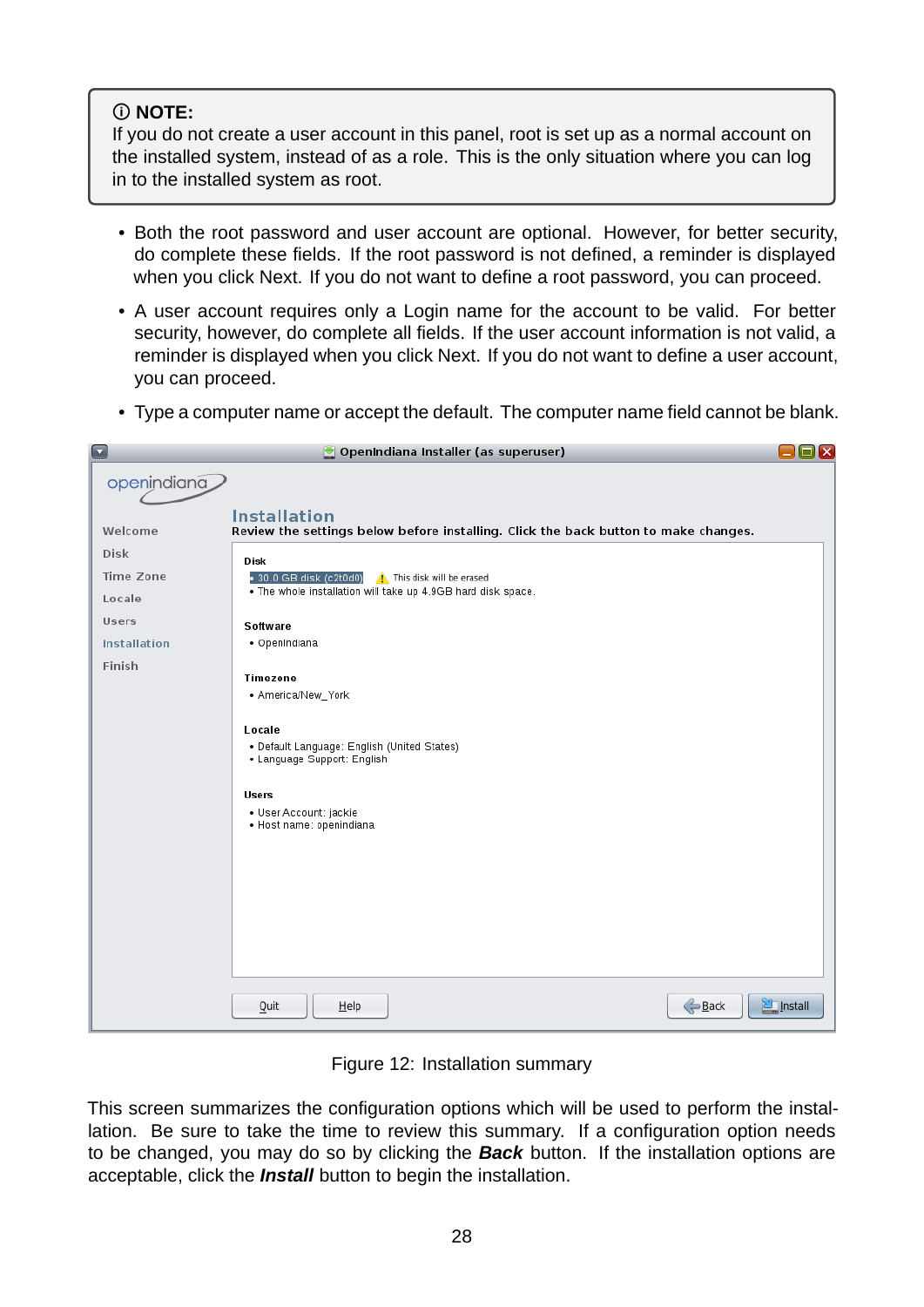## **CAUTION:**

Once you have clicked the *Install* button, the option to *Quit* the installation is no longer available. Do not attempt to interrupt an installation already in progress or the system will be left in an inconsistent state.

| $\blacksquare$      | OpenIndiana Installer (as superuser)                                                                                      | ⊡lx                    |
|---------------------|---------------------------------------------------------------------------------------------------------------------------|------------------------|
| openindiana         |                                                                                                                           |                        |
| Welcome             | <b>Installing</b>                                                                                                         |                        |
| <b>Disk</b>         |                                                                                                                           |                        |
| Time Zone           |                                                                                                                           |                        |
| Locale              |                                                                                                                           |                        |
| Users               | openindiana<br>www.openindiana.org                                                                                        |                        |
| <b>Installation</b> |                                                                                                                           |                        |
| Finish              |                                                                                                                           |                        |
|                     | Thank you for choosing OpenIndiana -<br>an enterprise operating system powered by Illumos.                                |                        |
|                     | OpenIndiana is open source, community developed, and free<br>to use in all environments, including on production servers. |                        |
|                     | illumos                                                                                                                   |                        |
|                     |                                                                                                                           |                        |
|                     |                                                                                                                           |                        |
|                     | Preparing disk for OpenIndiana installation                                                                               |                        |
|                     | 3 %                                                                                                                       |                        |
|                     | Quit<br>$He$ lp                                                                                                           | <b>Seminal</b> Install |

Figure 13: Installation in progress

During the installation, a progress bar is displayed. The time required to complete the installation is dependent on your hardware.

The final screen displays completion messages. From within this panel you may review the installation log. To view the installation log, click the link titled *OpenIndiana Installation Log*. The installation log will open in a new window.

Using the slider located on the right side of the log viewer window, you may scroll up and down to view the entire log file. After reviewing the log, you may exit the log viewer by clicking the *Close* button.

**Congratulations!** You have completed the installation of the OpenIndiana Hipster operating system.

From here you now have several options:

• Quit the installer by clicking the *Quit* button and continue to explore the Live Media.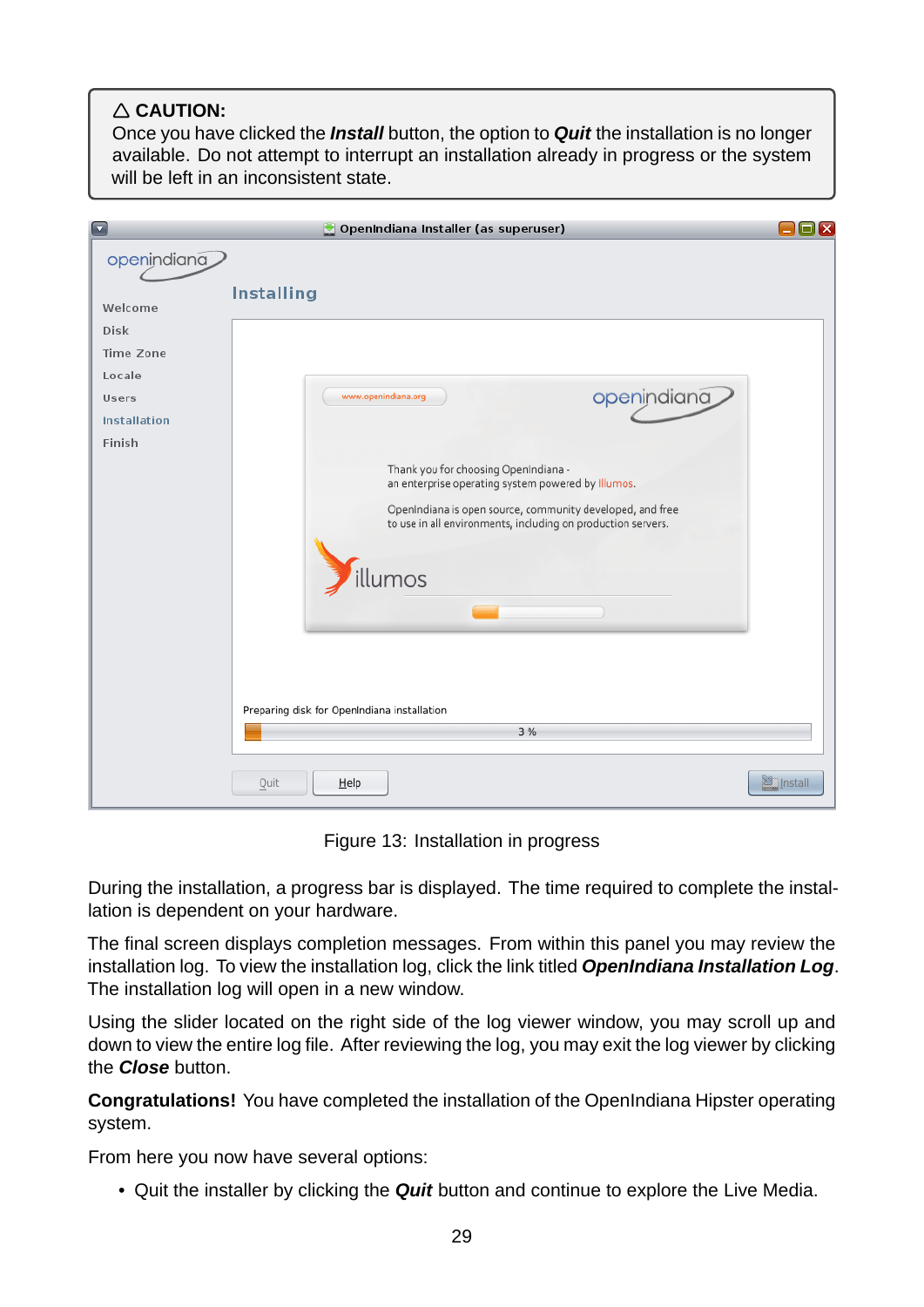| $\Box$        | OpenIndiana Installer (as superuser)                          | $\Box$ x        |
|---------------|---------------------------------------------------------------|-----------------|
| openindiana   |                                                               |                 |
|               | <b>Finished</b>                                               |                 |
| Welcome       |                                                               |                 |
| <b>Disk</b>   | OpenIndiana installation is complete. Review the              |                 |
| Time Zone     | OpenIndiana installation log for more information             |                 |
| Locale        | OpenIndiana installation log                                  |                 |
| Users         | Installation is complete. Click "Reboot" to start the system. |                 |
| Installation  | The system may take a few minutes to shut down and reboot.    |                 |
| <b>Finish</b> |                                                               |                 |
|               |                                                               |                 |
|               |                                                               |                 |
|               |                                                               |                 |
|               |                                                               |                 |
|               |                                                               |                 |
|               |                                                               |                 |
|               |                                                               |                 |
|               |                                                               |                 |
|               |                                                               |                 |
|               |                                                               |                 |
|               |                                                               |                 |
|               |                                                               |                 |
|               |                                                               |                 |
|               |                                                               | <b>B</b> Reboot |
|               | Quit<br>$H$ elp                                               |                 |

Figure 14: Completion summary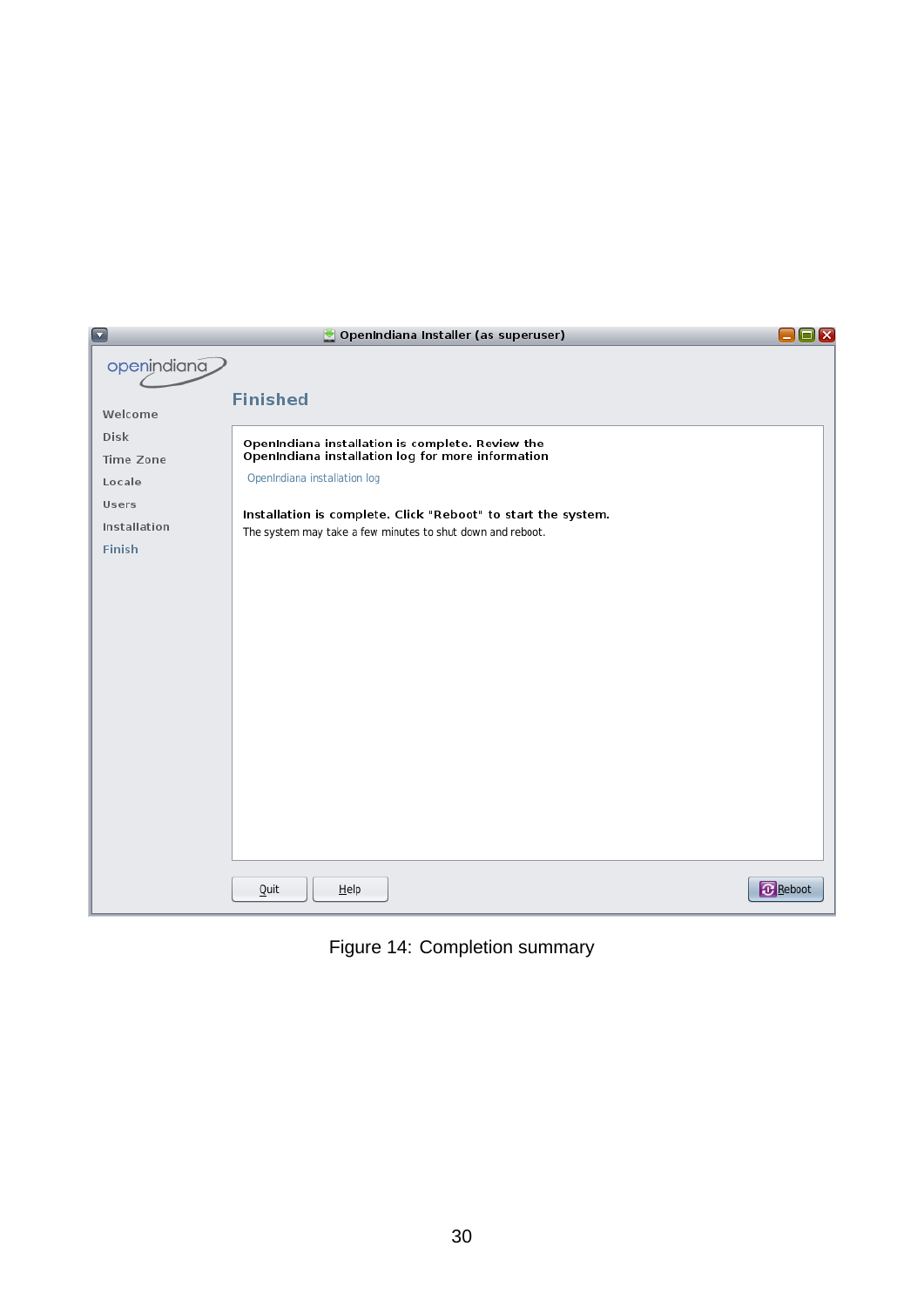| $\Box$<br>$\bullet$ Installation Log (as superuser)                                                                                                     | ⊠     |
|---------------------------------------------------------------------------------------------------------------------------------------------------------|-------|
| <0M Aug 7 11:42:00> System reports enough physical memory for installation, swap is optional                                                            |       |
| <om 11:44:13="" 7="" aug=""> No disk partitions defined prior to install</om>                                                                           |       |
| <om 15:44:55="" 7="" aug=""> Timezone setting will be TZ=America/New York</om>                                                                          |       |
| <om 15:44:55="" 7="" aug=""> Set timezone</om>                                                                                                          |       |
| <om 15:46:23="" 7="" aug=""> Disk was changed</om>                                                                                                      |       |
| <om 15:46:23="" 7="" aug=""> Disk contains valid Solaris partition</om>                                                                                 |       |
| <0M Aug 7 15:46:23> whole disk = 1                                                                                                                      |       |
| <0M Aug 7 15:46:23> diskname set = c2t0d0                                                                                                               |       |
| <om 15:46:23="" 7="" aug=""> Set fdisk attrs</om>                                                                                                       |       |
| <om 15:46:23="" 7="" aug=""> Set zfs root pool device</om>                                                                                              |       |
| <om 15:46:23="" 7="" aug=""> creating zpool</om>                                                                                                        |       |
| <om 15:46:24="" 7="" aug=""> /usr/sbin/zfs get -Hp -o value available rpool</om>                                                                        |       |
| <0M Aug 7 15:46:24> Attempting to create swap and dump on ZFS volumes                                                                                   |       |
| <om 15:46:28="" 7="" aug=""> Target Instantiation finished successfully</om>                                                                            |       |
| <om 15:46:28="" 7="" aug=""> Transfer process initiated</om>                                                                                            |       |
| <om 15:46:28="" 7="" aug=""> CPIO transfer mechanism selected</om>                                                                                      |       |
| <transfer 15:46:33="" 7="" aug="" mod=""> -- Starting transfer process, Sun, 07 Aug 2016 11:46:33 +0000 --</transfer>                                   |       |
| <transfer 15:46:33="" 7="" aug="" mod=""> Building cpio file lists</transfer>                                                                           |       |
| <transfer 15:46:33="" 7="" aug="" mod=""> Scanning /var/run/tmpoK4T t/.</transfer>                                                                      |       |
| <transfer 15:46:41="" 7="" aug="" mod=""> Scanning //.</transfer>                                                                                       |       |
| <transfer_mod 15:46:43="" 7="" aug=""> Scanning //usr</transfer_mod>                                                                                    |       |
| <transfer 15:48:00="" 7="" aug="" mod=""> Scanning //opt</transfer>                                                                                     |       |
| <transfer 15:48:00="" 7="" aug="" mod=""> Scanning //dev</transfer>                                                                                     |       |
| <transfer_mod 15:48:00="" 7="" aug=""> Scanning /mnt/misc/.<br/><transfer_mod 15:48:04="" 7="" aug=""> Scanning /.cdrom/.</transfer_mod></transfer_mod> |       |
| <transfer 15:48:05="" 7="" aug="" mod=""> Beginning cpio actions</transfer>                                                                             |       |
|                                                                                                                                                         |       |
|                                                                                                                                                         |       |
|                                                                                                                                                         | Close |

Figure 15: Installation log

- Quit the installer by clicking the *Quit* button and then manually shut down or restart your system.
- Reboot the computer by clicking the *Reboot* button.

#### **NOTE:**

To prevent the Live Media from starting again after the reboot, eject the Live Media as the next boot begins. Or alternately, when presented with the Live Media installer options menu, select the *ChainLoad diskN* option.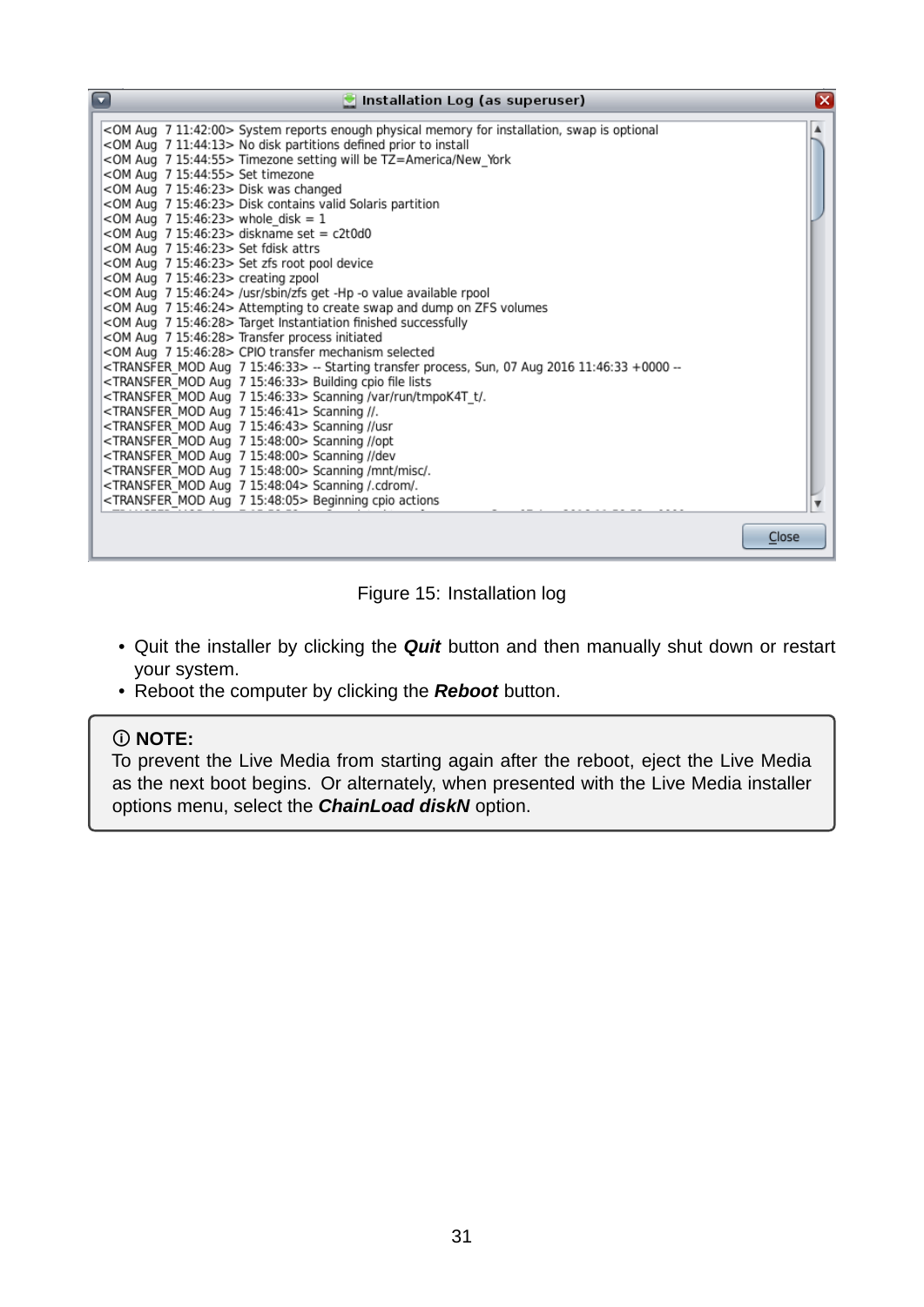## **NOTE:**

After you have installed OpenIndiana, if you have another operating system installed, you might need to update the loader configuration. Usually you can achieve the desired effect by chainloading partitions with other operating systems. To configure the illumos loader to show an additional entry for chainloading another loader, create a file in /boot/conf.d directory, containing the string chain\_disk="disk0:", where disk0 is the name of disk or partition to boot from. You can get the list of available disks from loader prompt using lsdev command.

If you use GRUB2, you can configure it to show an entry for chainloading the illumos loader. Add the following to a file in the /etc/grub.d directory (usually the placeholder '40\_custom' file can be used) of the Linux installation:

```
menuentry "Chainload OpenIndiana" {
    set root=(hd0,2)
    chainloader +1
```
}

where hd0,2 is the location of the partition or disk containing the illumos loader. You can list detected disks/partitions from the GRUB prompt using the ls command. From Linux you can run sudo  $f$ disk  $-1$  to list disks and partitions. The partition 'sda2' would map to 'hd0,2' in GRUB. After making changes you must run sudo update-grub, this updates the auto-generated GRUB configuration stored in /boot/grub/grub.cfg.

# <span id="page-31-1"></span><span id="page-31-0"></span>**10.3 Install OpenIndiana using the Text Installer**

## **NOTE:**

The text based guided install starts and runs within a command line console. Navigation within the installer is performed by pressing specifically designated navigation keys (F2, Tab, etc.).

The instructions for performing a text based install apply to the following installation scenarios:

- Launching the text based installer icon from the Live Media (GUI) desktop.
- Beginning a text based installation by booting from the OpenIndiana text based installer.

### **From the 2016.10 release onwards**

Mirrors and RAIDZ are now supported install options!

- To install to a mirror, select 2 or more disks.
- To install to RAIDZ, select 3 or more disks.

## **GUI Desktop may be added post-installation**

• To install MATE Desktop Environment (using a metapackage) and enable graphical login

```
pkg install mate_install
pkg uninstall mate_install
svcadm enable -r /application/graphical-login/lightdm
init 6
```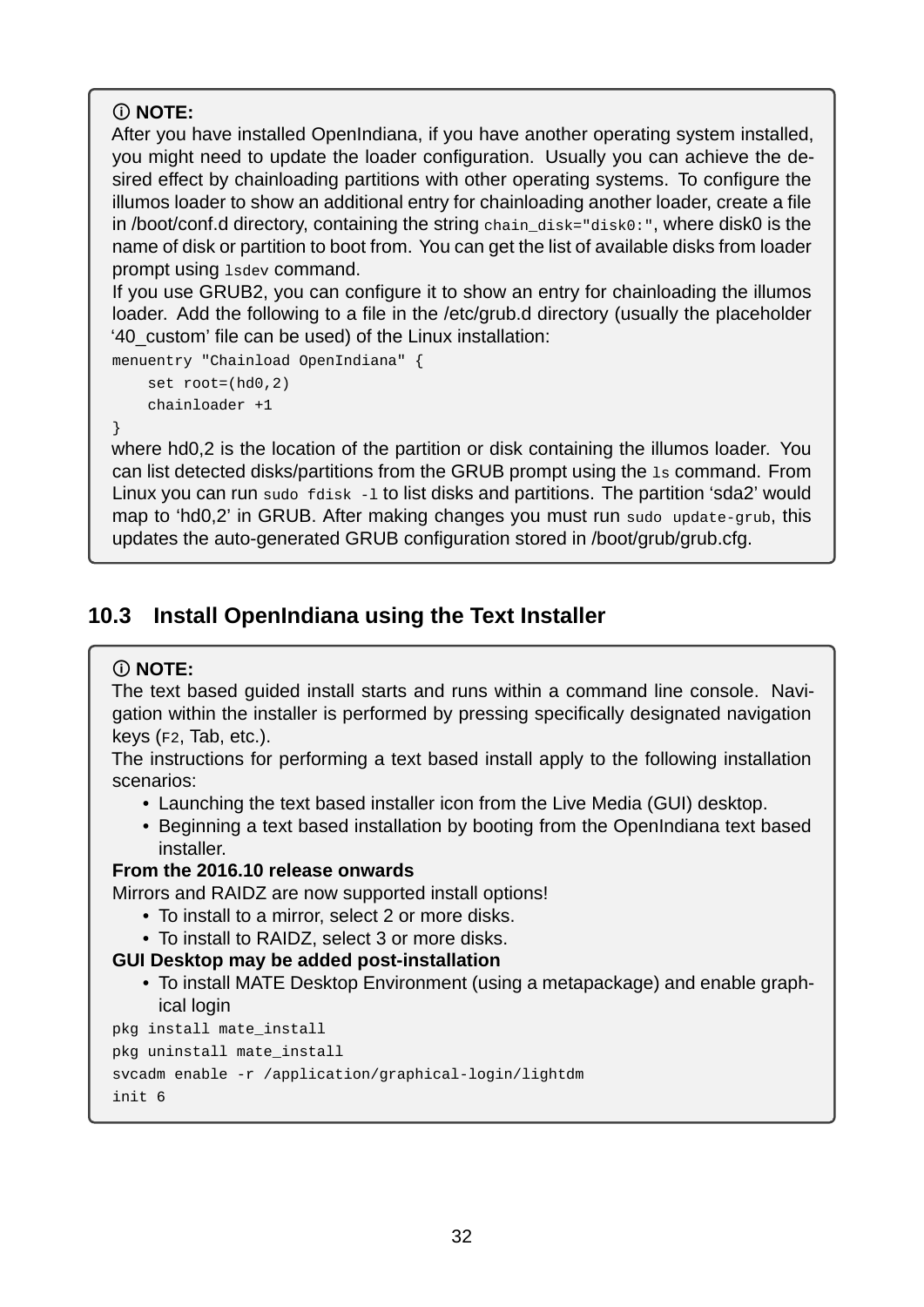# Welcome to OpenIndiana Thanks for choosing to install OpenIndiana! This installer enables you to install the OpenIndiana Operating System (OS) on SPARC or x86 systems. The installation log will be at /tmp/install log. How to navigate through this installer: - Use the function keys listed at the bottom of each screen to move from screen to screen and to perform other operations. - Use the up/down arrow keys to change the selection or to move between input fields. - If your keyboard does not have function keys, or they do not respond, press ESC; the legend at the bottom of the screen will change to show the ESC keys for navigation and other functions. F2\_Continue F5\_InstallToExistingPool F6\_Help F9\_Quit

The text based installation process begins with the welcome screen, which provides the following information:

- Location of the installation log file
- Navigational guidance

#### **NOTE:**

At any time during the installation process you may press the F6 key for context specific help.

Text installer allows you to do either usual installation or installation to existing ZFS pool.

If you are doing clean installation, when ready to begin, press the F2 key to continue.

If you intend to install OpenIndiana to existing ZFS pool, see Install OpenIndiana to existing ZFS pool.

On this screen the installer displays the disks which have been discovered and are available for installation.

- [Use](#page-44-2) the up and down arrow keys to navigate between the disks.
- To select a disk, press the space bar while the disk is highlighted.
- A disk is selected for installation when an asterisk appears next to the disk.

Once you have selected the appropriate disk, press the F2 key to continue.

- If your system has only a single disk, it is already selected.
- If your system has multiple disks, select the appropriate disk(s).
	- **–** To install to a mirror, select 2 or more disks.
	- **–** To install to RAIDZ, select 3 or more disks.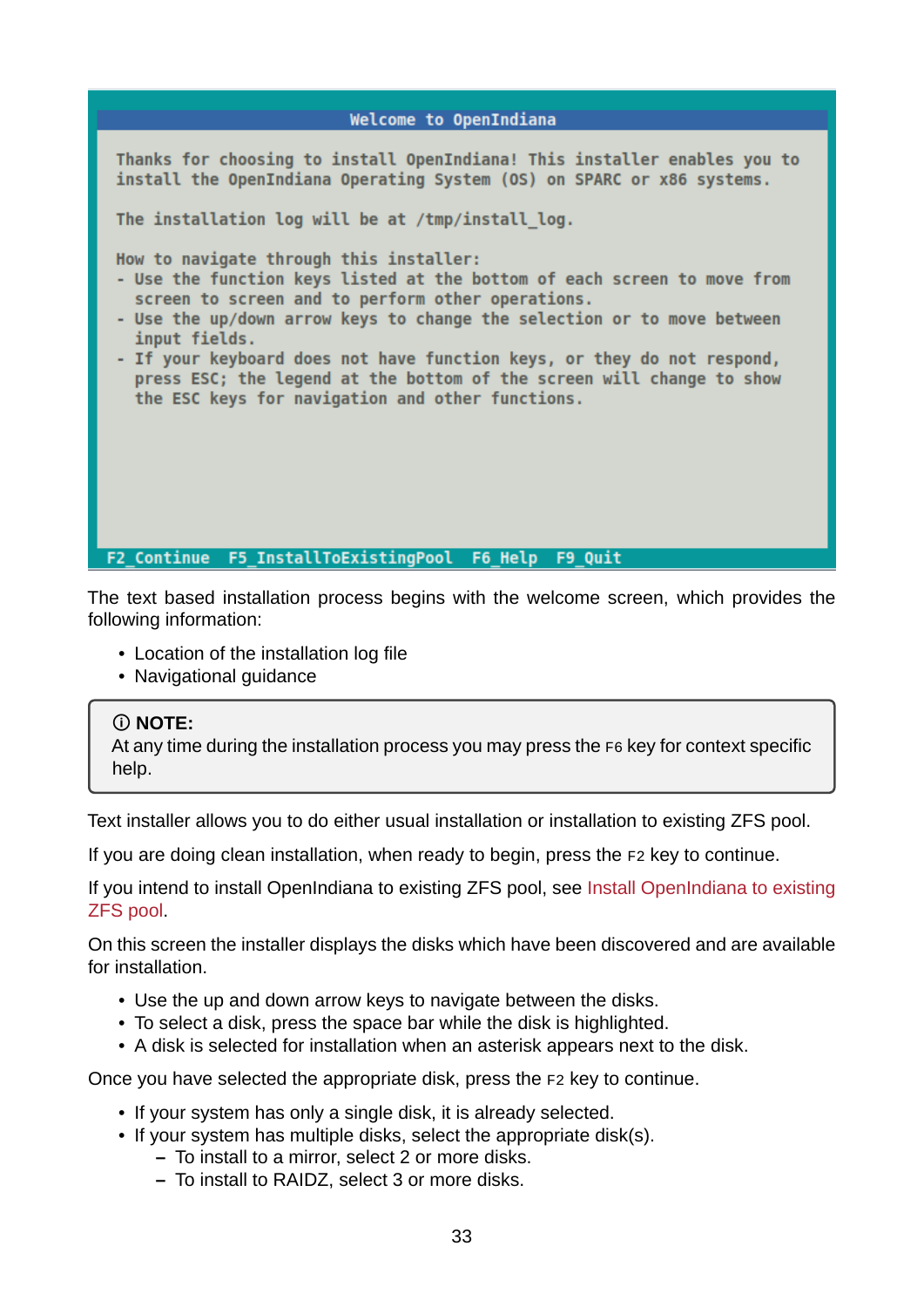|                         |                        | <b>Disks</b>                                             |                     |                         |  |
|-------------------------|------------------------|----------------------------------------------------------|---------------------|-------------------------|--|
|                         |                        | Where should OpenIndiana be installed?                   |                     |                         |  |
| Recommended size: 7.7GB |                        |                                                          | Minimum size: 5.7GB |                         |  |
| Use                     |                        | Type Size(GB) Boot Device Manufacturer Notes             |                     |                         |  |
| <b>UNKNOWN</b>          | 10.0                   | c3t0d0                                                   | QEMU                | <b>GPT</b> labeled disk |  |
| <b>UNKNOWN</b>          | 10.0                   | c3t1d0                                                   | QEMU                | <b>GPT labeled disk</b> |  |
| <b>UNKNOWN</b>          | 10.0                   | $c3t2d\theta$                                            | <b>QEMU</b>         | <b>GPT</b> labeled disk |  |
| Primary                 | Size(GB)               | A GPT labeled disk was found. The following is proposed. | Logical             | Size(GB)                |  |
|                         |                        |                                                          |                     |                         |  |
|                         |                        |                                                          |                     |                         |  |
|                         |                        |                                                          |                     |                         |  |
|                         |                        |                                                          |                     |                         |  |
| <b>F2 Continue</b>      | <b>F3 Back F6 Help</b> | F9 Ouit                                                  |                     |                         |  |

Figure 16: Select\_Disks

### **NOTE:**

While the minimum and recommended disk sizes are technically accurate, they do not take into account periodic disk usage growth resulting from:

- ZFS snapshots
- Installation of additional software
- New boot environments automatically created when running the pkg update command
- New backup boot environments automatically created when running the pkg install command

To account for this, your disk should be at least 20GB or more.

After pressing the F2 key, you may be presented with warning shown above. If reformatting the entire disk is acceptable with you, press the Tab key to select *continue* and then press the Enter key. Otherwise press the Enter key to *cancel*.

If you select cancel, you will have the following options:

- Select another disk
- Abort the installation so you may provide remedial action such as:
	- **–** Modifying the partition table using Gparted
	- **–** Adding another disk to the system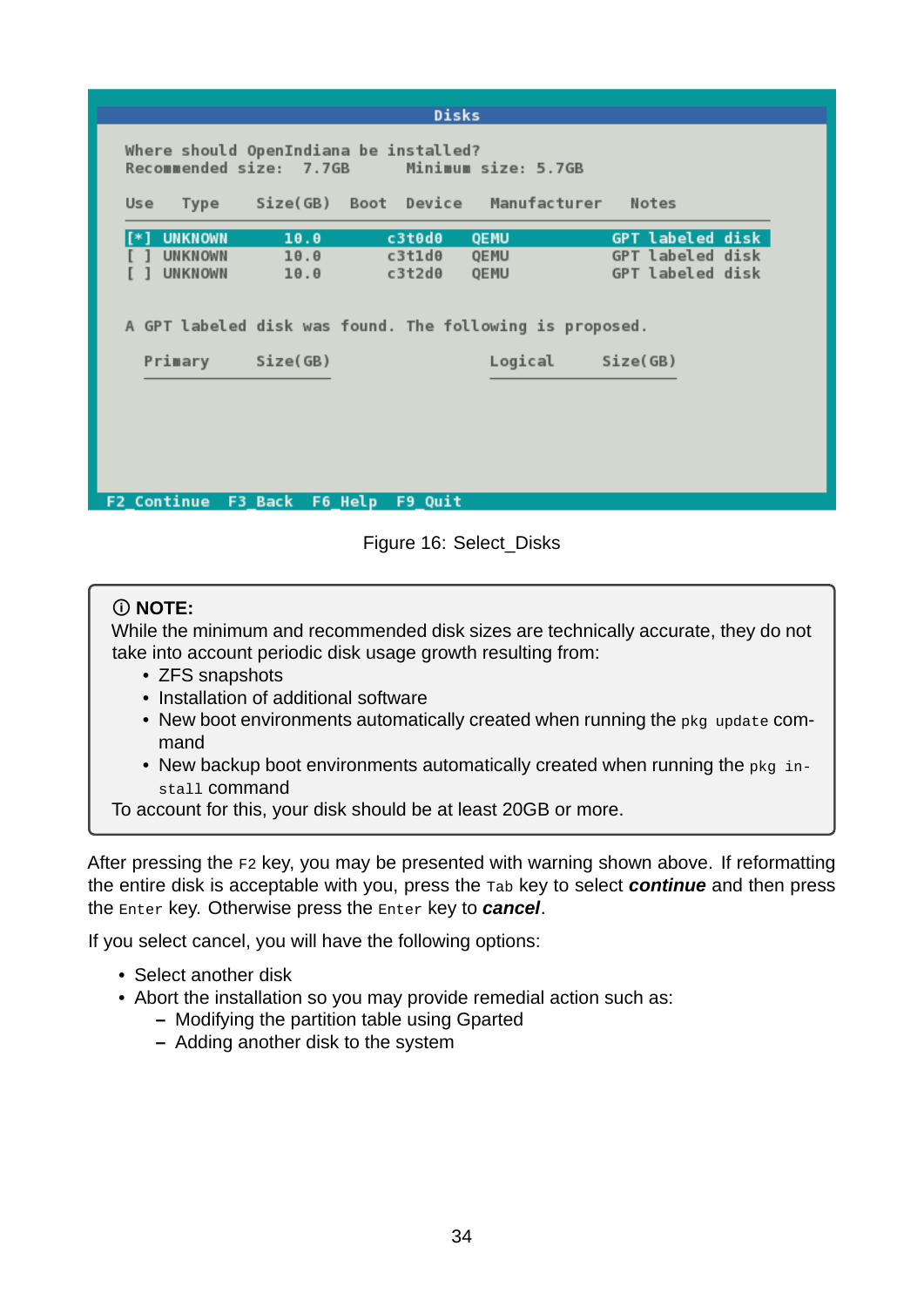| <b>Disks</b><br>Where should OpenIndiana be installed?<br>Recommended size: 7.7GB<br>Minimum size: 5.7GB                                                                                                                                                                                                           |
|--------------------------------------------------------------------------------------------------------------------------------------------------------------------------------------------------------------------------------------------------------------------------------------------------------------------|
| Size(GB) Boot Device Manufacturer<br>Notes<br>Use<br>Type<br>-Warning-<br><b>UNKNO</b><br><u>UNKNO</u> You have chosen a GPT labeled disk. Installing onto a<br>$\mathbf k$<br>GPT labeled disk will cause the loss of all existing<br><b>UNKNO</b><br>data.<br>A GPT lab<br>[ Continue ]<br>$Cancel$ ]<br>Primary |
| F9 Quit<br><b>F2 Continue</b><br>F3 Back<br>F6 Help                                                                                                                                                                                                                                                                |

Figure 17: GPT Warning

## **CAUTION:**

If your disk contains a GPT disk label, the entire disk will be used.

- Any existing GPT partitions will be destroyed
- A new single GPT partition will be created.

This warning serves as your advisory.

## **NOTE:**

This screen will be available only when *2 or more disks* have been selected.

- If 2 disks have been selected, the ZFS mirror option becomes available.
- If 3 or more disks have been selected, the ZFS RAIDZ option become available.

Select between the options using the up and down arrow keys.

When ready, press the F2 key to continue.

## **NOTE:**

This screen will be available only when a *single disk* has been selected.

In this screen you are presented with the following choices for how to partition the disk:

- Use the whole disk (EFI)
- Use a partition of the disk (MBR)

Select between the options using the up and down arrow keys.

When ready, press the F2 key to continue.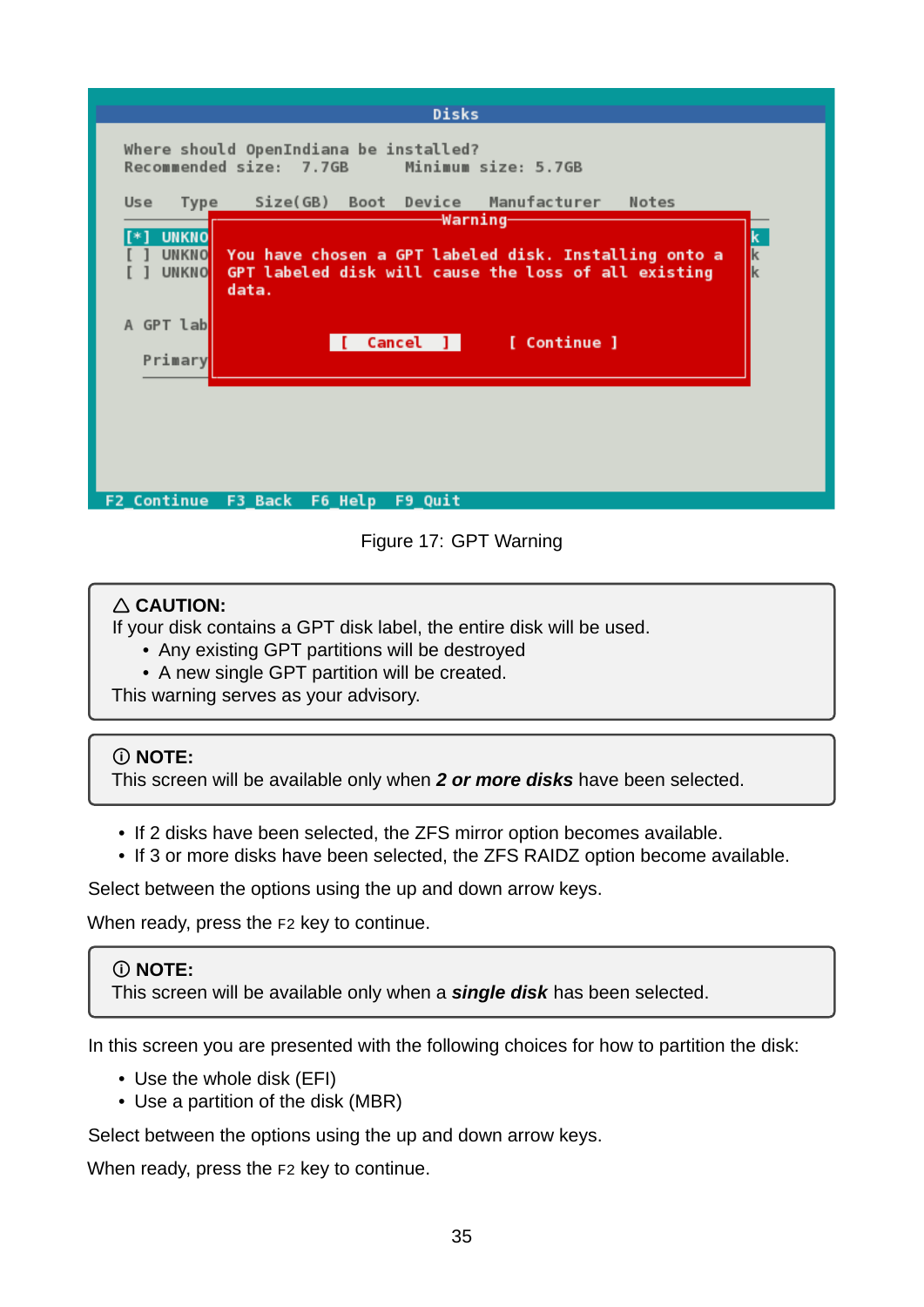ZFS pool name: rpool Selected disks: Disk: c3t0d0 Size: 10.0gb<br>Disk: c3t1d0 Size: 10.0gb<br>Disk: c3t2d0 Size: 10.0gb Select root pool type: mirror<br><mark>raidz</mark> F2\_Continue F3\_Back F6\_Help F9\_Quit

Figure 18: ZFS) rpool options

| Fdisk Partitions: 10.0GB UNKNOWN                                           |                  |
|----------------------------------------------------------------------------|------------------|
| OpenIndiana can be installed on the whole disk or a partition on the disk. |                  |
| A partition table was not found. The following is proposed.                |                  |
| Primary Size(GB)                                                           | Logical Size(GB) |
|                                                                            |                  |
|                                                                            |                  |
|                                                                            |                  |
| Use the whole disk (EFI)                                                   |                  |
| Use a partition of the disk (MBR)                                          |                  |
|                                                                            |                  |
|                                                                            |                  |
| F2 Continue F3_Back F6_Help F9_Quit                                        |                  |

Figure 19: Fdisk Partitions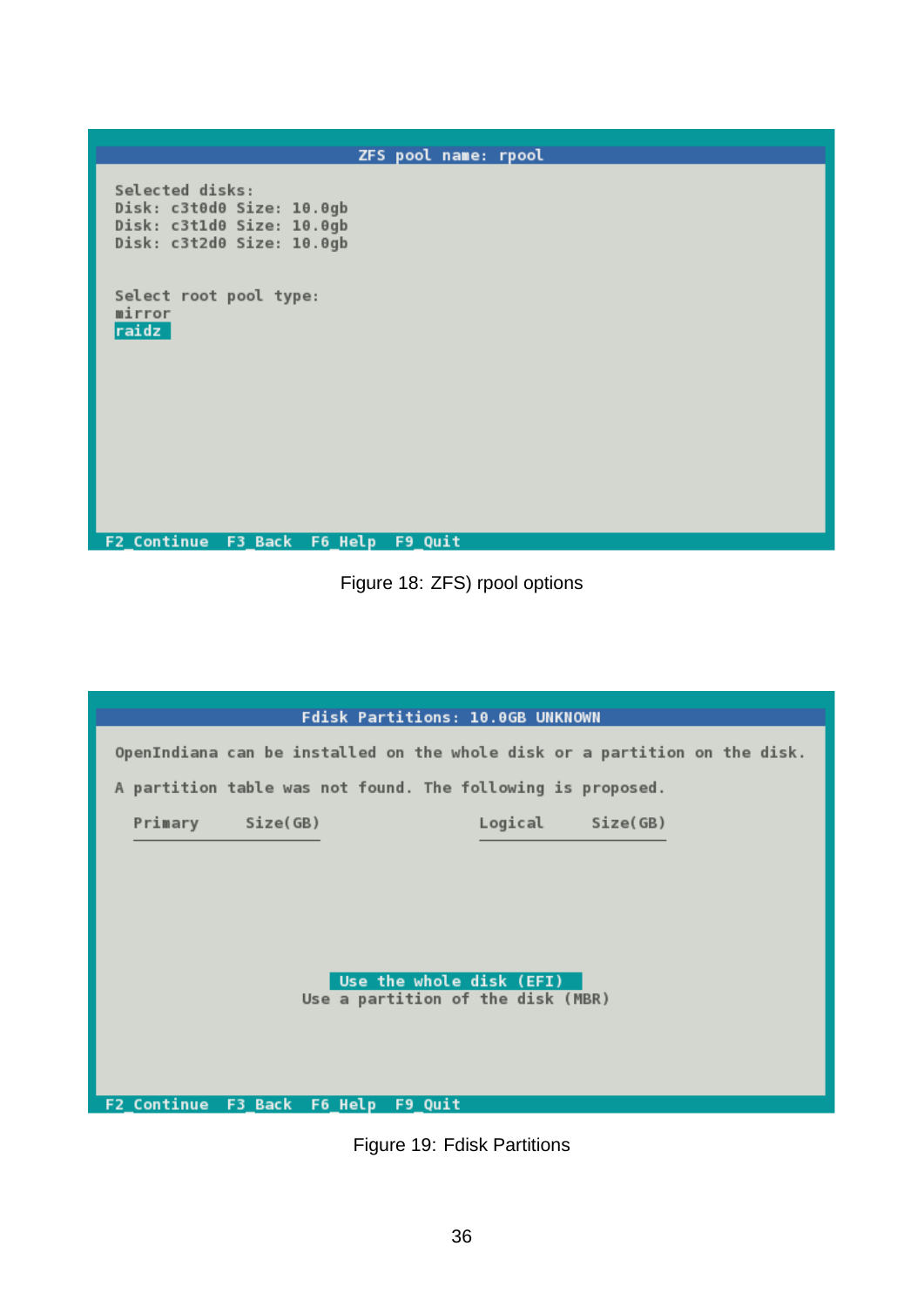#### Select Partition: 10.0GB UNKNOWN

OpenIndiana will be installed into the Solaris partition. A partition's type can be changed using the F5 key.

A partition's size can be increased up to its Avail space. Avail space can be increased by deleting an adjacent partition. Delete a partition by changing it to "Unused" using the F5 key.

The four primary partition slots are listed on the left. If one is an "Extended" partition its logical partitions are listed on the right.

| Primary  | Size(GB)            | Avail               | Logical | Size(GB) | Avail |
|----------|---------------------|---------------------|---------|----------|-------|
| Solaris2 | 10.0                | 10.0                |         |          |       |
| Unused   | $\theta$ . $\theta$ | $\theta$ . $\theta$ |         |          |       |
| Unused   | $\theta$ . $\theta$ | $\theta$ . $\theta$ |         |          |       |
| Unused   | $\theta$ . $\theta$ | $\theta$ . $\theta$ |         |          |       |

\* indicates the partition's current content will be destroyed

F2\_Continue F3\_Back F5\_Change Type F6\_Help F7\_Reset F9\_Quit

Figure 20: Select Partition

#### **NOTE:**

This screen will be available only when the *Use a partition of the disk (MBR)* option has been selected.

This screen provides the following options:

- Select the partition where you would like to install Openindiana.
- Change the partition type
- Change the partition size
- Free up space by deleting a partition

Navigate the fields using the arrow keys. Change a partition type using the F5 key.

When ready, press the F2 key to continue.

#### **NOTE:**

We have illustrated this screen twice as 2 different tasks are required. In this step you will configure the hostname.

At the top portion of the screen specify the computer name (system hostname) you wish to use. By default the computer name is *openindiana*. Using the backspace key, you may remove the default hostname and provide another hostname.

When ready, proceed to the next screen shot below where you will be provided additional guidance for completing this screen.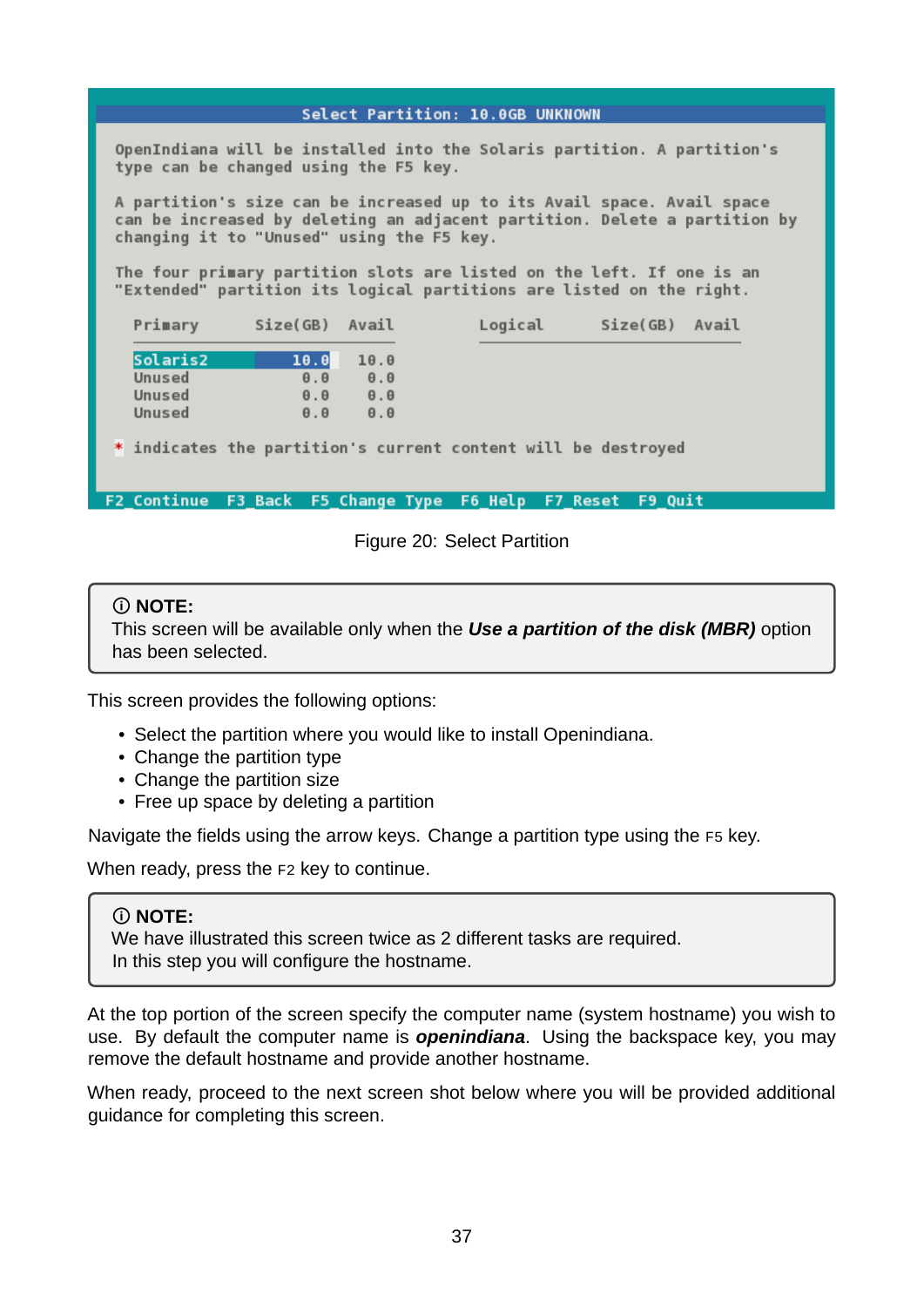| <b>Network</b>                                                                                                                                                       |  |  |  |  |
|----------------------------------------------------------------------------------------------------------------------------------------------------------------------|--|--|--|--|
| Enter a name for this computer that identifies it on the network. It must<br>be at least two characters. It can contain letters, numbers, and minus<br>signs $(-)$ . |  |  |  |  |
| Computer Name: openindiana                                                                                                                                           |  |  |  |  |
| Select how the wired ethernet network connection is configured.                                                                                                      |  |  |  |  |
| Automatically<br>Automatically configure the connection                                                                                                              |  |  |  |  |
| Manually<br>Enter the information on the following screen                                                                                                            |  |  |  |  |
| None<br>Do not configure the network at this time                                                                                                                    |  |  |  |  |
|                                                                                                                                                                      |  |  |  |  |
|                                                                                                                                                                      |  |  |  |  |
| F2 Continue F3 Back F6 Help F9 Quit                                                                                                                                  |  |  |  |  |

Figure 21: Network 1

Network

Enter a name for this computer that identifies it on the network. It must be at least two characters. It can contain letters, numbers, and minus signs  $(-)$ .

Computer Name: openindiana

Select how the wired ethernet network connection is configured.

| Automatically | Automatically configure the connection        |
|---------------|-----------------------------------------------|
| Manually      | Enter the information on the following screen |
| None          | Do not configure the network at this time     |

F2\_Continue F3\_Back F6\_Help F9\_Quit

Figure 22: Network 2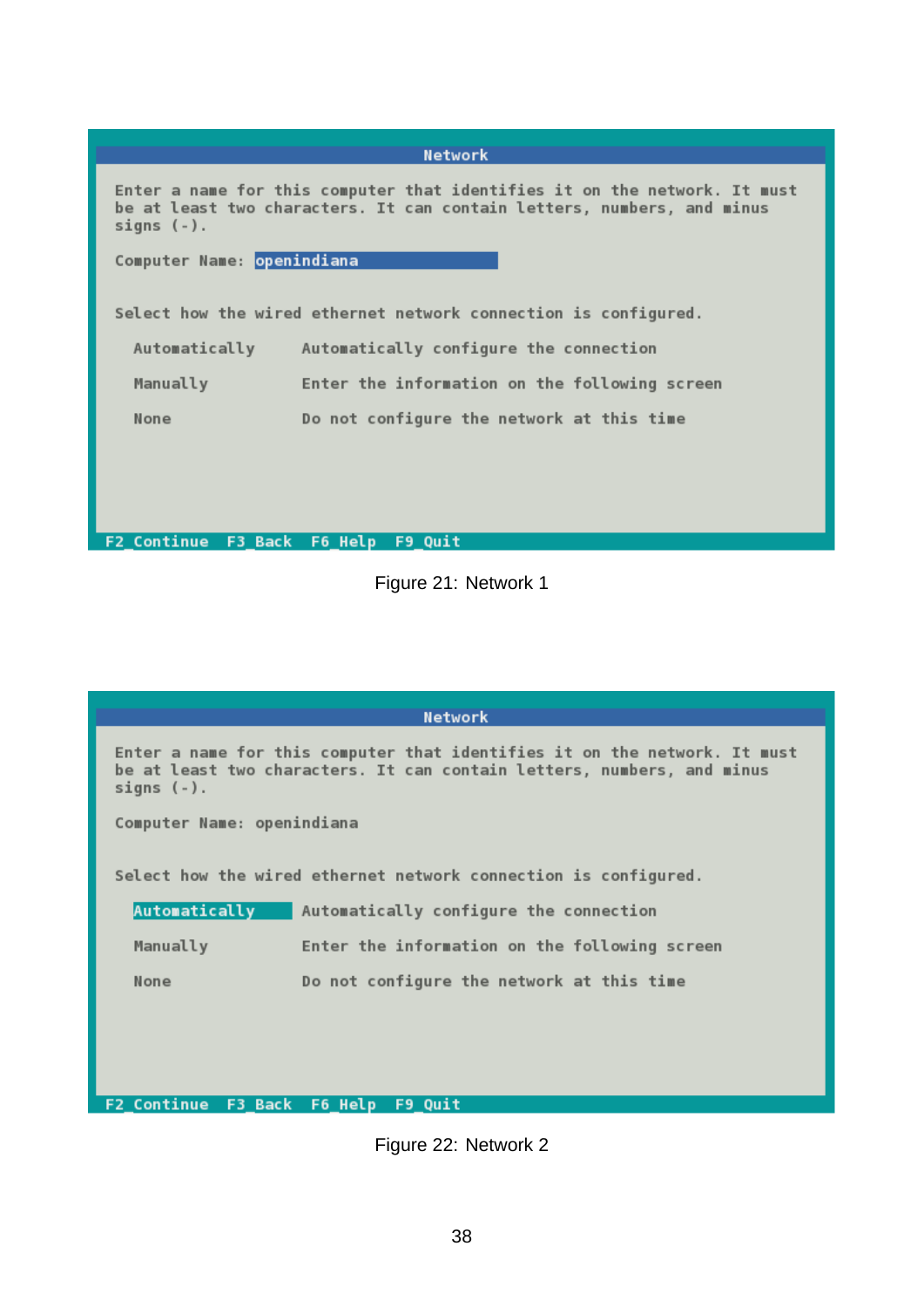## **NOTE:**

We have illustrated this screen twice as 2 different tasks are required. In this step you will select your network configuration type.

After configuring the system hostname, navigate to the lower portion of the screen to select your networking configuration.

From the lower portion of this screen you have the following choices:

- Automatically configure the (networking) connection (using DHCP)
- Manually configure the network settings by entering the information on the next screen
- Do not configure the network at this time

Select between the options using the up and down arrow keys.

When ready, press the F2 key to continue.

| Manually Configure: e1000g0                                                                                                                                   |                         |                                                 |  |  |
|---------------------------------------------------------------------------------------------------------------------------------------------------------------|-------------------------|-------------------------------------------------|--|--|
| Enter the configuration for the this network connection. All entries,<br>except Domain, must contain four sets of numbers, 0 to 255, separated by<br>periods. |                         |                                                 |  |  |
|                                                                                                                                                               | IP Address: 172.16.0.50 | Must be unique for this network                 |  |  |
| Netmask:                                                                                                                                                      | 255.255.255.0           | Your subnet use may require a<br>different mask |  |  |
| Gateway:                                                                                                                                                      | 172.16.0.1              | The IP address of the gateway on<br>this subnet |  |  |
| DNS:                                                                                                                                                          | 172.16.0.1              | A DNS server was found on the network           |  |  |
| Domain:                                                                                                                                                       | home.local              | The network's domain name                       |  |  |

F2\_Continue F3\_Back F6\_Help F9\_Quit

Figure 23: Network 3

### **NOTE:**

This screen will be available only when the *Manually* configure network option has been selected.

- The values illustrated above are for example only, do not use them.
- Substitute each field with correct values for your network.

In the fields provided, enter in the following information:

- IP Address
- Netmask
- Gateway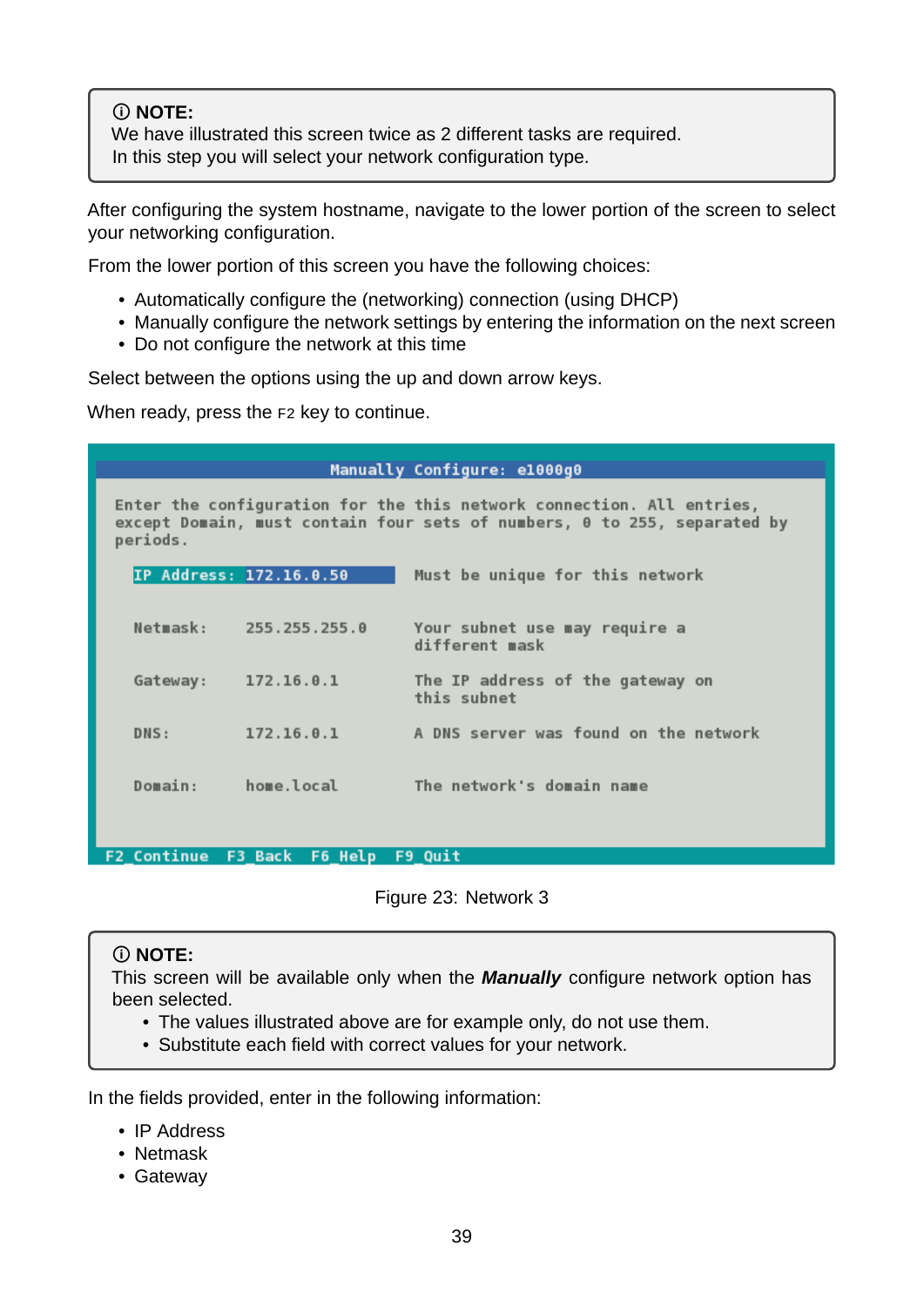- DNS
- Domain

Navigate between the fields using the up and down arrow keys.

When ready, press the F2 key to continue.

| <b>Time Zone: Regions</b>                                                                                                                     |
|-----------------------------------------------------------------------------------------------------------------------------------------------|
| Select the region that contains your time zone.                                                                                               |
| Regions                                                                                                                                       |
| UTC/GMT<br>Africa<br>Americas<br>Antarctica<br>Arctic Ocean<br>Asia<br>Atlantic Ocean<br>Australia<br>Europe<br>Indian Ocean<br>Pacific Ocean |
|                                                                                                                                               |
| F2_Continue F3_Back F6_Help F9_Quit                                                                                                           |

Figure 24: Time Zone - Region

The next few screens illustrate time zone configuration.

Select your time zone *region* by navigating up and down with the arrow keys.

When ready, press the F2 key to continue.

## **NOTE:**

When selecting the *UTC/GMT* time zone region, only this screen will be presented.

Select your time zone *location* by navigating up and down with the arrow keys.

When ready, press the F2 key to continue.

Select your *time zone* by navigating up and down with the arrow keys.

When ready, press the F2 key to continue.

In this screen you may reconfigure the date and time as necessary.

Using the up and down arrow keys, navigate between the fields.

When ready, press the F2 key to continue.

In this screen you are presented with several fields to configure.

• Root password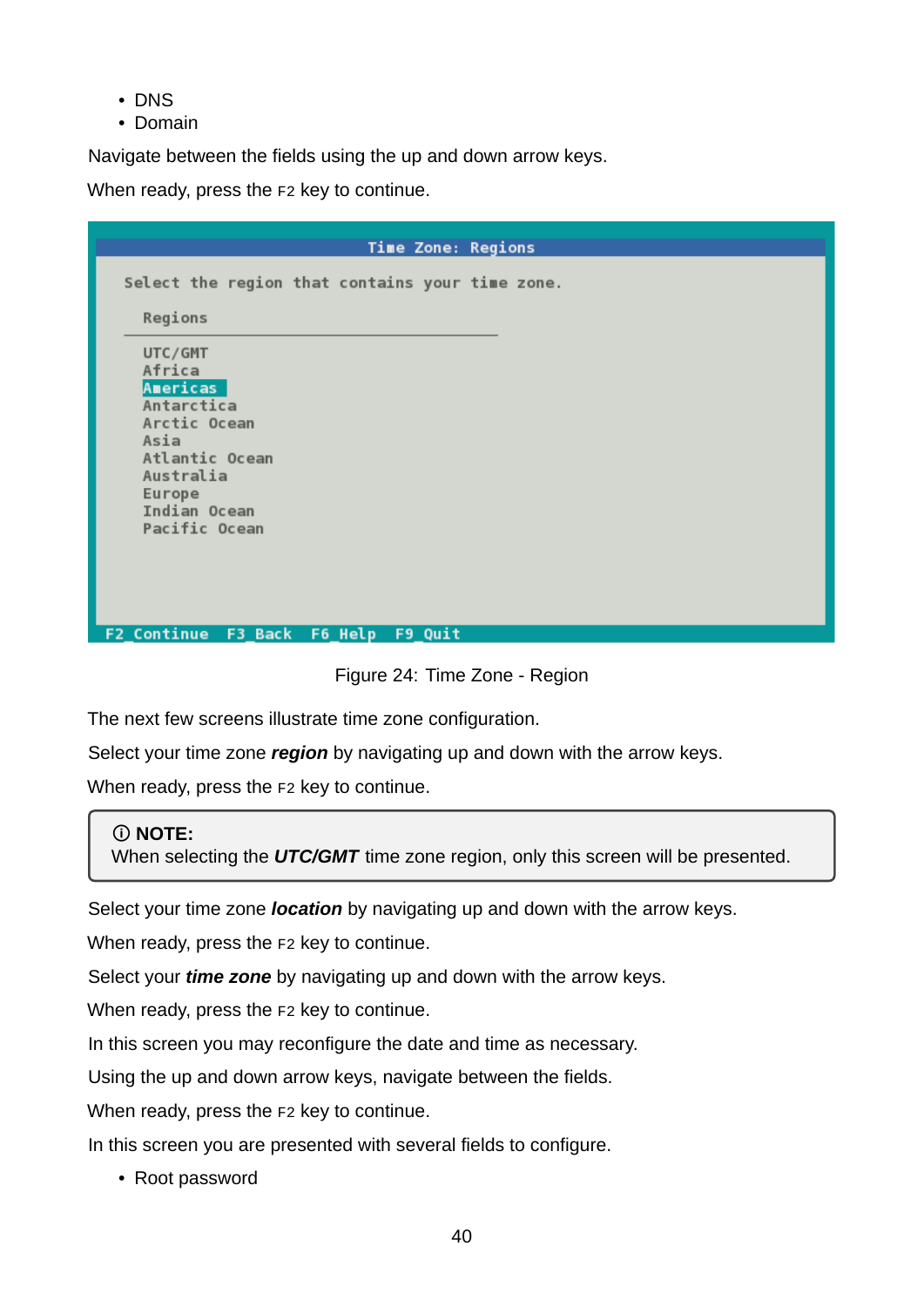| <b>Time Zone: Locations</b>                                                                                                                                                                                                                                      |
|------------------------------------------------------------------------------------------------------------------------------------------------------------------------------------------------------------------------------------------------------------------|
| Select the location that contains your time zone.<br>Locations<br>^ St Kitts & Nevis<br>St Lucia<br>St Maarten (Dutch)<br>St Martin (French)<br>St Pierre & Miquelon<br>St Vincent<br>Suriname<br>Trinidad & Tobago<br>Turks & Caicos Is<br><b>United States</b> |
| Uruguay<br>Venezuela<br>Virgin Islands (UK)                                                                                                                                                                                                                      |
| Virgin Islands (US)                                                                                                                                                                                                                                              |
| F2 Continue F3_Back F6_Help F9_Quit                                                                                                                                                                                                                              |

Figure 25: Time Zone Location

| <b>Time Zone</b>                                                                                                                                                                                                                                                                                                                                                                                        |
|---------------------------------------------------------------------------------------------------------------------------------------------------------------------------------------------------------------------------------------------------------------------------------------------------------------------------------------------------------------------------------------------------------|
| Select your time zone.<br>Time Zones                                                                                                                                                                                                                                                                                                                                                                    |
| <b>Eastern (most areas)</b><br>Eastern - MI (most areas)<br>Eastern - KY (Louisville area)<br>Eastern - KY (Wayne)<br>Eastern - IN (most areas)<br>Eastern - IN (Da, Du, K, Mn)<br>Eastern - IN (Pulaski)<br>Eastern - IN (Crawford)<br>Eastern - IN (Pike)<br>Eastern - IN (Switzerland)<br>Central (most areas)<br>Central - IN (Perry)<br>Central - IN (Starke)<br>v Central - MI (Wisconsin border) |
| F2 Continue F3 Back F6 Help F9 Quit                                                                                                                                                                                                                                                                                                                                                                     |

Figure 26: Time Zone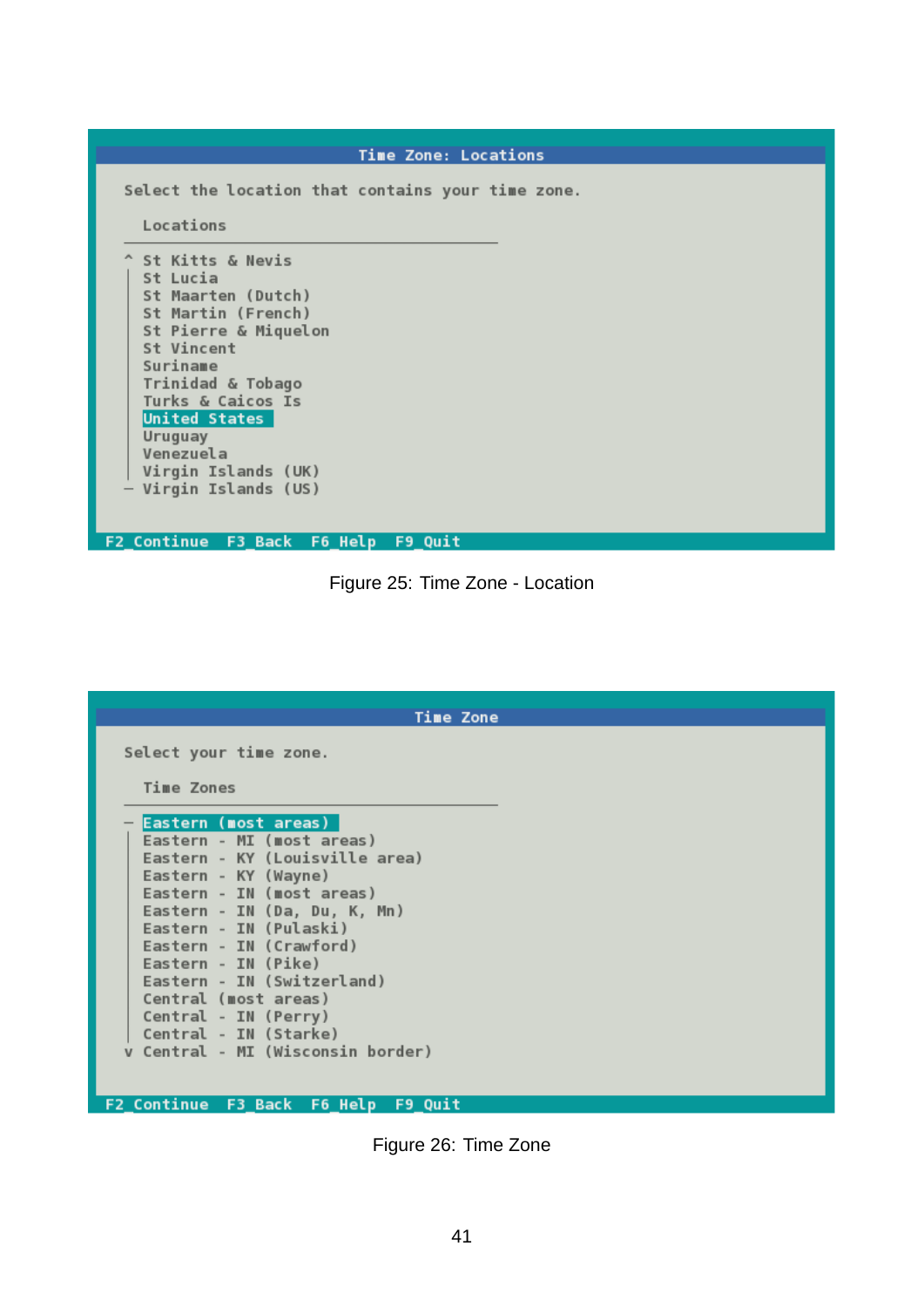| Date and Time                                                              |
|----------------------------------------------------------------------------|
| Edit the date and time as necessary.<br>The time is in 24 hour format.     |
| Year: 2016 (YYYY)<br>Month: 11 (1-12)<br>Day: 23 (1-30)<br>Hour: 17 (0-23) |
| Minute: 38 (0-59)                                                          |
|                                                                            |
| F2_Continue F3_Back F6_Help F9_Quit                                        |

Figure 27: Date and Time

| <b>Users</b>                                                                            |
|-----------------------------------------------------------------------------------------|
| Define a root password for the system and user account for yourself.                    |
| System Root Password                                                                    |
| Root password: ********<br>Confirm password: ********                                   |
| Create a user account                                                                   |
| Your real name: Jackie<br><b>Example 2</b> Jackie<br>Username:<br>User password: ****** |
| Confirm password: ******                                                                |
|                                                                                         |
|                                                                                         |
| F2_Continue F3_Back F6_Help F9_Quit                                                     |

Figure 28: Users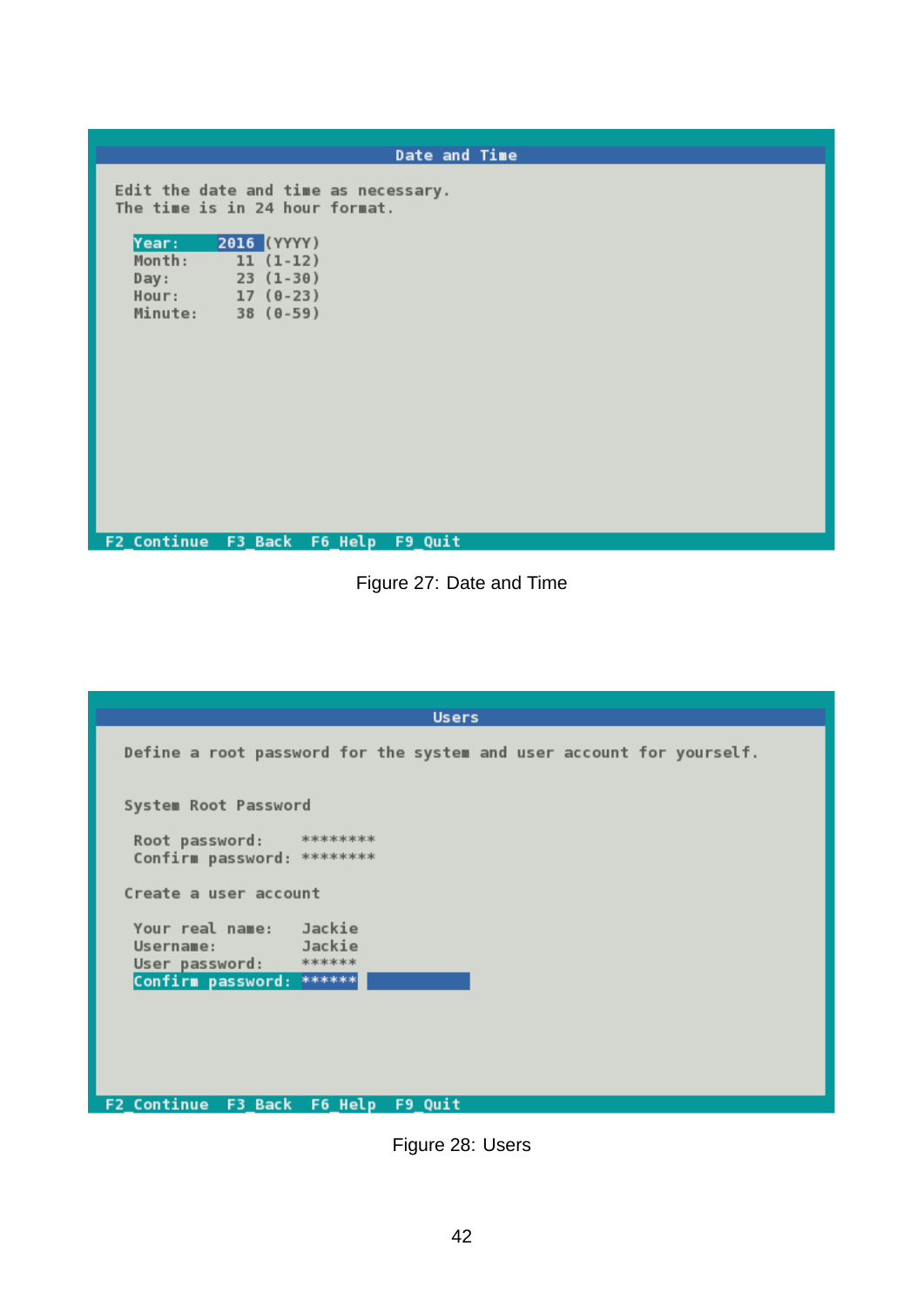- Confirm Root password
- Real name
- User name
- User password
- Confirm user password

Using the up and down arrow keys, navigate between the fields and enter the required information.

When ready, press the F2 key to continue.

#### **NOTE**

- The first user created on the system is granted the root role via *Role Based Access Control* (RBAC).
- In effect this means the following:
	- **–** Without any further configuration, the specified user will be granted the authority to perform administrative task by assuming the root role as needed.

Please take note the following additional information:

• Immediately after installation the root password is automatically expired and needs to be changed prior to being used for any administrative task.

#### **Installation Summary**

```
Review the settings below before installing. Go back (F3) to make changes.
   Software: OpenIndiana Hipster 2016.10 (powered by illumos)
   ZFS Pool name: rpool, type: raidz
   Disk: 10.0GB UNKNOWN
   Disk: 10.0GB UNKNOWN
   Disk: 10.0GB UNKNOWN
  Time Zone: America/New York
   Language: *The following can be changed when logging in.
   Default language: C/POSIX
   Users:
   Username: Jackie
F2 Install F3 Back F6 Help F9 Quit
```
Figure 29: Installation Summary

Now that you have completed the installation configuration, you are presented with an *Installation Summary*.

If these configuration settings are correct, you may begin the installation by pressing the F2 key.

Depending on the speed of your computer, the installation may take several minutes to complete. Installation progress is measured by means of a status bar.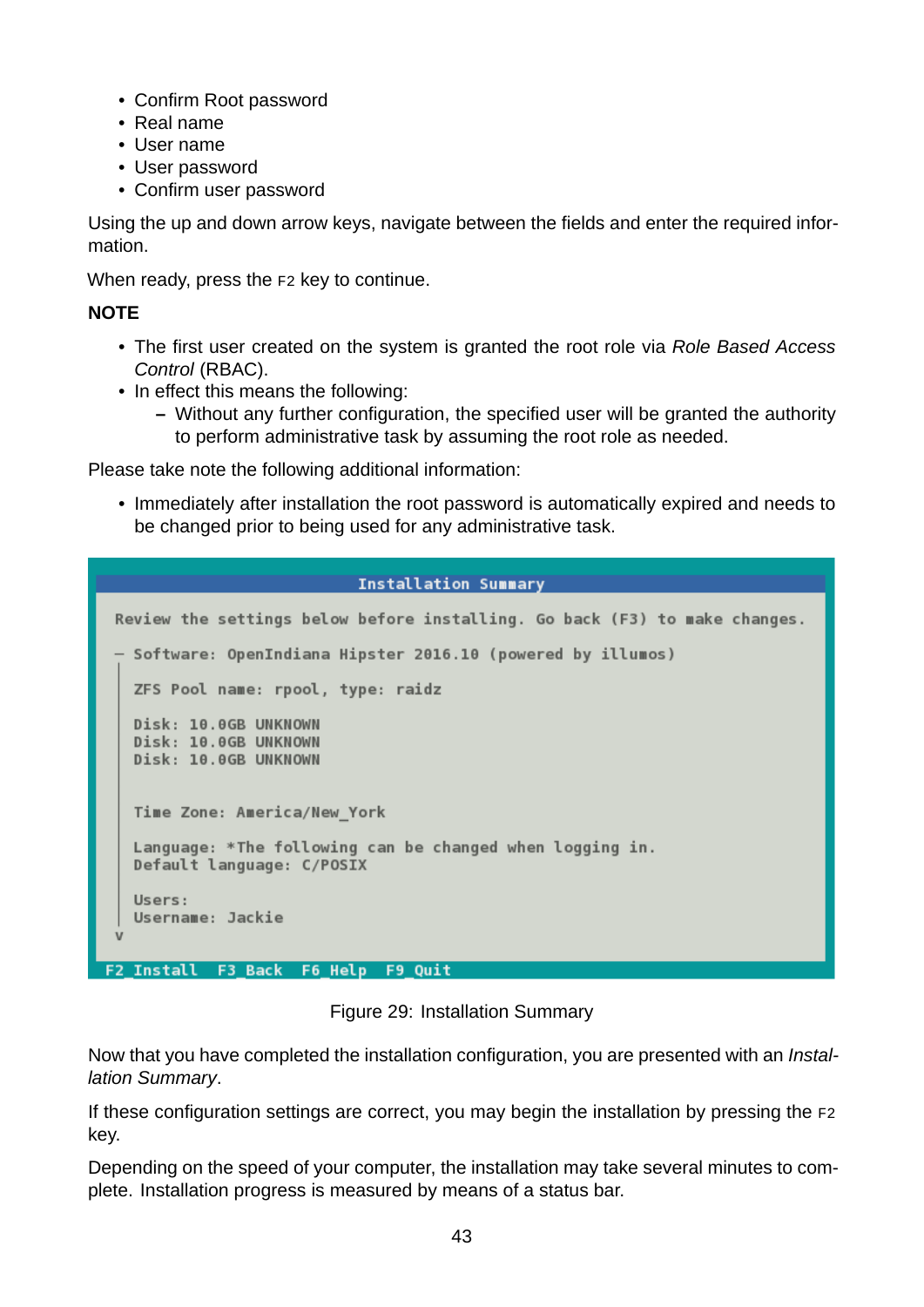| Installing OpenIndiana |  |
|------------------------|--|
|                        |  |
|                        |  |
| Transferring Contents  |  |
| $(84\%)$               |  |
|                        |  |
|                        |  |
|                        |  |
|                        |  |
|                        |  |
|                        |  |
|                        |  |
| F9_Quit                |  |



| <b>Installation Complete</b>                                                                                                 |  |  |  |
|------------------------------------------------------------------------------------------------------------------------------|--|--|--|
|                                                                                                                              |  |  |  |
| The installation of OpenIndiana has completed successfully.                                                                  |  |  |  |
| Reboot to start the newly installed software or Quit if you wish to<br>perform additional tasks before rebooting.            |  |  |  |
| The installation log is available at /tmp/install_log. After reboot it<br>can be found at /var/sadm/system/logs/install_log. |  |  |  |
|                                                                                                                              |  |  |  |
|                                                                                                                              |  |  |  |
|                                                                                                                              |  |  |  |
|                                                                                                                              |  |  |  |
|                                                                                                                              |  |  |  |
| F4 View Log F8 Reboot F9 Quit                                                                                                |  |  |  |

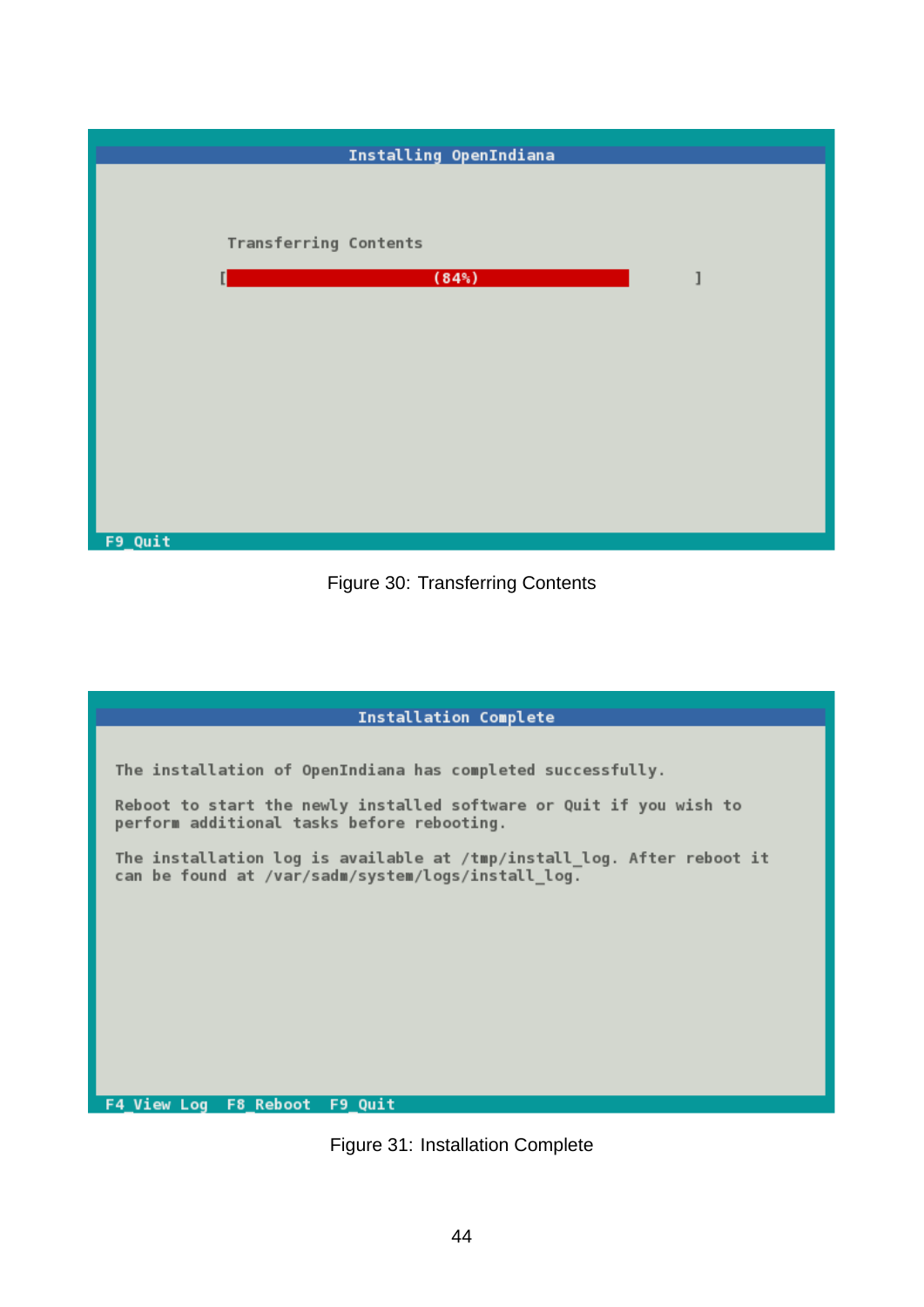When the installation is complete, a summary screen is presented.

- The installation logs are available by pressing the F4 key.
- If you ran the installation from Live Media, you may exit the installation by pressing the F9 key.
- Otherwise, you will want to reboot the system by pressing the F8 key.

| <b>Installation Log</b>                                                            |
|------------------------------------------------------------------------------------|
| $^{\circ}$ <ict 23="" 23:00:08="" nov=""> current task:enable nwam</ict>           |
| <ict 23="" 23:00:09="" nov=""> current task: remove specific packages</ict>        |
| <ict 23="" 23:03:12="" nov=""> current task:set flush content cache false</ict>    |
| <ict 23="" 23:03:14="" nov=""> current task:set root password</ict>                |
| <ict 23="" 23:03:14="" nov=""> current task: create new user</ict>                 |
| <ict 23="" 23:03:14="" nov=""> current task:set homedir map</ict>                  |
| <ict 23="" 23:03:14="" nov=""> current task:setup_rbac</ict>                       |
| <ict 23="" 23:03:14="" nov=""> current task:setup sudo</ict>                       |
| <ict 23="" 23:03:14="" nov=""> current task:copy capability file</ict>             |
| <ict 23="" 23:03:14="" nov=""> current task:reset image uuid</ict>                 |
| <ict 23="" 23:03:19="" nov=""> current task:update boot archive</ict>              |
| <ict 23="" 23:03:33="" nov=""> bootadm update-archive output: ['updating</ict>     |
| /a//platform/i86pc/boot_archive', 'updating                                        |
| /a//platform/i86pc/amd64/boot_archive']                                            |
| <ict 23="" 23:03:33="" nov=""> Post-transfer Python Install Completion Tasks</ict> |
| finished.                                                                          |
| <ict 23="" 23:03:33="" nov=""> All 29 Python ICTs finished successfully</ict>      |
| <ict 23="" 23:03:33="" nov=""> current task: ict snapshot</ict>                    |
| <ict 23="" 23:03:34="" nov=""> ict_snapshot Succeeded</ict>                        |
| <ict 23="" 23:03:34="" nov=""> current task: ict_mark_root_pool_ready</ict>        |
|                                                                                    |
| F3 Back                                                                            |

Figure 32: Installation Logs

If you chose to view the installation logs, you will be presented with the screen above.

To return to the summary screen, press the F3 key.

## **10.4 Installing OpenIndiana using the text installer (DVD ISO or USB)**

<span id="page-44-0"></span>The text installer DVD ISO and USB installer options are not graphical nor do they provide a live environment. When booting from the text based installer, you are presented with the following choices:

- Install OpenIndiana
- Spawn a shell to be used as a rescue disk.

The procedure for installing from the text based installer follows the same process as the previously described Install OpenIndiana using the Text Installer

## **10.5 Install Op[enIndiana to existing ZFS pool](./getting-started.md#install-openindiana-using-the-text-installer)**

<span id="page-44-2"></span><span id="page-44-1"></span>Starting from OpenIndiana 2017.10, the text installer allows you to perform installation to existing ZFS pool. It will create new boot environment in the pool and install OpenIndiana there.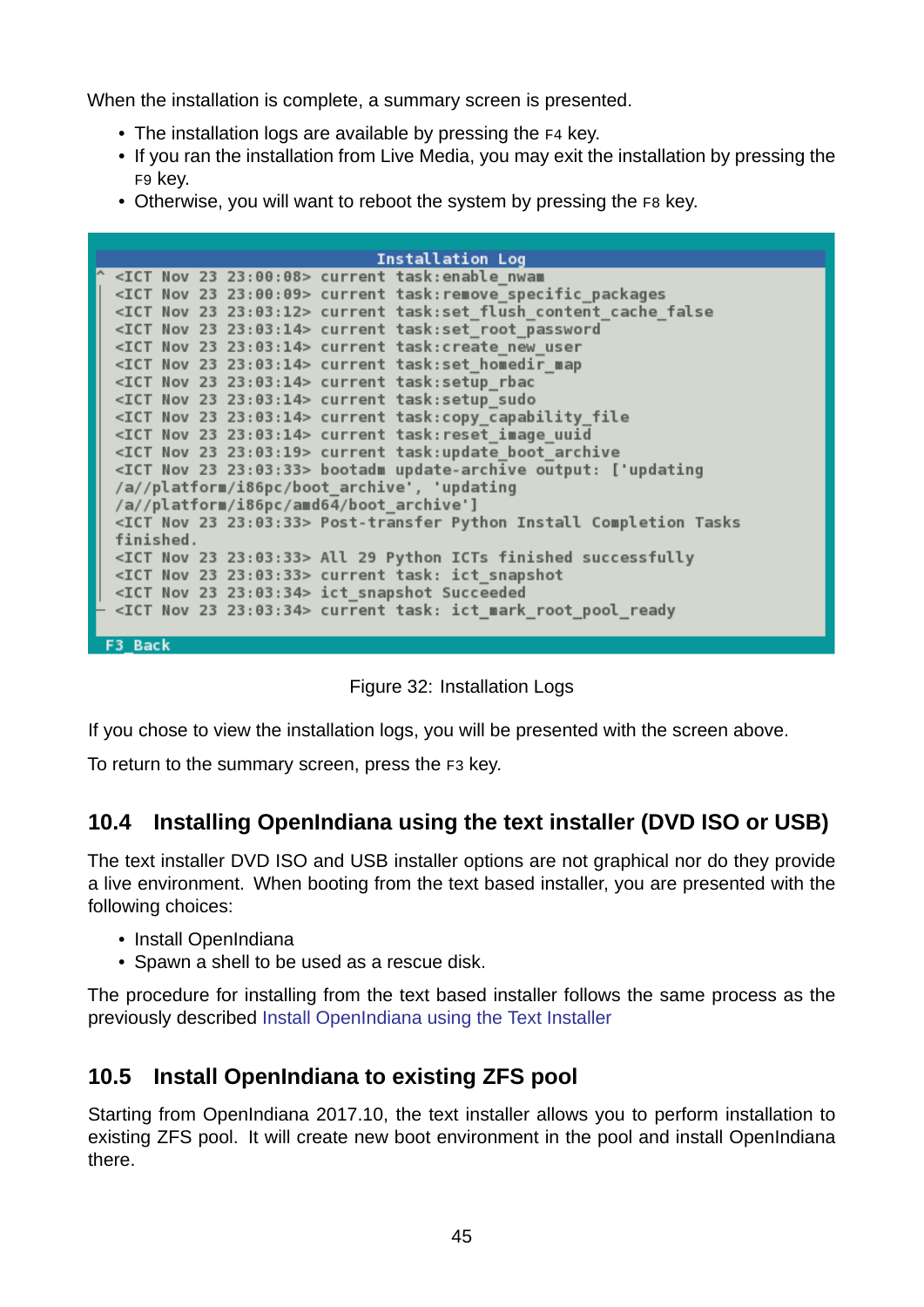This option can be useful when you want to do some customizations to root ZFS pool (for example, enable compression) or install OpenIndiana to pool where another operating system is already installed (for example, prior version of OpenIndiana or even FreeBSD). It is recommended to use minimal or server installation images to perform such installations.

## **NOTE:**

This feature is intended for advanced users. It's assumed you know what you are doing. Multi-booting of another operating system and OpenIndiana on the same root pool can be possible, but such configuration is out of scope of this tutorial and is not supported.

## **NOTE:**

OpenIndiana supports booting from a RAIDZ pool, however you must confirm that all vdevs are accessible from the boot loader. From the boot loader menu, choose Escape to loader prompt and run lsdev to confirm the disks are present.

To start installation to existing ZFS pool, press F5 key when Welcome Screen is presented.

Installer will present you a 'Pools' screen.

|                 | <b>Pools</b>                                                                          |
|-----------------|---------------------------------------------------------------------------------------|
|                 | Where should OpenIndiana be installed?<br>Recommended size: 8.7GB Minimum size: 6.7GB |
| Name            | Size(GB)<br><b>Notes</b>                                                              |
| rpool           | 11.0                                                                                  |
| Select BE name: | oi_hipster_2019_04                                                                    |
|                 | [*] Overwrite pool's boot configuration                                               |
|                 |                                                                                       |

Figure 33: Pools Screen

On this screen installer will allow you to select the root pool for your new installation and boot environment name (which should be unique).

By default installer will install OpenIndiana boot loader and activate created boot environment. If you don't want installer to touch any boot-related options, uncheck overwrite pool's boot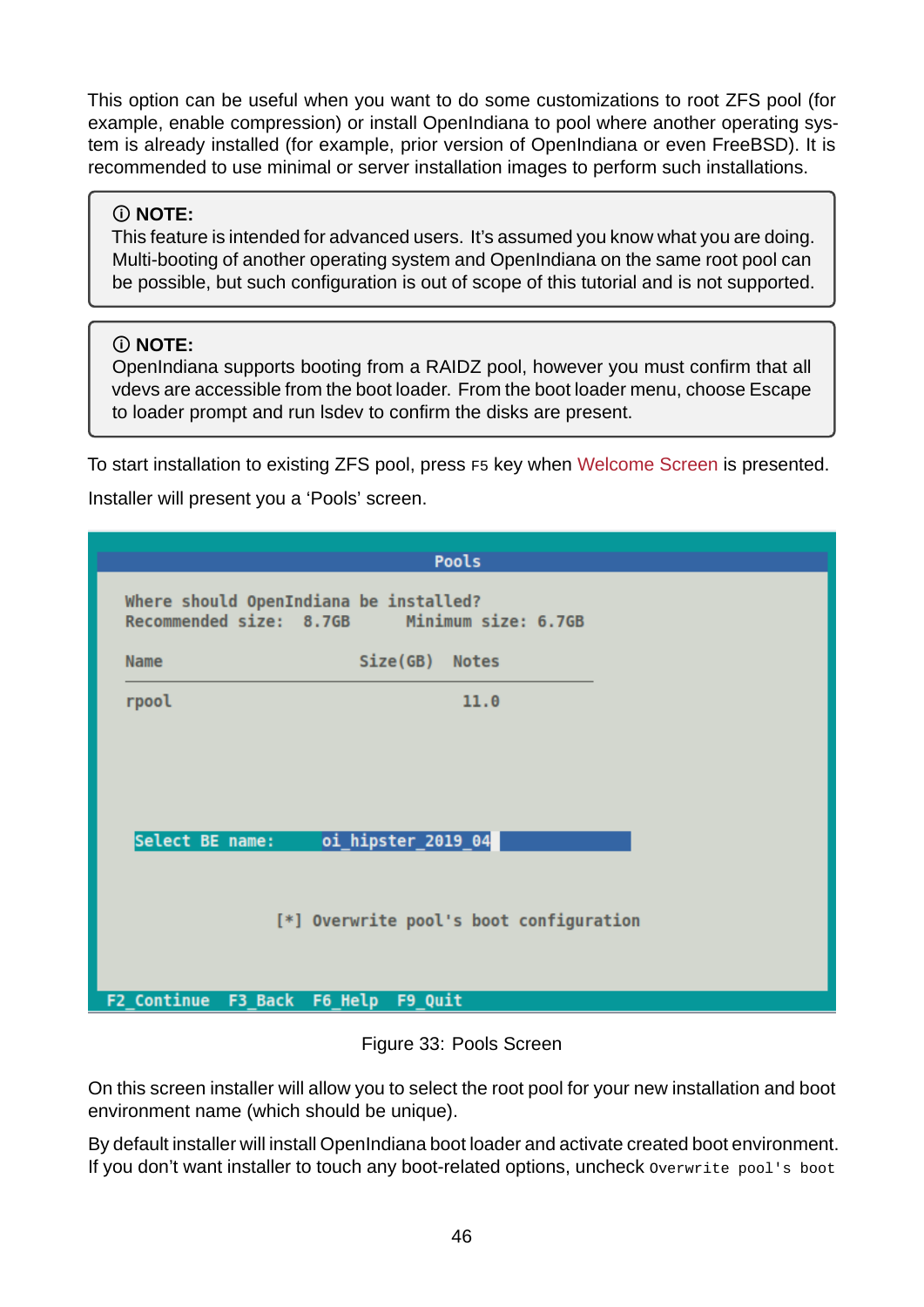configuration checkbox. This can be useful when you install OpenIndiana to ZFS pool where another operating system is already installed and you want to configure boot loader manually.

If you don't see your pool in the list of available pools, check /tmp/install\_log. The most frequent issue is that there's not enough free space in the pool.

The next steps for usual installation and installation to existing ZFS pool are the same.

As there's possibly already another OS instance installed to the selected ZFS pool, no additional users or filesystems (like rpool/export) are created during installation. Swap and dump ZFS volum[es also are not cr](#page-31-1)eated and should be added manually after installation. Only root user will be available in created boot environment.

# **11 Troubleshooting Installations**

- <span id="page-46-0"></span>• If you do not see a menu after booting your computer with the DVD or USB device, and instead see some text and a boot: prompt, there may be an error in your copy of the installer, or it was created incorrectly.
- If you see a login: prompt after selecting your keyboard and language and no desktop appears after several seconds, there may be a problem with the drivers for your graphics hardware.
	- **–** Please let us know via IRC or the mailing list if this happens.
	- **–** When you contact us, please include any error messages you see on the console, as well as the output of the svcs -xv command.
	- **–** If possible, also include the contents of the file /var/log/Xorg.0.log.

# **12 Post Installation Steps**

## <span id="page-46-1"></span>**12.1 Boot Menu - Post Install**

<span id="page-46-2"></span>After successfully installing OpenIndiana Hipster, a new boot menu option becomes available. As shown in the screen below, option # 6 allows you to select the boot environment.

Each time you perform an update of software installed on OpenIndiana Hipster, a new boot environment may be created. Option # 6 allows you to select from among them.

After using OpenIndiana for a period of time, several boot environments will accumulate, with the label for each environment incrementing numerically. The image above illustrates what this looks like on a system with several boot environment choices.

## **12.2 Resetting the root password**

<span id="page-46-3"></span>After installation, the root password is immediately expired and you will be required to change it.

Use the following steps to change the root password:

- Open a Terminal
- Execute su and provide the password you chose for your account at installation time
- You will be informed that root's password has expired and prompted to change it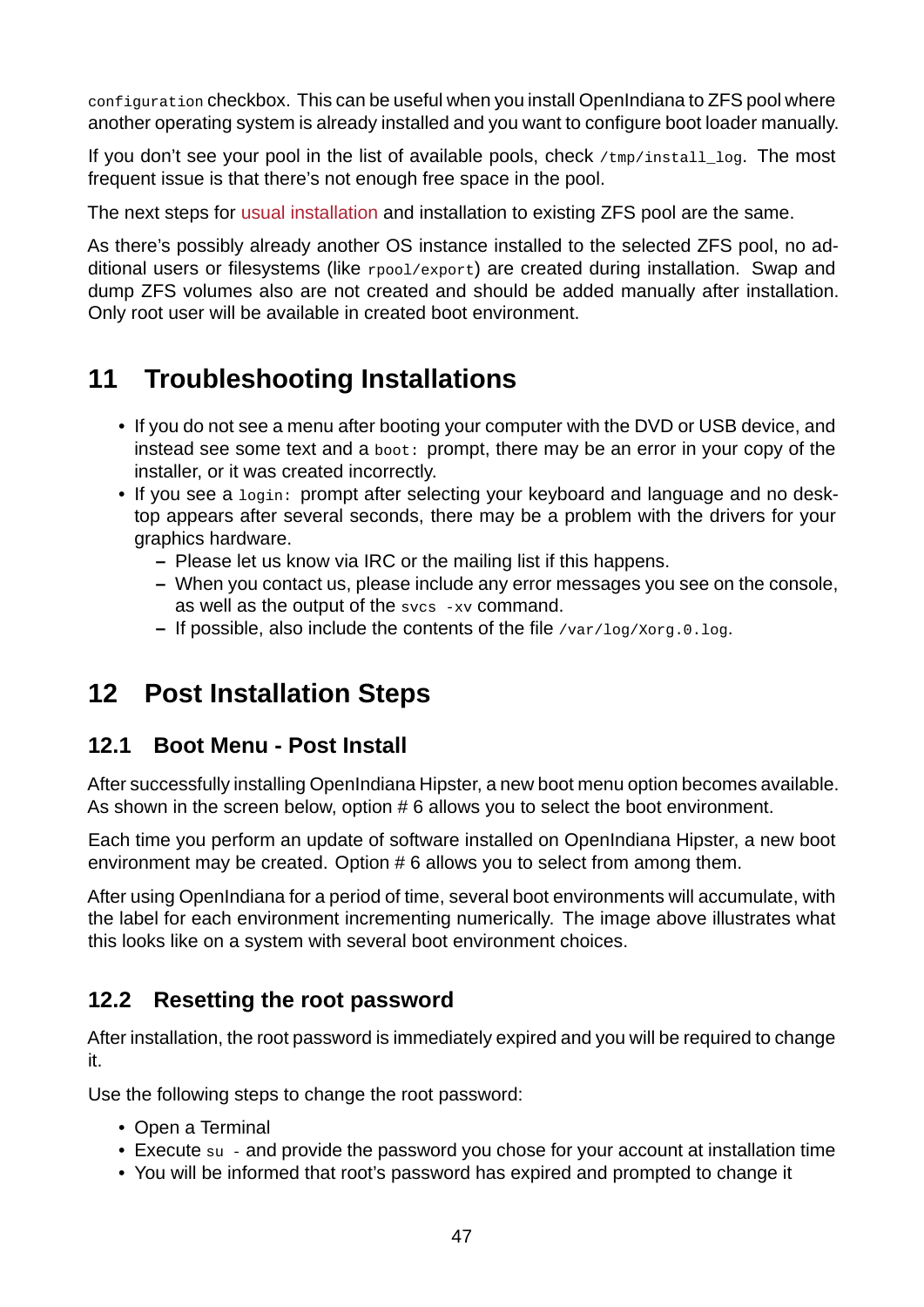

Figure 34: forth\_menu



Figure 35: forth\_menu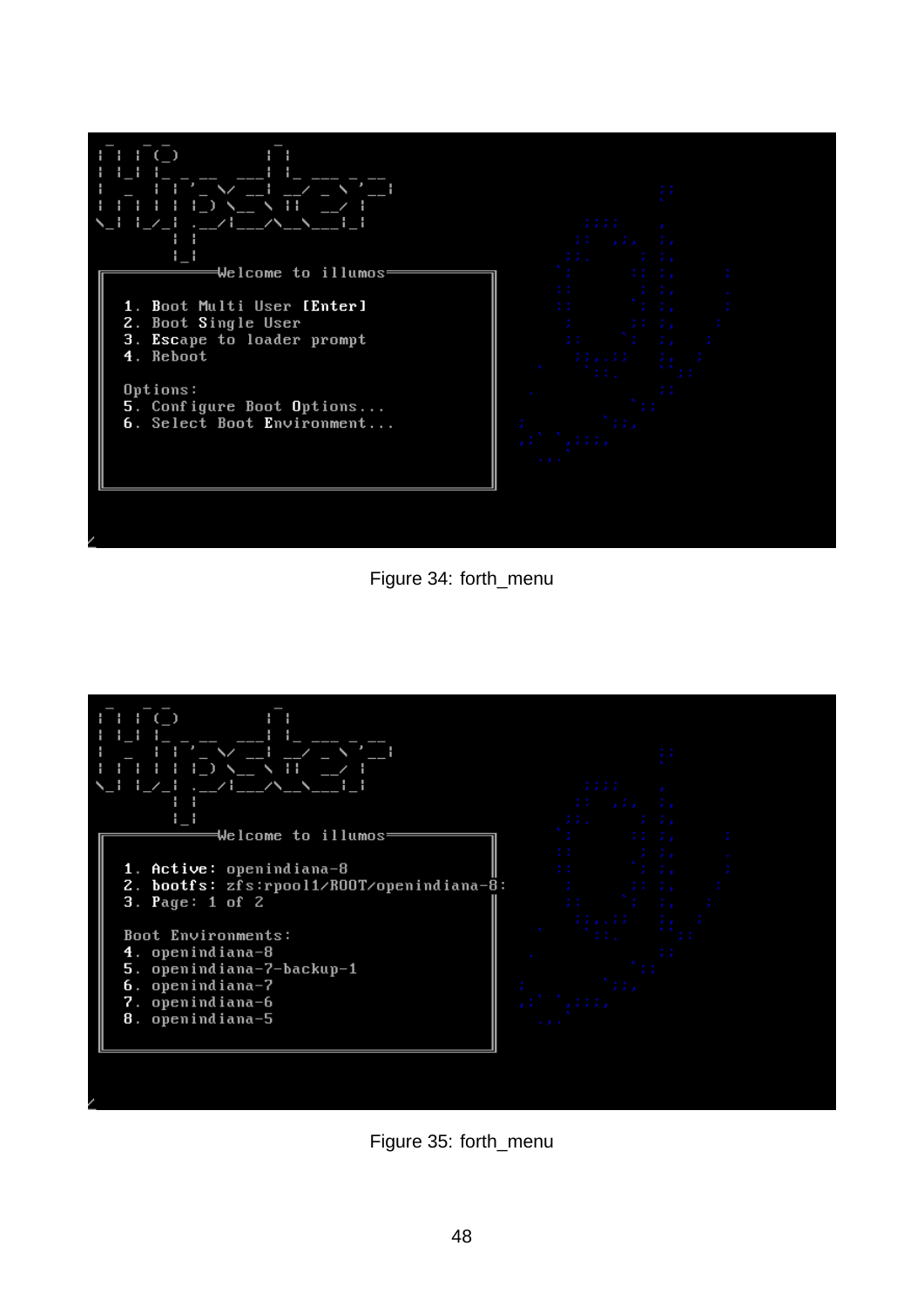- Once changed you can exit the su session
- You should be able to login/authenticate as root now.

# **13 Image Package System (IPS)**

## <span id="page-48-0"></span>**NOTE:**

The image packaging system is delivered as part of the OpenIndiana userland. As such, the pkg related man pages are not available on the illumos.org website. These pages are only available by running the man page viewer locally on your system.

# **13.1 Introduction**

<span id="page-48-1"></span>After an initial installation of the OpenIndiana Hipster operating system, you will find many of the software applications you use on a regular basis are not immediately available to you. These software applications are available as packages in a remote Image Packaging System (IPS) repository for downloading and installing over the Internet.

Written in Python, IPS is a network-centric packaging system which enables users to connect to a remote repository for the purpose of downloading and installing packages. OpenIndiana Hipster uses IPS for its packaging system.

Besides installing packages from a repository, users can also perform the following tasks:

- Create and publish their own IPS packages
- Set up an OpenIndiana Hipster repository
- Mirror an existing repository
- Publish existing packages to a repository

Once you have installed packages, IPS enables you to search, update, and manage those packages on your system.

With IPS, you can upgrade your system to a newer build of OpenIndiana Hipster, install and update your software to the latest available versions, and retrieve packages from mirror repositories.

If the system on which IPS is installed is located on a network, IPS can automatically access the OpenIndiana Hipster package repository. For OpenIndiana Hipster, your IPS client can access the packages from https://pkg.openindiana.org/hipster.

## **13.2 IPS packages**

<span id="page-48-2"></span>An IPS package is defined as a collection of files, directories, links, drivers and dependencies in a defined format.

Note the following points about IPS packages:

• An IPS package consists of a set of actions. Actions are defined when an IPS package is created. Actions are used for defining the files and directories of the package, setting package attributes, declaring dependencies on other packages, creating users and groups, and installing device drivers. Some actions may optionally have tags that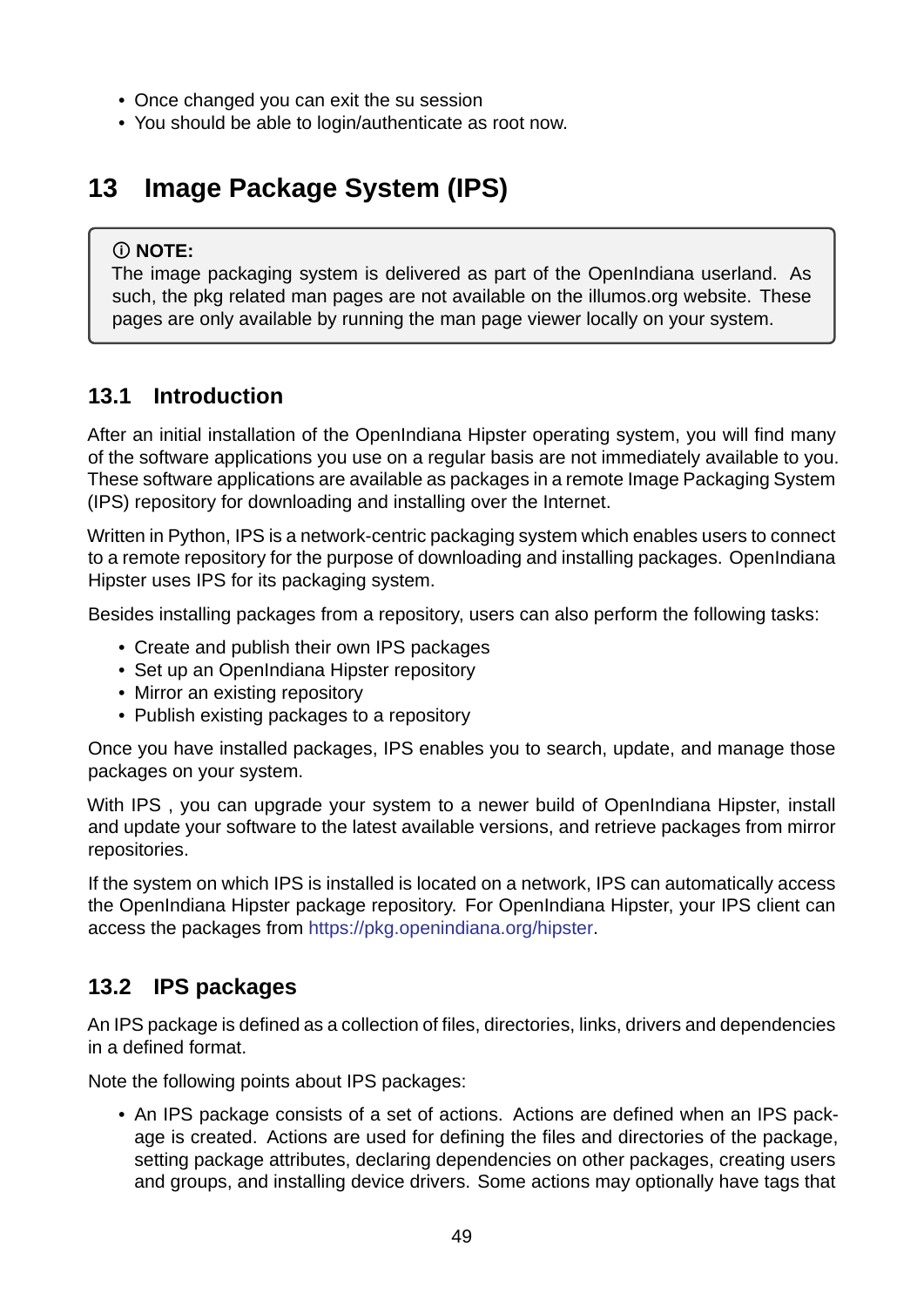provide meta information about the action such as locale information and debug configuration.

- IPS packages can only be installed from an IPS repository.
	- **–** IPS package repositories can be local to the system or on a remote networked system.

# <span id="page-49-0"></span>**13.3 IPS commands**

The Image Packaging System software provides the following commands:

| Command      | Description                                                                                                                                                                                                                |
|--------------|----------------------------------------------------------------------------------------------------------------------------------------------------------------------------------------------------------------------------|
| pkg1         | Use the pkg1 command to create an image,<br>to install packages to your image, and to<br>manage packages on your image.                                                                                                    |
| pkgsend1     | Use the pkgsend1 command to publish<br>packages from your image to an existing<br>repository.                                                                                                                              |
| pkg.depotd1M | Use the pkg. depotd 1M command to create<br>and manage your own network repository or<br>set up a mirror repositories.                                                                                                     |
| pkgrecv      | Use the pkgrecy command to download the<br>contents of a package from a server. The<br>user can then modify the contents by adding<br>additional package attributes and republish<br>the package with the pkgsend command. |

## **NOTE:**

• The pkg5 man page describes the overall Image Packaging System.

• The pkg1 man page describes the Image Packaging System retrieval client.

# <span id="page-49-1"></span>**13.4 pkg1 uses FMRIs**

Each IPS package is represented by a *Fault Management Resource Identifier* (FMRI). The pkg1 command uses valid FMRI package information to perform its command actions. The FMRI includes descriptive information about the package, such as the package name, version information, and date.

For example:

FMRI: pkg://openindiana.org/image/editor/gimp@2.8.162016.0.0.0:20160702T042138Z

- Scheme pkg
- Authority openindiana.org
- PackageName gimp
- Version String Consists of three components :
	- **–** Build Version 2.8.16
	- **–** Branch Version 2016.0.0.0
	- **–** Timestamp 20160702T042138Z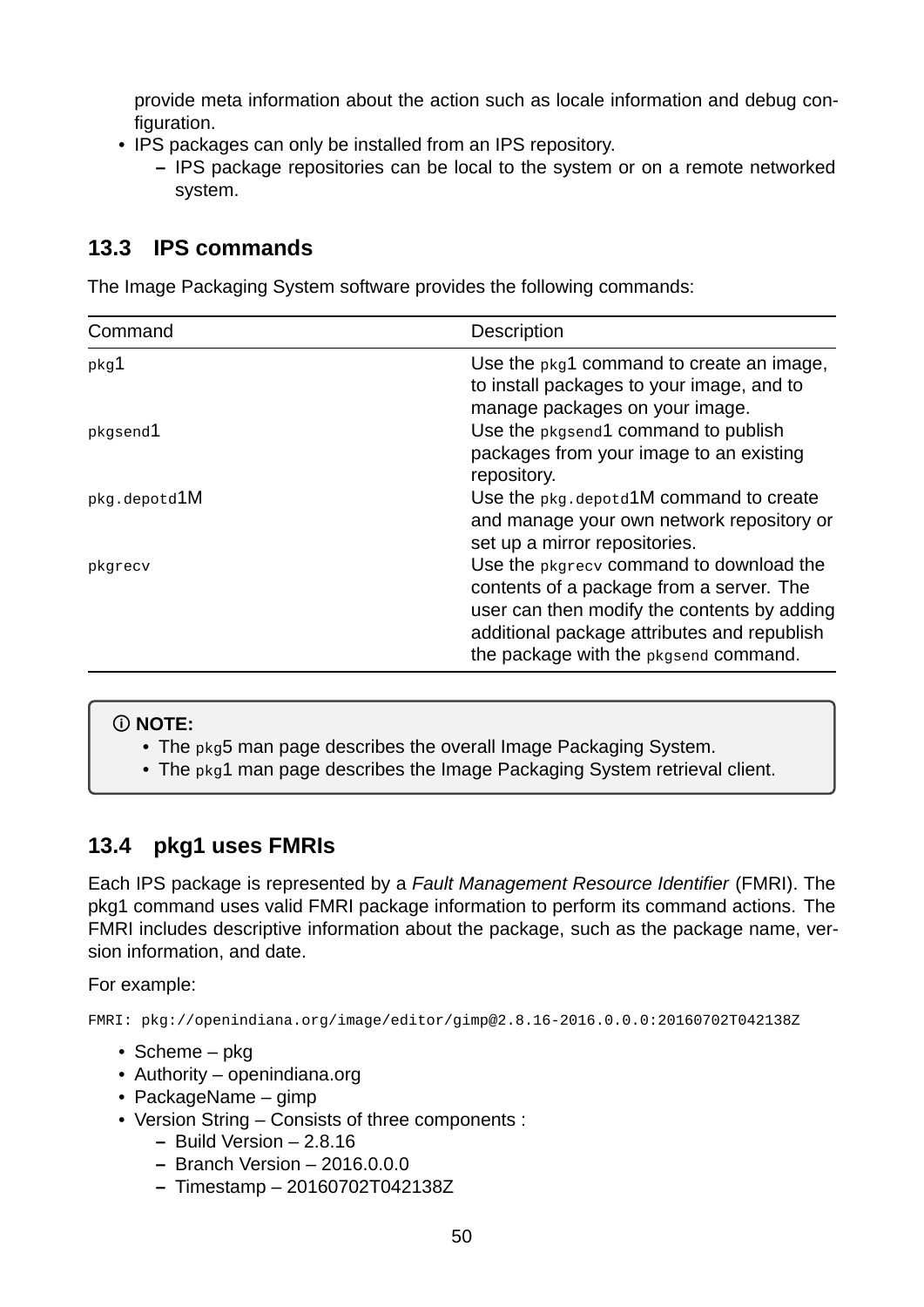## <span id="page-50-0"></span>**13.5 Finding help with pkg**

The primary source of help for any OpenIndiana command is to review the man page for the command. Therefore, be sure to consult the pkg1 man page for full command information and usage examples.

For example: man pkg

To reference command usage directly from the command line, use pkg help.

For example:

pkg help

Usage: pkg [options] command [cmd\_options] [operands] The following commands are supported:

| Package Information                     | : list         | search                | info               | contents |
|-----------------------------------------|----------------|-----------------------|--------------------|----------|
| Package Transitions                     | : update       | install               | uninstall          |          |
|                                         | history        | exact-install         |                    |          |
| Package Maintenance                     | : verify       | fix                   | revert             |          |
| Publishers                              | : publisher    | set-publisher         | unset-publisher    |          |
| Package Configuration: mediator         |                | set-mediator          | unset-mediator     |          |
|                                         | facet          | change-facet          |                    |          |
|                                         | variant        | change-variant        |                    |          |
| Image Constraints                       | : avoid        | unavoid               | freeze             | unfreeze |
| Image Configuration                     | : refresh      | rebuild-index         | purge-history      |          |
|                                         | property       | set-property          | add-property-value |          |
|                                         | unset-property | remove-property-value |                    |          |
| Miscellaneous                           | : image-create | dehydrate             | rehydrate          |          |
| For more info, run: pkg help <command/> |                |                       |                    |          |

To retrieve information about a specific command use: pkg help [command]

For example:

pkg help update

Usage:

```
pkg update [-fnyq] [-C n] [-g path_or_luri ...] [-accept] [-igmore-missing][--licenses] [--no-be-activate] [--no-index] [--no-refresh]
    [--no-backup-be | --require-backup-be] [--backup-be-name]
    [--deny-new-be | --require-new-be] [- -be-name name]
    \lceil-r \lceil-z image_name ... | -Z image_name ...]]
    [--sync-actuators | --sync-actuators-timeout timeout]
    [--reject pkg_fmri_pattern ...] [pkg_fmri_pattern ...]
```
## <span id="page-50-1"></span>**13.6 Searching for packages**

The pkg search command is used to search locally or remotely for information about packages. The syntax of the command is pkg search [options] [package]. If no search options are specified, the command defaults to performing a search of all the remote repositories defined on the system. Using the -1 option, you may restrict the search to the local system.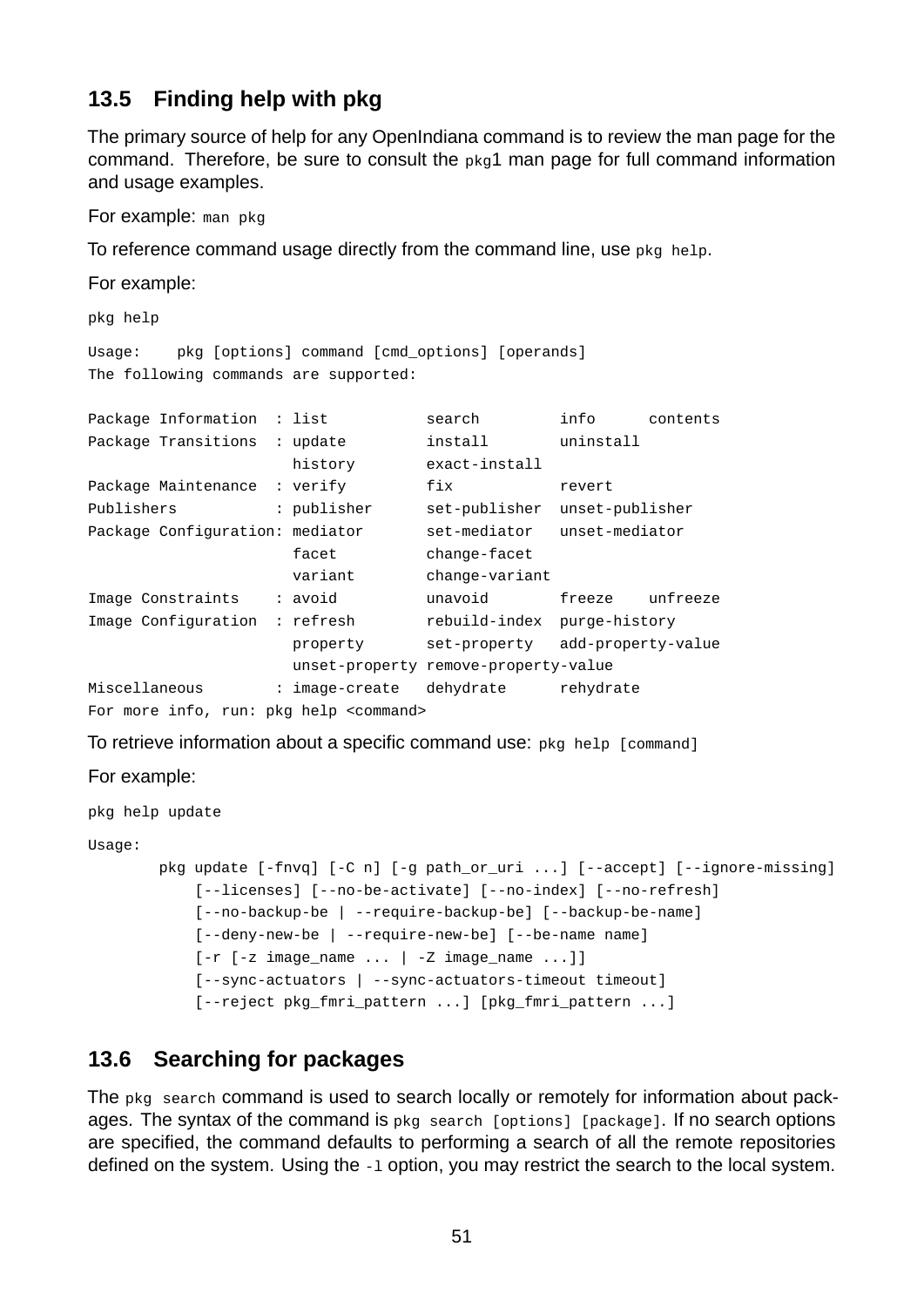For example:

pkg search xchat

**INDEX** ACTION VALUE ACTES ACTES ACTES ACTES AND ACTES ACCESS AND RESERVE AT A PACKAGE pkg.summary set XChat IRC Client  $\rightarrow$  pkg:/desktop/irc/xchat@2.8.8-2016.0.0.5 pkg.summary set HexChat is an IRC client based on XChat  $\rightarrow$  pkg:/desktop/irc/hexchat@2.12.1-2016.0.0.1 basename file usr/bin/xchat  $\rightarrow$  pkg:/desktop/irc/xchat@2.8.8-2016.0.0.5 com.oracle.info.name set xchat  $\rightarrow$  pkg:/desktop/irc/xchat@2.8.8-2016.0.0.5 pkg.fmri set openindiana.org/desktop/irc/xchat  $\rightarrow$  pkg:/desktop/irc/xchat@2.8.8-2016.0.0.5

As you can see, the search results include package names along with additional information. To search for package names only, include the  $-p$  option.

For example:

pkg search -p xchat

PACKAGE PUBLISHER pkg:/desktop/irc/hexchat@2.12.1-2016.0.0.1 openindiana.org pkg:/desktop/irc/xchat@2.8.82016.0.0.5 openindiana.org

#### **NOTE:**

When using the pkg search command, remember it works much like the Unix find command. If you have difficulty finding a package you know should exist, try modifying your search by including wildcards.

The pkg search command may also be used to find the package containing a particular file.

For example:

pkg search -1 /usr/bin/gpg2

INDEX ACTION VALUE PACKAGE path file usr/bin/gpg2 pkg:/crypto/gnupg@2.0.28-2016.0.0.0

## <span id="page-51-0"></span>**13.7 Listing the status of packages**

To list the status of locally installed packages, use the pkg list [package] command.

For example:

| pkg list bash    |                   |         |
|------------------|-------------------|---------|
| NAME (PUBLISHER) | VERSION           | IF0     |
| shell/bash       | 4.3.46-2016.0.0.0 | i - - I |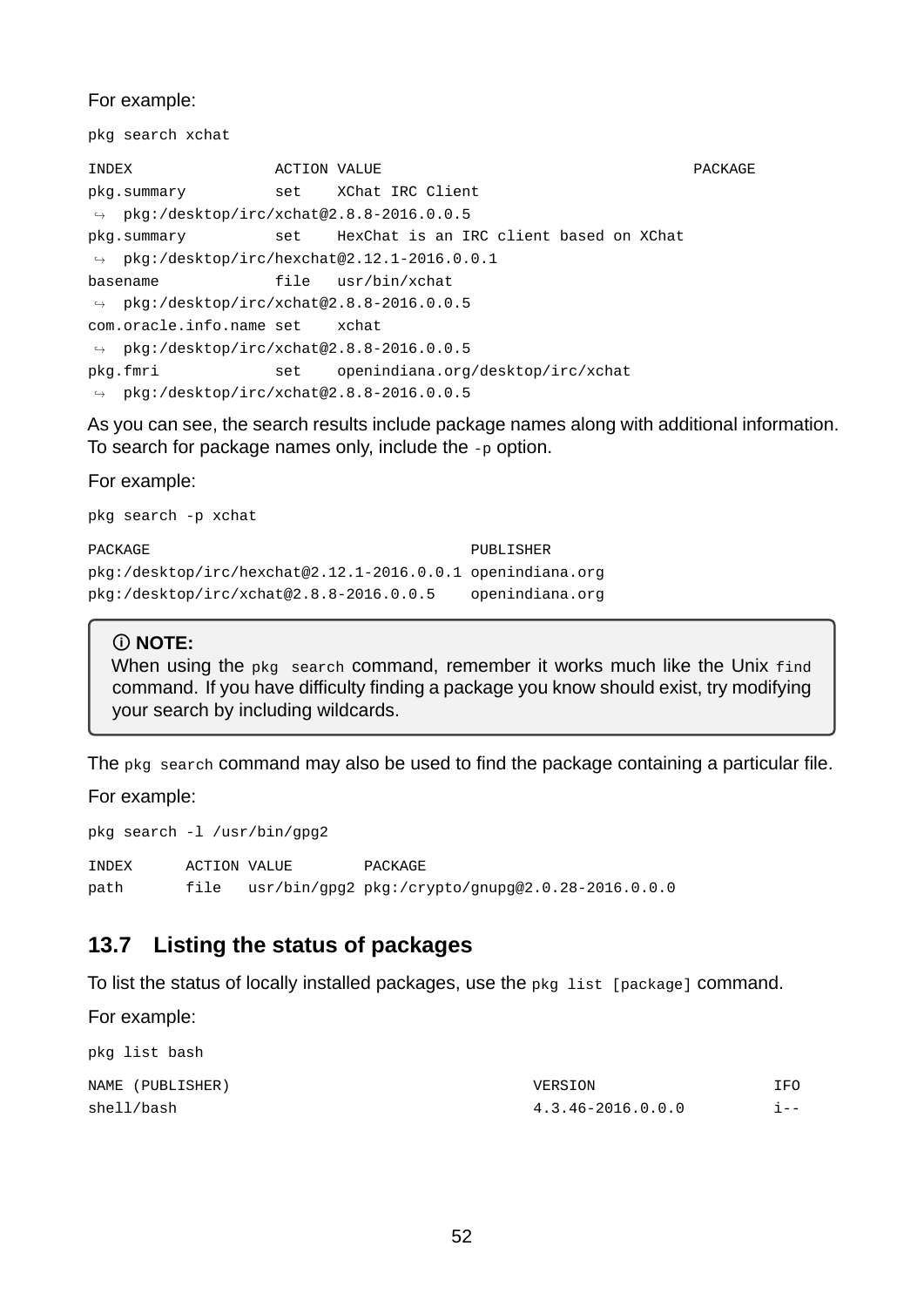**NOTE:** To list all the packages installed on the local system, use pkg list without specifying a package.

## <span id="page-52-0"></span>**13.8 Listing information about packages**

To list detailed information about a locally installed package, use the pkg info [package] command. If the package is not installed on the local system, use the -r option to search the remote repositories defined on the system.

For example:

```
pkg info -r gimp
          Name: image/editor/gimp
       Summary: The Gimp image editor
      Category: Applications/Graphics and Imaging
         State: Not installed
     Publisher: openindiana.org
       Version: 2.8.16
        Branch: 2016.0.0.2
Packaging Date: July 30, 2016 12:04:41 AM
          Size: 65.01 MB
          FMRI: pkg://openindiana.org/image/editor/gimp@2.8.16-2016.0.0.2:20160730T<sub>1</sub>\leftrightarrow 000441Z
   Project URL: http://www.gimp.org/
    Source URL: http://download.gimp.org/pub/gimp/v2.8/gimp-2.8.16.tar.bz2
```
## <span id="page-52-1"></span>**13.9 Listing the contents of packages**

To list the entire contents of a package, use the pkg contents [package] command. If the package is not installed on the local system, use the  $-*r*$  option to search the remote repositories defined on the system.

## <span id="page-52-2"></span>**13.10 Listing the dependencies of packages**

The pkg contents command can also be used to list the dependencies found in a package. If the package is not installed on the local system, be sure to include the  $-$ r option.

For example:

```
pkg contents - r - t depend - o fmri xchat
FMRI
pkg:/library/desktop/gdk-pixbuf@2.31.6-2016.0.0.0
pkg:/library/desktop/gtk2@2.24.30-2016.0.0.0
pkg:/library/desktop/libsexy@0.1.11-2016.0.0.0
pkg:/library/desktop/pango@1.36.8-2016.0.0.2
pkg:/library/glib2@2.43.42016.0.0.3
pkg:/library/security/openssl@1.0.2.8-2016.0.0.3
```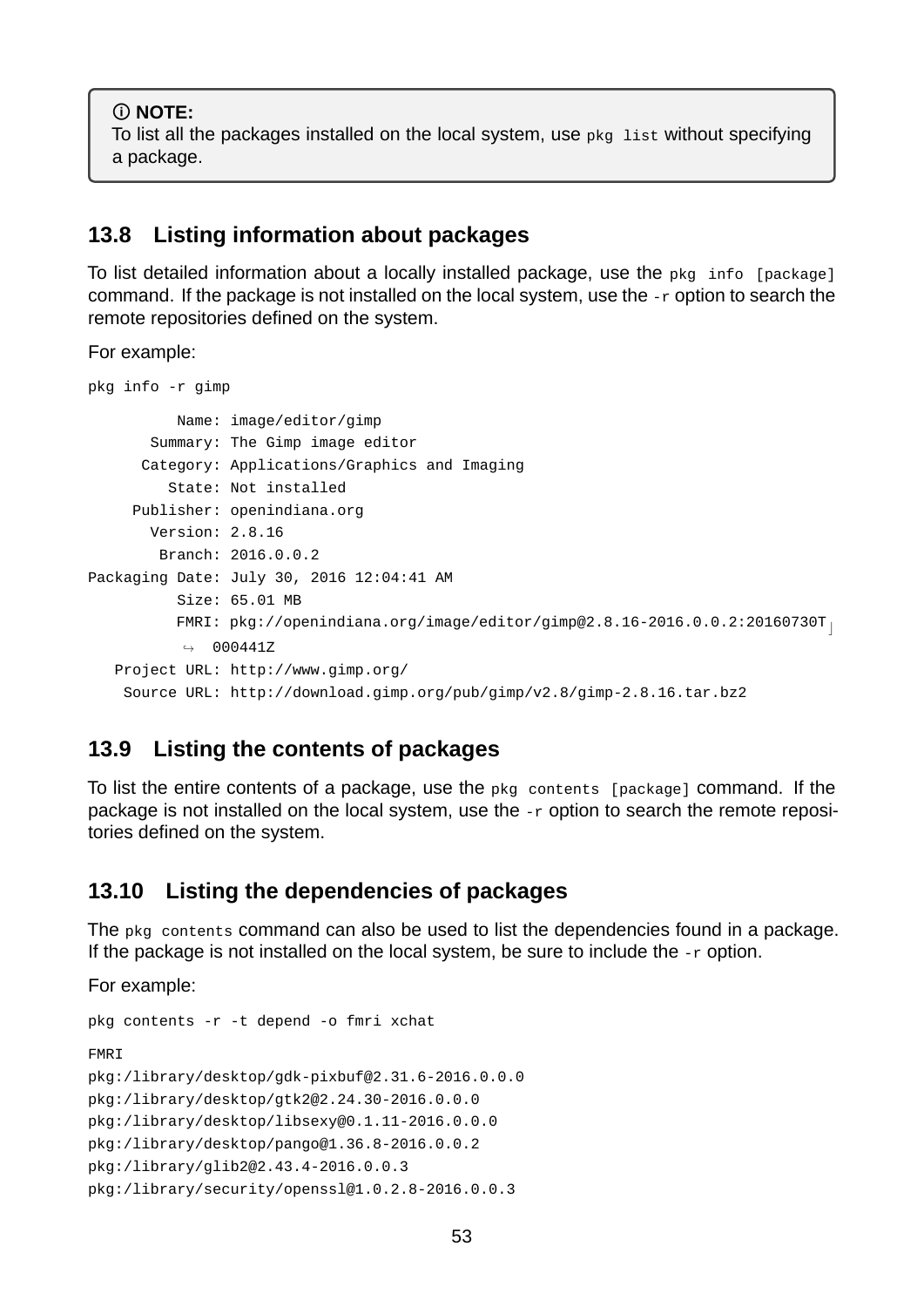```
pkg:/runtime/perl-522@5.22.1-2016.0.0.1
pkg:/runtime/python-27@2.7.12-2016.0.0.0
pkg:/runtime/tcl-8@8.5.19-2016.0.0.1
pkg://system/library/libdbus-qlib@0.100.2-2016.0.0.0pkg:/system/library@0.5.11-2016.0.0.15685
pkg:/x11/library/libx11@1.6.3-2016.0.0.0
```
# <span id="page-53-0"></span>**13.11 Installing packages**

Use the following command to install a package.

pkg install [options] [packages]

Some commonly used options are:

|    | Option Description                             |
|----|------------------------------------------------|
| -v | Issue verbose progress messages                |
| -n | Perform a dry run (no actual changes are made) |
| -a | Hides progress messages                        |

#### For example:

pkg install xchat

| Packages to install:                | 1  |              |              |                  |              |
|-------------------------------------|----|--------------|--------------|------------------|--------------|
| Packages to update:                 | 1  |              |              |                  |              |
| Services to change:                 | 2  |              |              |                  |              |
| Create boot environment:            | No |              |              |                  |              |
| Create backup boot environment: Yes |    |              |              |                  |              |
| <b>DOWNLOAD</b>                     |    | <b>PKGS</b>  | <b>FILES</b> | XFER (MB)        | <b>SPEED</b> |
| Completed                           |    | 2/2          | 38/38        | $2.6/2.6$ 746k/s |              |
| <b>PHASE</b>                        |    | <b>ITEMS</b> |              |                  |              |
|                                     |    |              |              |                  |              |
| Removing old actions                |    | 4/4          |              |                  |              |
| Installing new actions              |    | 69/69        |              |                  |              |
| Updating modified actions           |    | 2/2          |              |                  |              |
| Updating package state database     |    | Done         |              |                  |              |
| Updating package cache              |    | 1/1          |              |                  |              |
| Updating image state                |    | Done         |              |                  |              |
| Creating fast lookup database       |    | Done         |              |                  |              |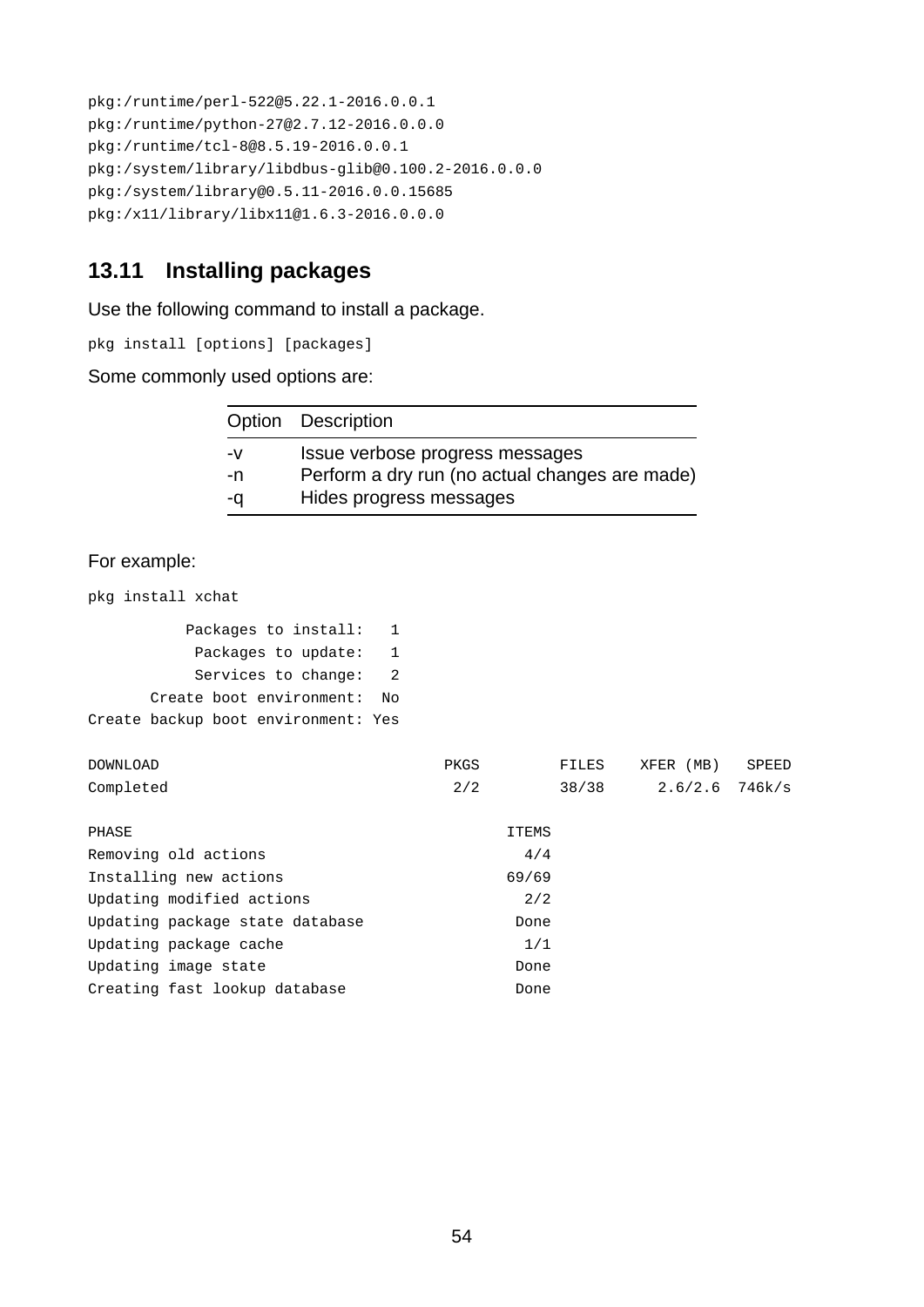#### **NOTE:**

- The pkg install command is also used to update specific packages on the system.
- The pkg install command automatically checks for newer versions of specific packages or package groups and installs them if they are available. Any dependent packages are also automatically updated.
- To install a specific version of a package you may substitute the common name for the FMRI.

## <span id="page-54-0"></span>**13.12 Updating packages**

The command to use for updating packages on the system is:

pkg update [options] [packages]

Some commonly used options are:

|    | Option Description                             |
|----|------------------------------------------------|
| -V | Issue verbose progress messages                |
| -n | Perform a dry run (no actual changes are made) |
| -a | Hides progress messages                        |

To update all the packages installed on a system to their latest available version, use the pkg update command without specifying any package names.

For example:

pkg update

| Packages to remove:             |     |
|---------------------------------|-----|
| Packages to install:            | 11  |
| Packages to update: 1018        |     |
| Packages to change:             | 2   |
| Mediators to change:            | 1   |
| Create boot environment:        | Yes |
| Create backup boot environment: | No  |

| <b>DOWNLOAD</b>                 | <b>PKGS</b> | <b>FILES</b> | XFER (MB)   | <b>SPEED</b> |
|---------------------------------|-------------|--------------|-------------|--------------|
| Completed                       | 1035/1035   | 7502/7502    | 303.4/303.4 | 886k/s       |
|                                 |             |              |             |              |
| <b>PHASE</b>                    |             | <b>ITEMS</b> |             |              |
| Removing old actions            |             | 3931/3931    |             |              |
| Installing new actions          |             | 6889/6889    |             |              |
| Updating modified actions       | 11999/11999 |              |             |              |
| Updating package state database |             | Done         |             |              |
| Updating package cache          |             | 1022/1022    |             |              |
| Updating image state            |             | Done         |             |              |
| Creating fast lookup database   |             | Done         |             |              |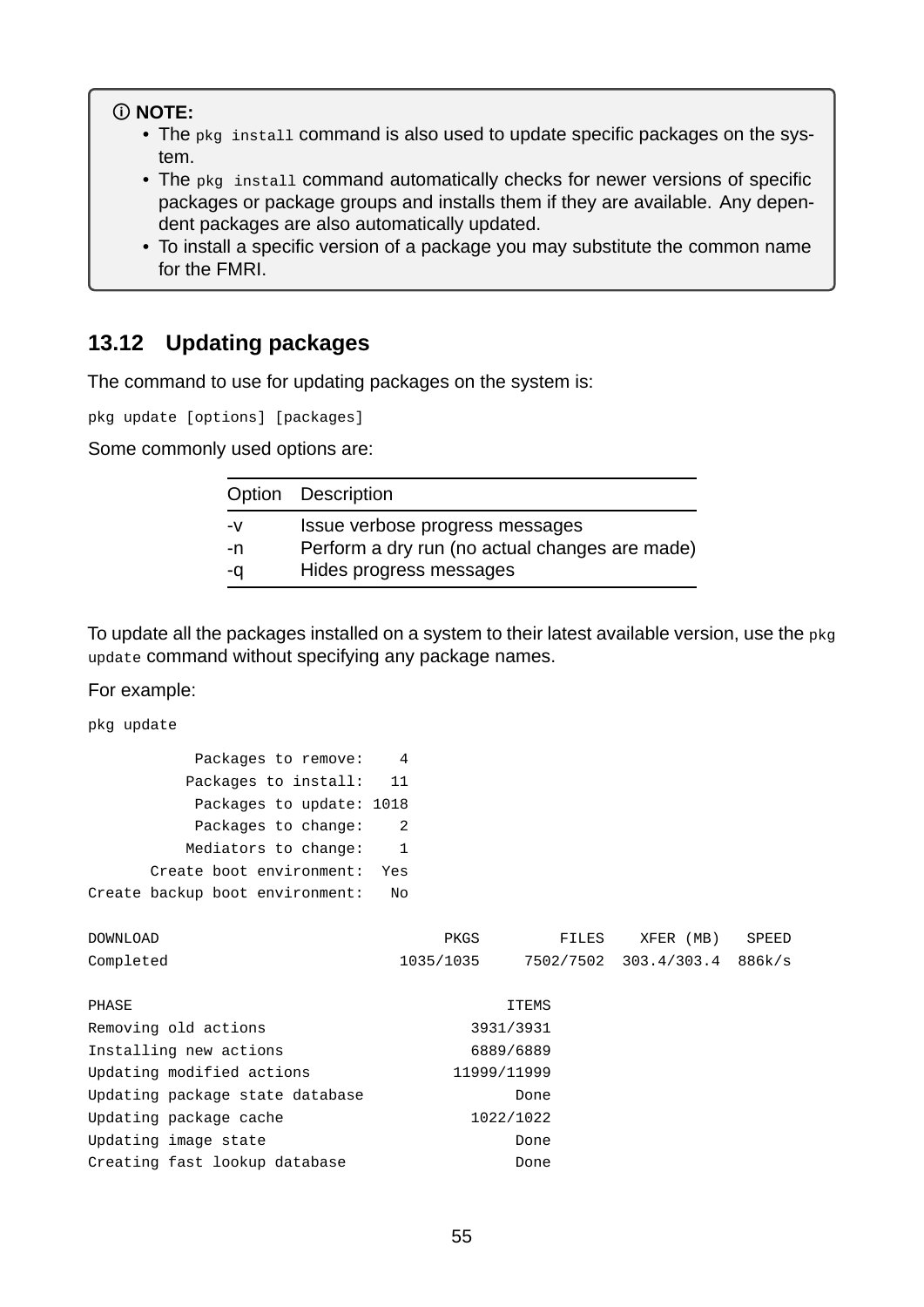```
A clone of openindiana-1 exists and has been updated and activated.
On the next boot the Boot Environment openindiana-2 will be
mounted on '/'. Reboot when ready to switch to this updated BE.

NOTE: Please review release notes posted at:
http://wiki.openindiana.org/display/oi/oi_hipster
```
## <span id="page-55-0"></span>**13.13 Removing packages**

To remove a package from the system, use the command: pkg uninstall [options] [packages<sub>1</sub>

## <span id="page-55-1"></span>**13.14 Downgrading packages**

In addition to installing, upgrading, and removing packages, it is also possible to downgrade packages. To downgrade packages, use the pkg update command and specify the versions of the packages you wish to install. Where the package has dependencies, you will need to specify the versions of the dependencies as well. The pkg utility will remove the newer versions and replace them with the versions you have specified.

For example:

```
pkg update pkg://userland/library/audio/gstreamer@0.10.36 \
library/audio/gstreamer/plugin/base@0.10.36 \
library/audio/gstreamer/plugin/good@0.10.31
```
#### **NOTE:**

The OpenIndiana project uses package incorporations to ensure packages are maintained to specific versions. Where packages are included in an incorporation, it is not possible to revert to an earlier (or newer) version of the package without first relaxing the restrictions imposed by the incorporation. Where packages are not restricted by an incorporation, you may freely revert to earlier package versions.

To relax the restrictions on a package, the  $pkg$  change-facet command is used.

The syntax of the command is  $pkg$  change-facet facet.version-lock. [package]=false

For example:

pkg change-facet facet.version-lock.library/security/gstreamer=false

## <span id="page-55-2"></span>**13.15 IPS package repositories**

As previously mentioned, the IPS repository is the remote network location where IPS packages reside. Below is a list of commands for adding, removing, or replacing repositories.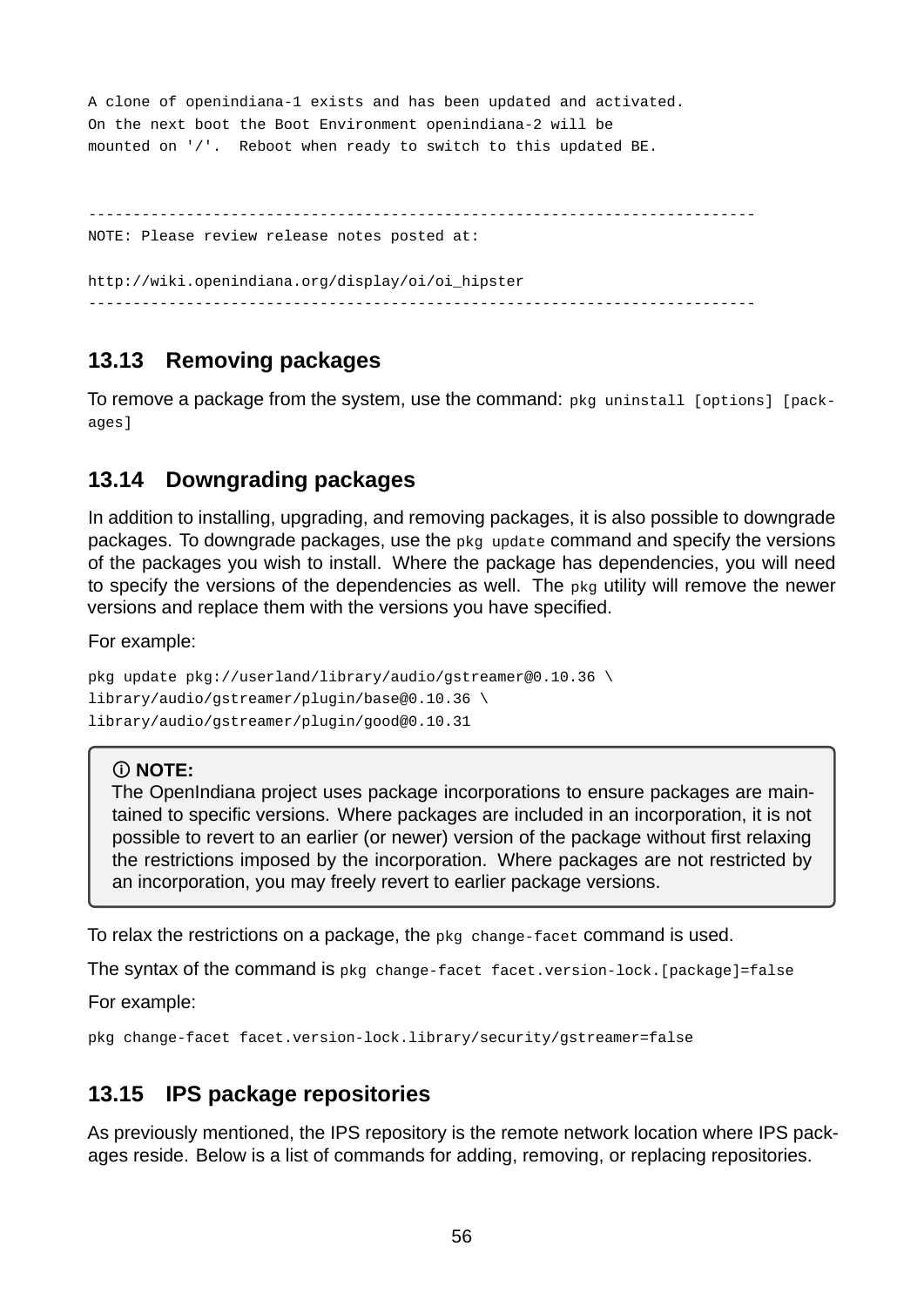| Task                         | Command                                                                        |
|------------------------------|--------------------------------------------------------------------------------|
| List configured repositories | pkg publisher                                                                  |
| Add a repository             | pkg set-publisher \ -g <repository_url> \</repository_url>                     |
|                              | <repository_name></repository_name>                                            |
| Remove a repository          | pkg set-publisher \ -G <repository_url> \</repository_url>                     |
|                              | <repository_name></repository_name>                                            |
| Replace a repository         | pkg set-publisher $\setminus$ -G                                               |
|                              | <old_repository_url> \-g</old_repository_url>                                  |
|                              | <new_repository_url> \<repository_name></repository_name></new_repository_url> |

Example (Listing the repositories configured on the system):

pkg publisher

| <b>PUBLISHER</b>                                              | <b>TYPF</b> | STATUS P LOCATION                             |
|---------------------------------------------------------------|-------------|-----------------------------------------------|
| openindiana.org                                               | oriain      | online F https://pkg.openindiana.org/hipster/ |
| hipster-encumbered                                            | oriain      | online F                                      |
| $\rightarrow$ https://pkg.openindiana.org/hipster-encumbered/ |             |                                               |

Example (Replacing a repository):

pkg set-publisher  $\setminus$ -G http://pkg.openindiana.org/hipster-2015 \ g https://pkg.openindiana.org/hipster openindiana.org

# <span id="page-56-0"></span>**13.16 Listing information about repositories**

While the pkgrepo command is primarily used for creating and working with IPS repositories. It can also be used for querying the contents of a repository.

For example:

|                      |                 | pkgrepo info -s https://pkg.openindiana.org/hipster/ |                             |
|----------------------|-----------------|------------------------------------------------------|-----------------------------|
| <b>PUBLISHER</b>     | PACKAGES STATUS |                                                      | <b>UPDATED</b>              |
| openindiana.org 3692 |                 | online                                               | 2016-08-21T07:03:11.566484Z |

If you want to directly query the remote repository for a full list of all available packages, you can do so using the pkgrepo list command.

• pkgrepo list -s <repo\_URL>

Do keep in mind you may want to filter the output of the command in some way to keep the list more manageable. If not, you're likely to see thousands of lines scroll through your console window.

## <span id="page-56-1"></span>**13.17 IPS package repository precedence**

When multiple remote IPS repositories are associated with a system and when using the pkg command-line interface with only package names, the following rules apply. These rules can be overridden by using explicit publishers and package version numbers.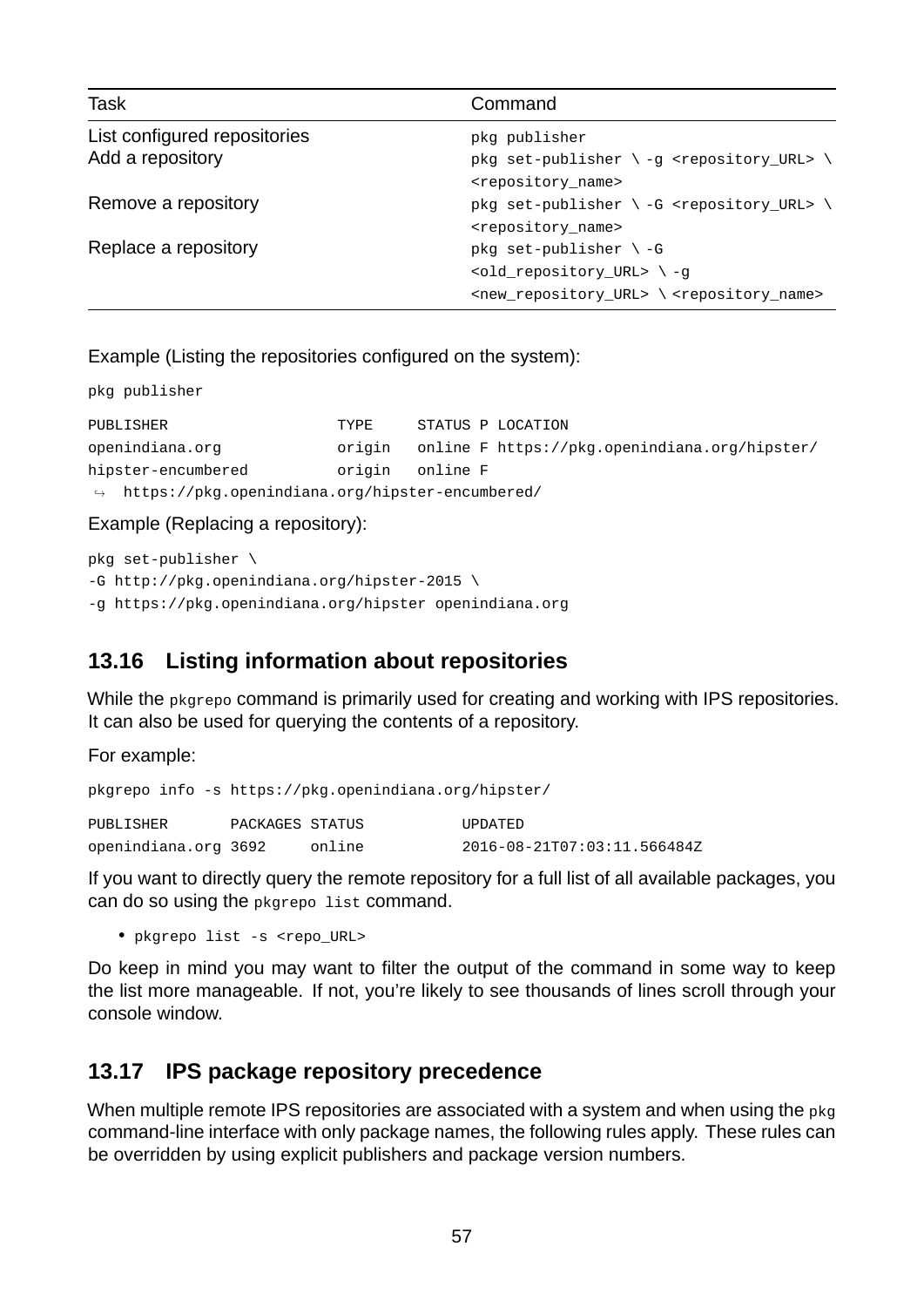| Package Installation Type                                                     | Rules When Only Package Names Are<br>Provided                                                                                                                                                                                                                                                                                                                                                                                                                                                                                    |
|-------------------------------------------------------------------------------|----------------------------------------------------------------------------------------------------------------------------------------------------------------------------------------------------------------------------------------------------------------------------------------------------------------------------------------------------------------------------------------------------------------------------------------------------------------------------------------------------------------------------------|
| New package installations                                                     | The latest available version of new<br>packages are always installed from the<br>preferred publisher unless the publisher is<br>provided in the FMRI during installation.<br>Even if later versions of the package are<br>available in other publishers, those later<br>versions are not installed by default.                                                                                                                                                                                                                   |
| Package updates: package originally<br>installed from preferred publisher     | If the package was originally installed from<br>the preferred publisher, then the latest<br>available update of the package can be<br>installed from the current preferred<br>publisher. The package can be install from<br>the current preferred even if the preferred<br>publisher designation had been moved to<br>another publisher after the package had<br>been originally installed. Even if later<br>versions of the package are available in<br>other publishers, those later versions are not<br>installed by default. |
| Package updates: package originally<br>installed from non-preferred publisher | If the package was originally installed from a<br>non-preferred publisher, then the latest<br>available update of the package is installed<br>from the publisher from which the package<br>was originally installed. Even if later<br>versions of the package are available in<br>other publishers, those later versions are not<br>installed by default.                                                                                                                                                                        |

# <span id="page-57-0"></span>**13.18 Listing package history**

To list the IPS transactional history, use the pkg history command.

For example:

|  | pkg history |
|--|-------------|
|--|-------------|

| <b>START</b>        | <b>OPERATION</b>       | <b>CLIENT</b> | <b>OUTCOME</b> |
|---------------------|------------------------|---------------|----------------|
| 2016-04-21T03:30:04 | purge-history          | pkg           | Succeeded      |
| 2016-07-02T16:09:56 | uninstall              | pkg           | Succeeded      |
| 2016-07-02T16:10:33 | uninstall              | pkg           | Succeeded      |
| 2016-07-02T16:11:08 | uninstall              | pkg           | Succeeded      |
| 2016-07-02T16:11:42 | uninstall              | pkg           | Succeeded      |
| 2016-07-02T16:12:18 | set-property           | pkg           | Succeeded      |
| 2016-07-02T16:12:22 | set-property           | pkg           | Succeeded      |
| 2016-07-02T16:37:06 | refresh-publishers     | pkg           | Succeeded      |
| 2016-07-02T16:37:06 | update                 | pkg           | Succeeded      |
| 2016-07-02T16:37:32 | rebuild-image-catalogs | pkg           | Succeeded      |
|                     |                        |               |                |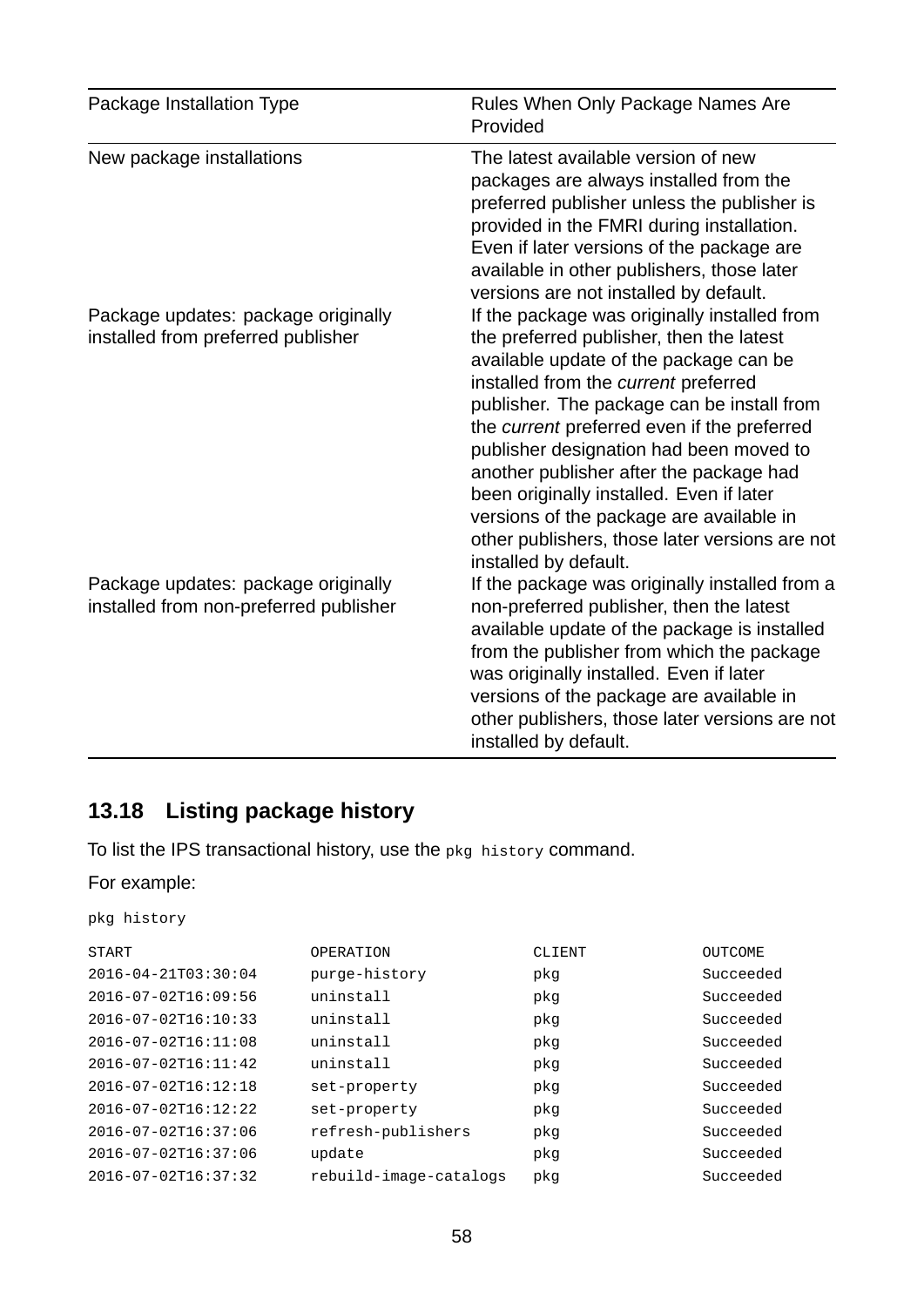| 2016-07-02T17:33:44 | install                | pkg | Succeeded |
|---------------------|------------------------|-----|-----------|
| 2016-07-02T17:35:11 | install                | pkg | Succeeded |
| 2016-07-02T18:31:39 | install                | pkg | Succeeded |
| 2016-07-04T19:49:19 | install                | pkg | Succeeded |
| 2016-07-04T19:49:23 | refresh-publishers     | pkg | Succeeded |
| 2016-07-04T19:49:56 | rebuild-image-catalogs | pkg | Succeeded |
| 2016-07-09T01:16:43 | install                | pkg | Succeeded |
| 2016-07-09T01:16:45 | refresh-publishers     | pkg | Succeeded |
| 2016-07-09T01:17:20 | rebuild-image-catalogs | pkg | Succeeded |
| 2016-07-09T11:33:05 | install                | pkg | Succeeded |
| 2016-07-09T11:33:07 | refresh-publishers     | pkg | Succeeded |
| 2016-07-09T11:33:37 | rebuild-image-catalogs | pkg | Succeeded |
| 2016-07-09T12:27:23 | update                 | pkg | Succeeded |

To view more details of a particular IPS transaction, use the command:

pkg history  $[-1]$   $[-t \text{ time\_stamp}]$ 

For example:

 $pkq historv -1 -t 2016-07-09T11:33:05$ 

- The -1 option provides comprehensive details of each transaction
- The -t option allows you to specify a particular transaction

## <span id="page-58-0"></span>**13.19 IPS package archives (.p5p)**

When the IPS system was originally conceived there was no standard on-disk format for an IPS package. Hence, unlike a .rpm file, an SVR4 package, or a .nbm file, it was not possible to transfer IPS packages from system to system. The remote IPS repository where the IPS package resided was the only source for the package. This is because in its native state, the IPS package is not something you can normally download as a single archive file.

Recognizing this limitation of IPS, the .p5p IPS archive format was developed. For IPS archives, files are stored in the pax archive format, along with additional metadata, such as IPS manifest files, and a specific layout of the contents.

IPS p5p archives are not like Linux packages where you can install software directly from the package. Instead p5p archives are a portable repository format containing a collection of packages. This allows you to create p5p archives for transfer to non-networked systems. IPS package archives are also useful for sharing packages for the purpose of testing.

IPS archives allow you to:

- Download one or more packages (along with all necessary dependencies) into a p5p archive file.
- Create a local repository based on the contents of the p5p archive file.
- Install packages from the locally created repository.

#### <span id="page-58-1"></span>**13.19.1 Creating the p5p package**

To create an IPS archive, the pkgrecv command is used.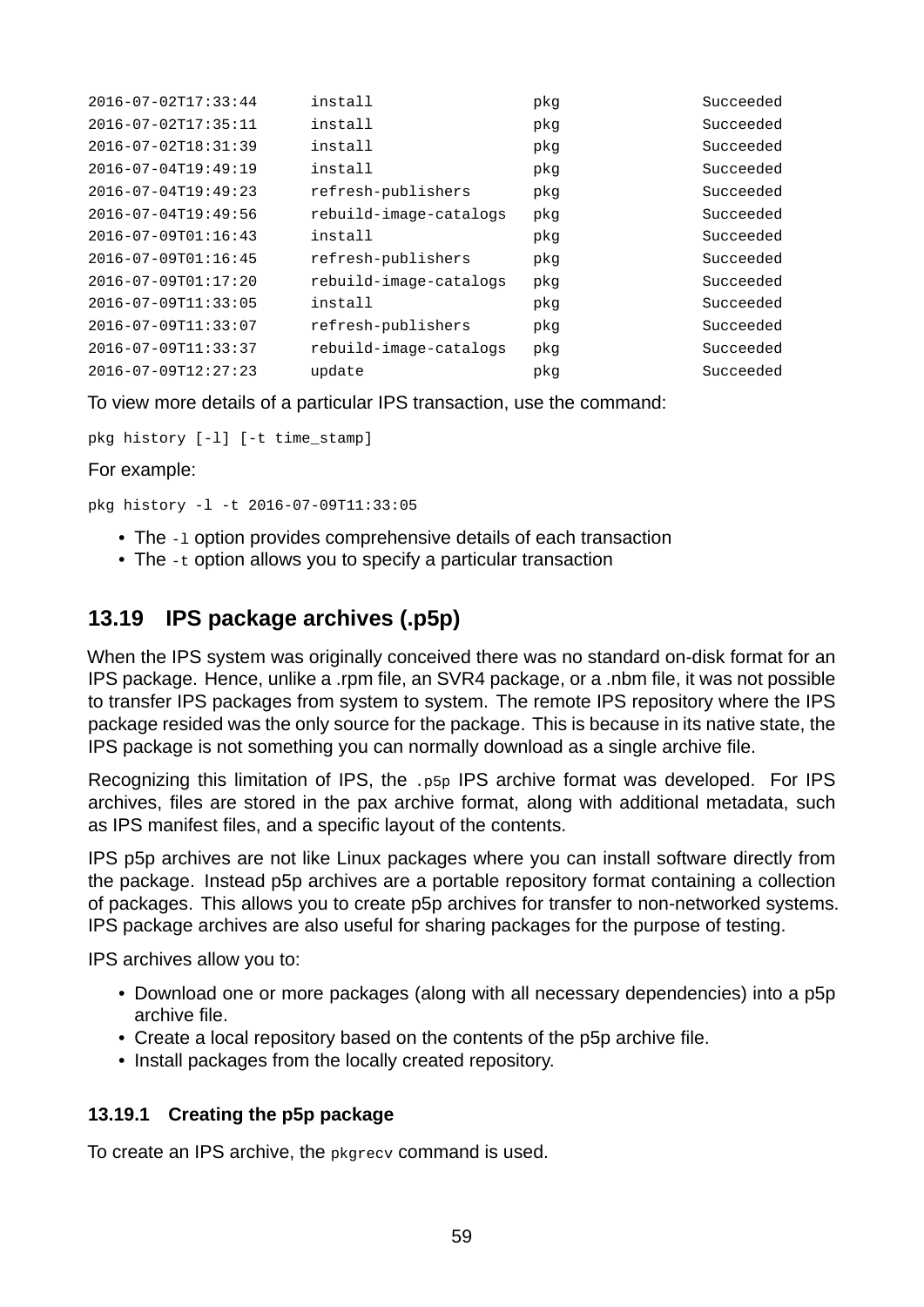For example, to create a .p5p IPS package archive containing the package userland/web/browser/firefox and all of its dependencies from the repository located at http://example.com:10000, use the following command:

```
pkgrecv -s http://example.com:10000 -d ~/firefox_test.p5p -a -r
\rightarrow pkg://userland/web/browser/firefox@45.3.0-2016.0.0.0:20160817T064143Z
```
#### <span id="page-59-0"></span>**13.19.2 Listing the contents of a p5p package**

There are at least two different ways to view the contents of an IPS archive.

```
pkgrepo s ~/firefox_test.p5p list
PUBLISHER NAME O VERSION
userland library/expat
\leftrightarrow 2.1.0-2015.0.1.1:20150901T125810Z
userland library/glib2
\leftrightarrow 2.43.4-2016.0.0.4:20160705T121550Z
userland library/glib2/charset-alias
\leftrightarrow 2.43.4-2016.0.0.4:20160705T121609Z
userland system/library/fontconfig
\leftrightarrow 2.11.95-2016.0.0.0:20160512T122747Z
userland web/browser/firefox
\leftrightarrow 45.3.0-2016.0.0.0:20160817T064143Z
userland x11/library/toolkit/libxt
\rightarrow 1.1.4-2016.0.0.0:20160706T165209Z
This also works:
pkg list -f - g \sim/firefox_test.p5p
NAME (PUBLISHER) VERSION IFO
library/expat (userland) 2.1.02015.0.1.1 
library/glib2 (userland) 2.43.42016.0.0.4 
\frac{1}{2}library/glib2/charset-alias (userland) 2.43.4-2016.0.0.4 ---
system/library/fontconfig (userland) 2.11.95-2016.0.0.0
```
web/browser/firefox (userland) 45.3.0-2016.0.0.0 --x11/library/toolkit/libxt (userland) 1.1.42016.0.0.0

#### <span id="page-59-1"></span>**13.19.3 Adding the package as a local repository**

pkg set-publisher -p firefox\_test.p5p

#### <span id="page-59-2"></span>**13.19.4 Installing software from the local repository**

pkg install firefox@45.3.02016.0.0.0:20160817T064143

#### <span id="page-59-3"></span>**13.20 Legacy package management tools**

OpenIndiana continues to support the use of legacy package tools for managing SVR4 packages. Here are some of the available tools: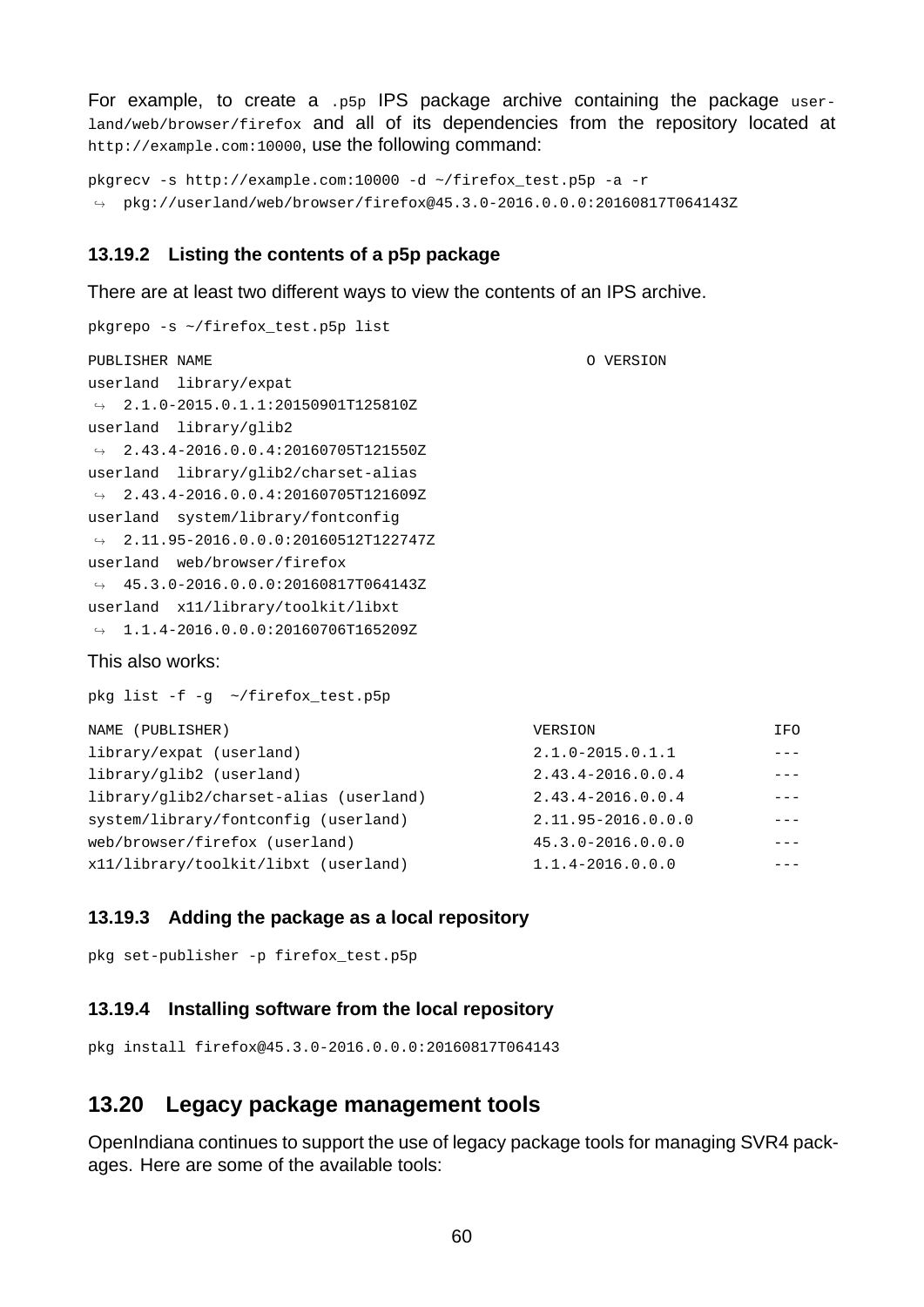- pkginfo
- pkgadd
- pkgrm

# **13.21 3rd party package management tools**

## **DOC TEAM NOTE:**

### <span id="page-60-0"></span>ITEMS TO WRITE ABOUT:

- Need to answer the question "Where and how can I install more software?"
- Discuss 3rd party package managers (pkgin, etc.)
- Discuss the various 3rd party repos, what's available in them, and which might break compatibility, etc.:
	- **–** pkgsrc (wiki page, NetBSD wiki p[age\)](http://pkgin.net/)
	- **–** Joyent's pkgsrc binary packages (install on illumos, wiki page)
	- **–** opencsw
	- **–** [SFE \(s](https://pkgsrc.org/)pec-files-extra) [\(wiki page,](https://wiki.netbsd.org/pkgsrc/how_to_use_pkgsrc_on_solaris/) other wiki page): describe and explain how it [differs from OI and other repos.](https://pkgsrc.joyent.com/)
- How [to add ad](http://sfe.opencsw.org/)ditional repos, etc.
- How [to compile your own s](http://pkgbuild.sourceforge.net/spec-files-extra/)o[ftware.](https://wiki.openindiana.org/oi/SFE)
	- **–** Existing wiki pages: Knowledge base, [Compiling s](https://wiki.openindiana.org/oi/Spec+Files+Extra+Repository)oftware on OpenIndiana
	- **–** Also could look here (might be outdated): Compiling Software on Solaris
- Given the limited number of IPS packages currently available, these are pretty important subjects to write abo[ut.](https://wiki.openindiana.org/oi/Knowledge+Base+for+Compiling+and+Installing+Software+Not+Available+in+Package+Form)

In addition to IPS and SVR4 package managementt[ools, it is also possible to use](http://www.inetdaemon.com/tutorials/computers/software/operating_systems/unix/Solaris/compiling_software.shtml) pkgsrc.

For more information about pkgsrc, see the Joyent package source website.

## **CAUTION:**

The use of 3rd party repositories and p[ackage managers increases the](https://pkgsrc.joyent.com/) likelihood of conflicts between package versions and their dependencies. Furthermore, the OpenIndiana project cannot guarantee the qualify of packages obtained from 3rd party repositories. Therefore, use 3rd party repositories and 3rd party package tools at your own risk.

# **14 Managing Boot Environments**

A boot environment is a bootable instance of an OpenIndiana operating system image plus any other application software packages installed into that image. You can maintain multiple boot environments on your system, and each boot environment could have different software versions installed. Upon the initial installation of OpenIndiana onto your system, a boot environment is created. Use the beadm1M utility to administer additional boot environments on your system.

The beadm utility is designed to work in concert with the ZFS file system and the IPS package manager.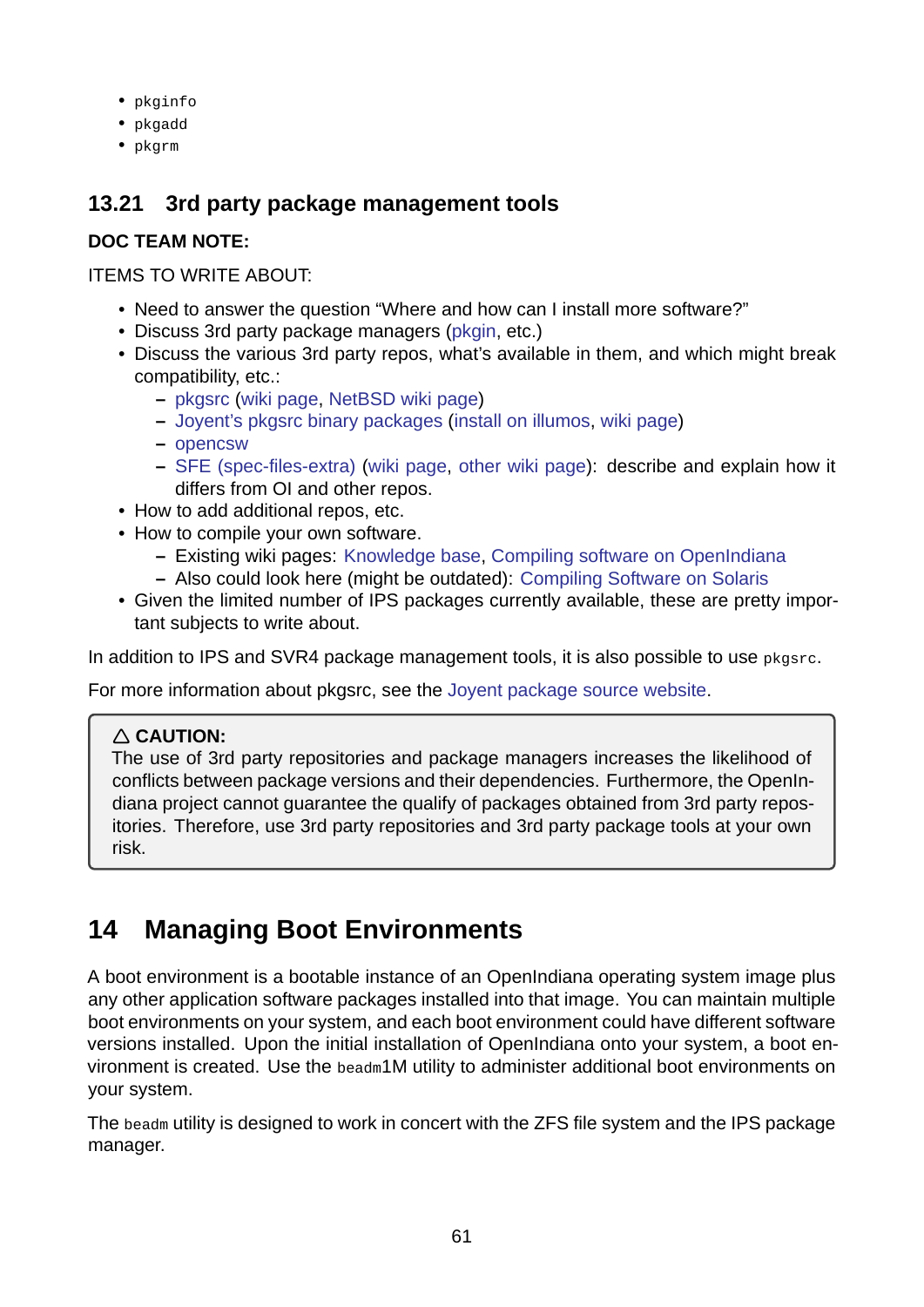# <span id="page-61-0"></span>**14.1 Why use multiple boot environments?**

With multiple boot environments, the process of updating software becomes a low risk operation because you can create backup boot environments before making any software updates to your system. If needed, you have the option of booting a backup boot environment.

Here are some specific examples where having more than one OpenIndiana boot environment, and managing them with the beadm utility, is useful:

- When you use the pkg update command to update all the packages in your active OpenIndiana boot environment, this process automatically creates a clone of that boot environment. The packages are updated in the clone rather than in the original boot environment. After successfully completing the updates, the new clone is activated. Then, the clone will become the new default boot environment on the next reboot. You can boot the original boot environment explicitly selecting it from loader menu. beadm list command can be used to see a list of all boot environments on the system, including the backup boot environment that still has its original, unchanged software. If you are not satisfied with the updates made to the environment, you can use the beadm activate command to specify that the backup will become the default boot environment on the next reboot.
- If you are modifying a boot environment, you can take a snapshot of that environment at any stage during modifications by using the beadm create command. A snapshot is a read-only image of a dataset or boot environment at a given point in time. You can create custom names for each snapshot that identify when or why the snapshot was created. For example, if you are doing monthly upgrades to your boot environment, you can capture snapshots for each monthly upgrade. You can use the beadm list -s command to view the available snapshots for a boot environment. A snapshot is not bootable. But, you can create a boot environment, based on that snapshot, by using the -e option for the beadm create command. Then you can use the beadm activate command to specify that this boot environment will become the default boot environment on the next reboot.
- You can maintain more than one boot environment on your system, and perform various upgrades on each of them as needed. For example, you can clone a boot environment by using the beadm create command. A clone is a bootable copy of a boot environment. Then, you can install, test, and update different software packages on the original boot environment and on its clone. Although only one boot environment can be active at a time, you can mount an inactive boot environment by using the beadm mount command. Then you can use the pkg update command with the -R option to update all the packages in that inactive, mounted environment. Or, use the pkg install packagename with the R option to update specific packages on that environment.

When pkg creates new boot environment, it determines its name using auto-be-name image property. When prefixed with "time:" string, the remaining part of property is interpreted as strftime(3C) argument. If pkg can't produce unique boot environment name based on auto-be-name image property, it uses the property as base to generate unique name, appending numerical suffix prefixed by "-" symbol. Note, that due to name generation rules, any numerical suffix, prefixed by "-", can be incremented to generate unique name, so given "time: openindiana-%Y-%m-%d" auto-be-name image property value (which is not recommended), pkg will produce boot environment names ending with current date, current date + 1 and so on. By default auto-be-name is set to "time:openindiana-%Y:%m:%d", so that boot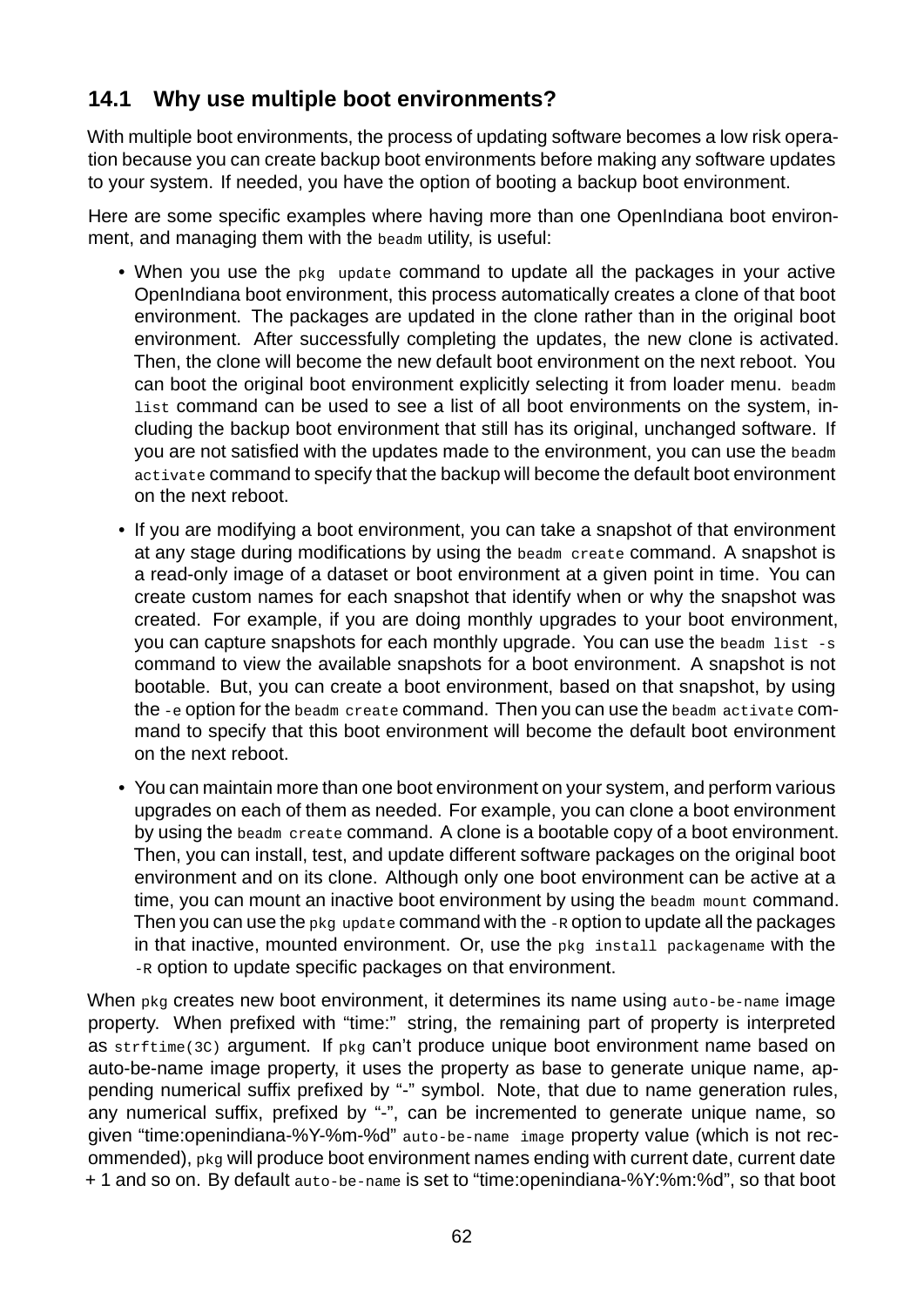environments are named like "openindiana-2019:03:29". You can get current value using pkg property command and set it with pkg set-property.

## **14.2 Features of the beadm utility**

The beadm utility has the following features:

- The beadm utility aggregates all datasets in a boot environment and performs actions on the entire boot environment at once. You no longer need to perform ZFS commands to modify each dataset individually.
- The beadm utility manages the dataset structures within boot environments. For example, when the beadm utility clones a boot environment that has shared datasets, the utility automatically recognizes and manages those shared datasets for the new boot environment.
- The beadm utility enables you to perform administrative tasks on your boot environments. These tasks can be performed without upgrading your system.
- The beadm utility manages and updates the <root pool>/boot/menu.lst file used by loader to list boot environments. When you use the beadm utility to create a new boot environment, that environment is automatically added to this file.

The beadm utility enables you to perform the following tasks:

- Create a new boot environment based on the active boot environment
- Create a new boot environment based on an inactive boot environment
- Create a snapshot of an existing boot environment
- Create a new boot environment based on an existing snapshot
- Activate an existing, inactive boot environment
- Mount a boot environment
- Unmount a boot environment
- Destroy a boot environment
- Destroy a snapshot of a boot environment
- Rename an existing, inactive boot environment
- Display information about your boot environment snapshots and datasets

# <span id="page-62-0"></span>**14.3 beadm command reference**

| Command                  | <b>Description</b>                                                                                                                                                                              |
|--------------------------|-------------------------------------------------------------------------------------------------------------------------------------------------------------------------------------------------|
| beadm                    | Displays command usage                                                                                                                                                                          |
| beadm activate <be></be> | Makes the specified boot environment the<br>active boot environment upon the next<br>reboot.                                                                                                    |
| beadm create <be></be>   | Creates a new boot environment with the<br>name specified. Unless the -e option is<br>provided, the new boot environment is<br>created as a clone of the currently running<br>boot environment. |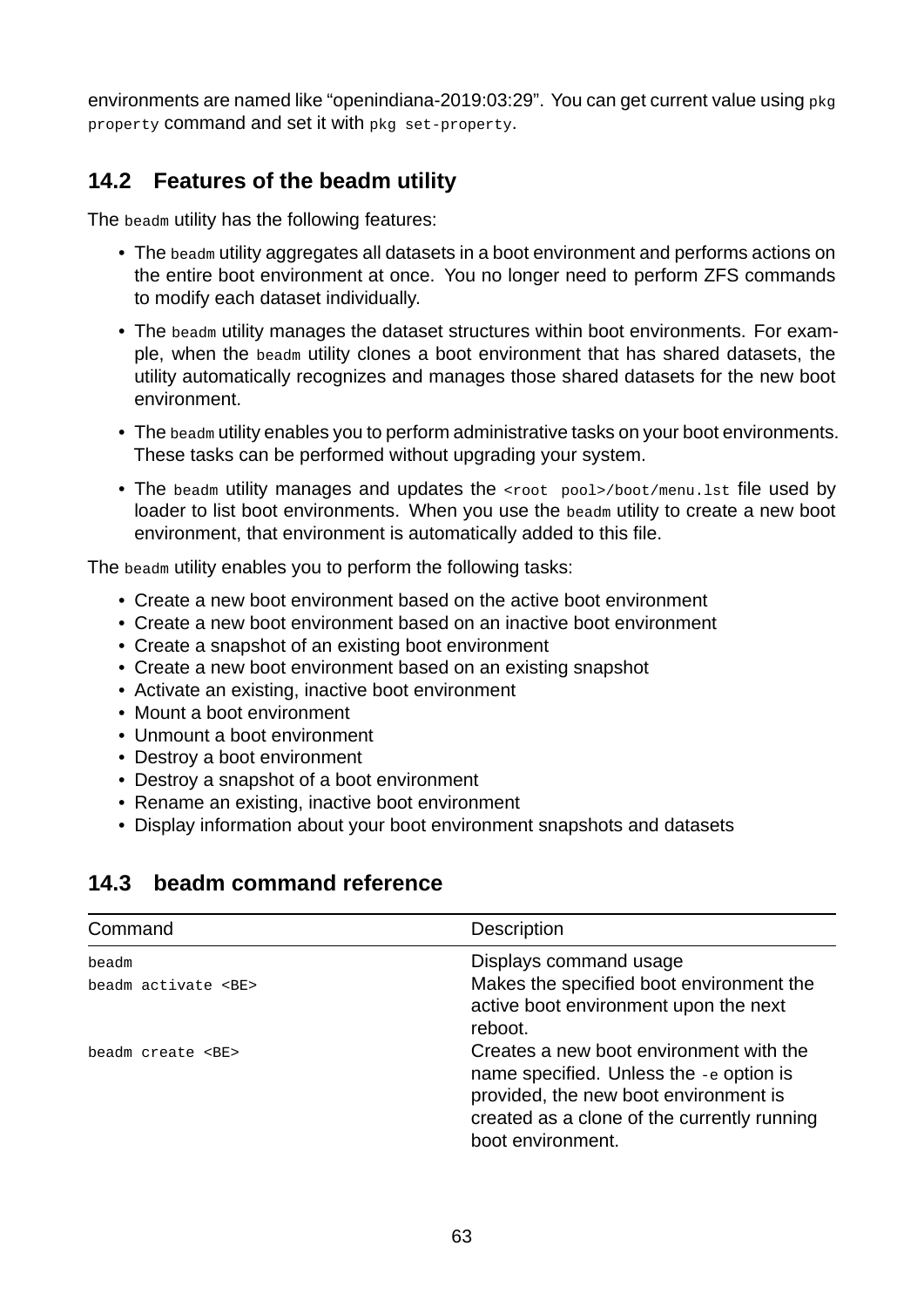| Command                                                                           | Description                                                                                                                                                                                                                                    |
|-----------------------------------------------------------------------------------|------------------------------------------------------------------------------------------------------------------------------------------------------------------------------------------------------------------------------------------------|
| beadm create <be@snapshot></be@snapshot>                                          | Creates a snapshot of the existing boot<br>environment with the specified snapshot<br>name.                                                                                                                                                    |
| beadm destroy <be></be>                                                           | Destroys the boot environment named BE or<br>destroys an existing snapshot,                                                                                                                                                                    |
|                                                                                   | BE@snapshot, of a boot environment.<br>Prompts for confirmation before destroying<br>the boot environment.                                                                                                                                     |
| beadm list <be></be>                                                              | Lists information about the specified boot<br>environment, or lists information for all boot<br>environments if a boot environment name is<br>not provided. The default is to list boot<br>environments without any additional<br>information. |
| beadm mount <be> <mountpoint></mountpoint></be>                                   | Mounts the specified boot environment at<br>the specified mount point. The mount point<br>must be an already existing, empty directory.                                                                                                        |
| beadm rename <old be=""> <new be=""><br/>beadm unmount [-f] <be></be></new></old> | Renames the specified boot environment.<br>Unmounts the specified boot environment.<br>-f – Forcefully unmounts the boot<br>environment even if it is currently busy.                                                                          |

For detailed instructions about the beadm utility, see the beadm1M man page.

# <span id="page-63-0"></span>**14.4 beadm zones support**

Zones partitioning technology is used to virtualize operating system services and provide an isolated and secure environment for running applications. Each OpenIndiana system is a global zone. Within a global zone, specific nonglobal zones can be created.

# <span id="page-63-1"></span>**14.5 Zones support limitations**

Note the following limitations of support for non-global zones in the beadm utility and in related processes:

- When using the pkg update command, the -r switch is required to upgrade all zones.
- Non-global zone support is limited to ZFS support. Zones are not supported unless they are on ZFS.
- Zones are not supported in the rpool/ROOT namespace. Non-global zones are cloned or copied only when the original zone is within the shared area for the global zone, for example, within rpool/export or within rpool/zones.
- Although the beadm utility affects the non-global zones on your system, the beadm utility does not display zones information. Use the zoneadm utility to view changes in the zones in your boot environment. For example, use the zoneadm list command to view a list of all current zones on the system.

For further information, see the zoneadm1M man page.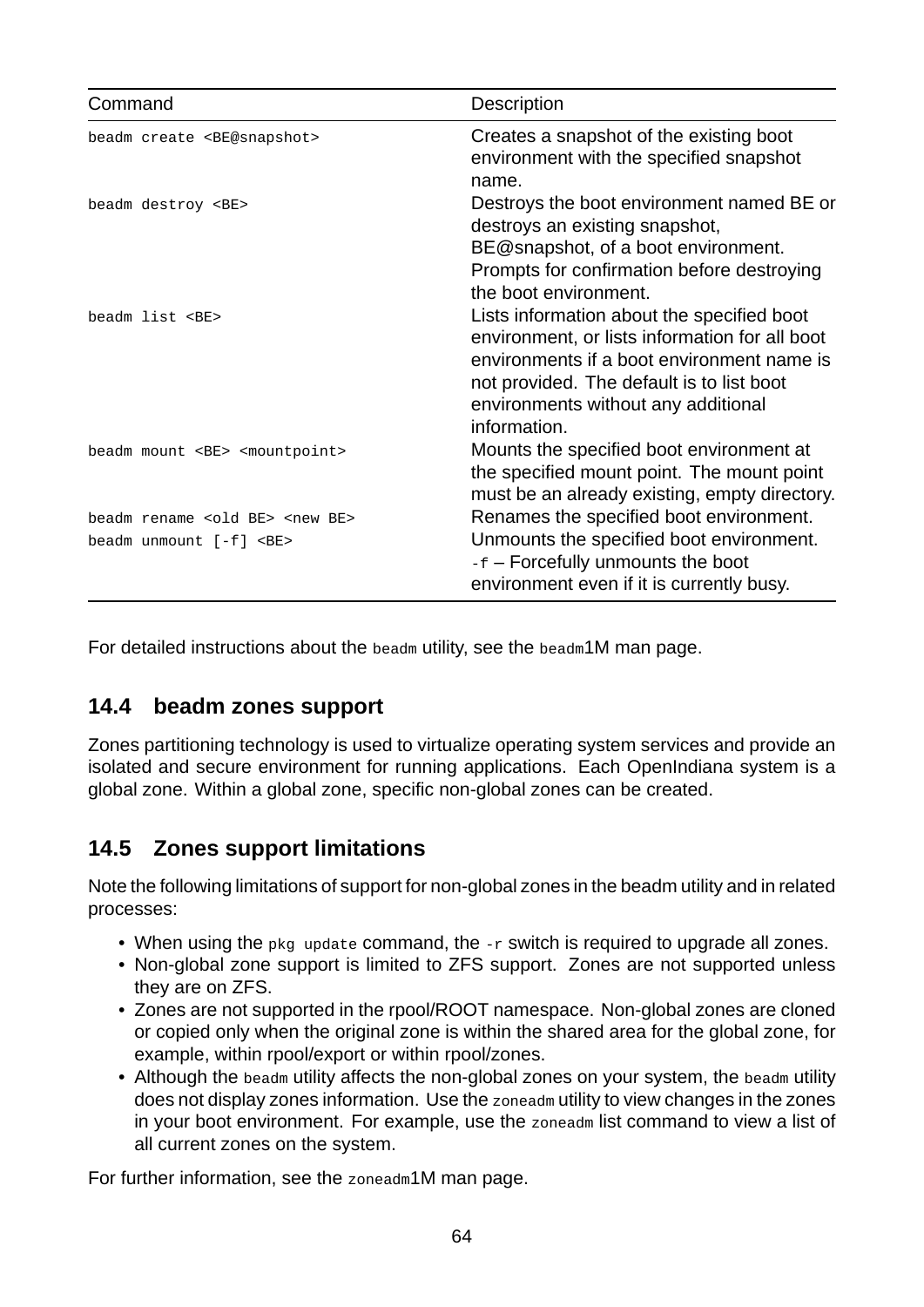# <span id="page-64-0"></span>**14.6 Zones support specifications**

The beadm command impacts the non-global zones in your boot environments as follows:

| Command       | <b>Support Details</b>                                                                                                                                                                                                                                                                            |
|---------------|---------------------------------------------------------------------------------------------------------------------------------------------------------------------------------------------------------------------------------------------------------------------------------------------------|
| beadm create  | When you clone a boot environment by<br>using the beadm create command, all zones<br>in that boot environment are copied into the<br>new boot environment.                                                                                                                                        |
| beadm destroy | When you destroy an inactive boot<br>environment, the zones that belong to that<br>boot environment are also destroyed.                                                                                                                                                                           |
| beadm mount   | When you mount a boot environment, the<br>zones in that environment are mounted<br>relative to the mount points for the<br>environment.                                                                                                                                                           |
| beadm unmount | When you unmount a boot environment, the<br>zones in that environment are also<br>unmounted. All mount points are returned to<br>their states prior to being mounted.                                                                                                                             |
| beadm rename  | When you rename a boot environment, that<br>change does not impact the names of the<br>zones or the names of the datasets that are<br>used for those zones in that boot<br>environment. The change does not impact<br>the relationships between the zones and<br>their related boot environments. |

# <span id="page-64-1"></span>15 The X-Window System

### **DOC TEAM NOTE:**

Write about:

- How to create and use an xorg.conf file.
- Graphics drivers are found in the /usr/lib/xorg/modules/drivers/amd64/ graphics driver directory
	- **–** modinfo only shows kernel drivers, not Xorg drivers, since Xorg drivers are just driver.so files dlopen'ed by a userspace process, not loaded into the kernel address space.
	- **–** To see what drivers Xorg loaded, either check /var/log/Xorg.0.log or run pldd on the Xorg process.

# <span id="page-64-2"></span>**15.1 Video card support (2D)**

- Nearly all cards can use the VESA driver, and are therefore supported for 2D.
- 2D acceleration for NVidia GPU's is provided by the Nvidia binary driver.